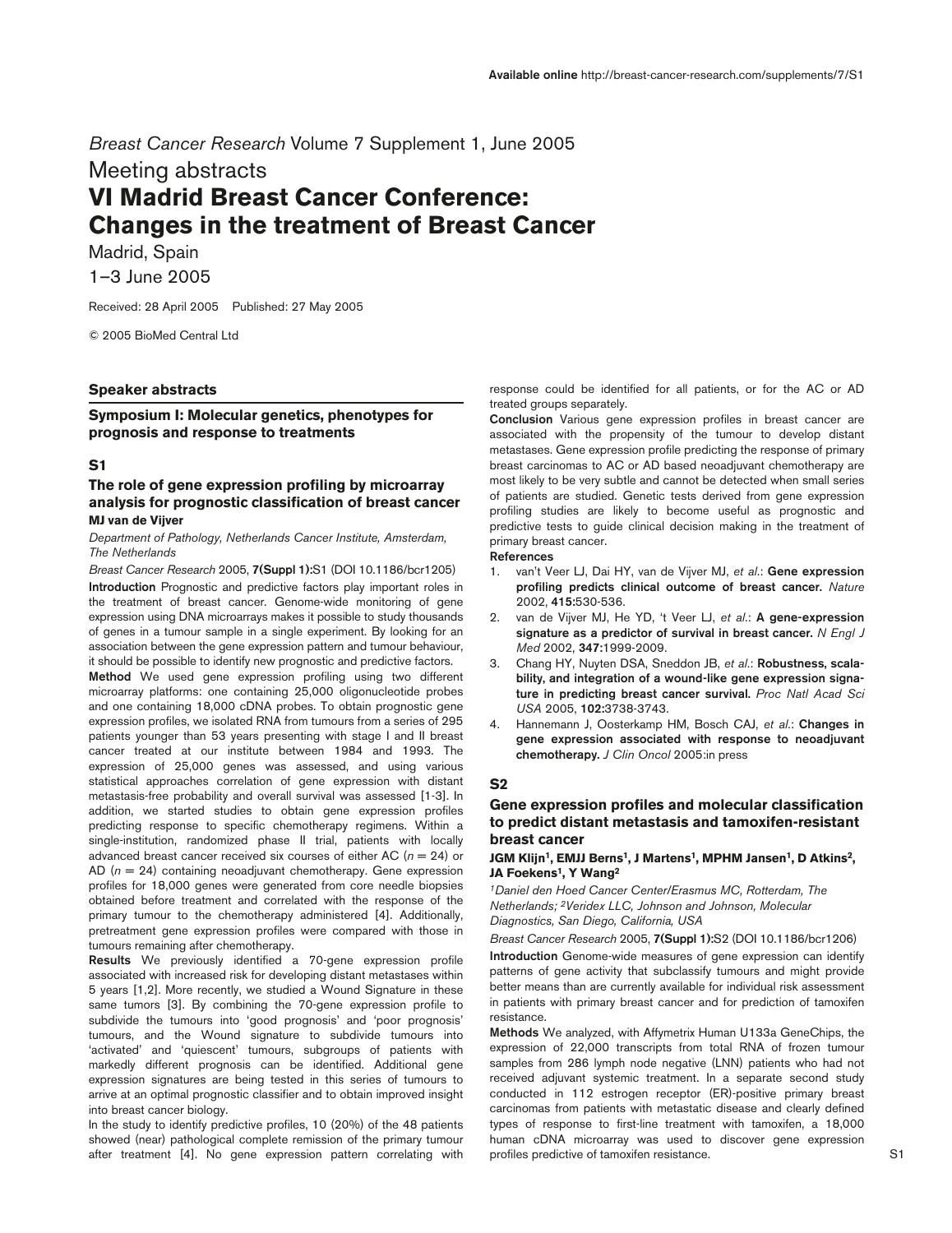**Results** In the first single-center study, in a training set of 115 tumors (80 ER+ and 35 ER– tumors) we identified a 76-gene signature (60 genes for ER+ and 16 for ER–) for predicting the occurrence of distant metastasis within 5 years. This signature was successfully validated with 93% sensitivity in an independent test set of 171 LNN patients as a whole, irrespective of age or ER status. The 76-gene profile was strongly predictive of those patients who will develop a distant metastasis within 5 years or will remain recurrence free during that period (hazard ratio [HR] 5.67; *P* < 0.00002) and in multivariate analysis when corrected for traditional prognostic factors including grade (HR 5.55; *P* < 0.00003). Analogously, the 76-gene expression profile strongly predicted overall survival (HR 8.62; *P* < 0.00002). The 76-gene profile was also a strong prognostic factor in the subgroup of 79 patients with a tumor size ranging from 10 to 20 mm (HR 14.1; *P* < 0.00003) and in 84 premenopausal patients (HR 9.60; *P* < 0.0002) and 87 postmenopausal patients (HR 4.04;  $P = 0.0017$ ). In the subgroup of 42 ER<sup>-</sup> patients in the validation set, even a profile of only 16 genes appeared to have a strong prognostic value (HR 8.74; *P* = 0.012). Recently, our 76-gene expression signature was successfully validated in a separate multicenter European study of 180 patients from four institutions (Nijmegen, Munich, Bari, Ljubljana) (HR 7.41; *P* < 0.0001) with similar sensitivity and specificity.

In the second study, conducted in 112 patients with metastatic disease, using a training set of 46 breast cancers 81 genes were found to be differentially expressed between tamoxifen-responsive and -resistant tumors. From the 81 genes, a predictive signature of 44 genes was extracted and validated in an independent set of 66 tumors. This 44-gene signature is significantly superior (odds ratio [OR] 3.16;  $P = 0.03$ ) to traditional predictive factors in univariate analysis and significantly related to longer progression-free survival in univariate as well as in multivariate analyses  $(P = 0.03)$ . The predictive value of the 44-gene signature was recently confirmed in an extended series of 280 patients with advanced disease.

**Conclusion** In the first study, the identified 76-gene signature provides a powerful tool for identification of patients at high or low risk for distant recurrence or death due to breast cancer, allowing clinicians to adapt choices of adjuvant systemic therapy. In the second study, the 44-gene signature predicts tamoxifen resistance more accurately than do traditional predictive factors. Interestingly, in a third study DNA methylation status also appeared to be useful in predicting tamoxifen resistance.

#### **References**

- 1. Wang Y, Klijn JGM, Zhang Y, *et al*.: **Gene-expression profiles to predict distant metastasis of lymph-node-negative primary breast cancer.** *Lancet* 2005, **365:**671-679.
- 2. Wang Y, Klijn JGM, Zhang Y, *et al*.: **Pathway analysis and validation of the 76-gene prognostic signature in lymph-nodenegative primary breast cancer. 27th Annual San Antonio Breast Cancer Symposium [abstract].** *Breast Cancer Res Treat* 2004, **Suppl 1:**103.
- 3. Jansen MPHM, Foekens JA, Van Staveren IL, *et al*.: **Molecular classification of tamoxifen-resistant breast cancer by gene expression profiling.** *J Clin Oncol* 2005, **23:**732-740.
- 4. Martens JWM, Nimmrich I, Koenig T, *et al*.: **Association of DNAmethylation of phosphoserine aminotransferase with response to endocrine therapy in patients with recurrent breast cancer.** *Cancer Res* 2005:in press.

#### **S3**

### **Methods for gene expression profiling in clinical trials for breast cancer**

#### **S Paik**

*Division of Pathology, National Surgical Adjuvant Breast and Bowel Project, Pittsburgh, Philadelphia, USA*

*Breast Cancer Research* 2005, **7(Suppl 1):**S3 (DOI 10.1186/bcr1207)

High throughput gene expression profiling provides a powerful tool for discovery of prognostic and predictive markers for breast cancer [1-4]. The main limitation to this approach is the requirement for high-quality RNA, which is difficult in the multicenter clinical trial setting. One solution is to use RNAlater, which allows procurement and shipping of tissue specimens at room temperature [5,6]. The National Surgical Adjuvant Breast and Bowel Project (NSABP) has conducted a pilot study to procure pretreatement core biopsy specimens in a neoadjuvant study. Most of the samples in this study provided highquality RNA, as determined by Bioanalyzer and Affymetrix GeneChip analyses. When combined with a RNA amplification method, quality data could be obtained from 10 ng of total RNA as starting material. NSABP currently has two neoadjuvant trials in which pretreatment specimens are procured in RNAlater. However, the typical practice pattern in the USA makes it difficult to procure tissue in the adjuvant setting even with the use of RNAlater. Therefore, methods that permit high throughput gene expression profiling of formalin-fixed, paraffinembedded materials are in great need. Such methods will also allow interrogation of archived tissue banks with annotation established from previously finished trials and will therefore shorten the time for marker development and validation. Chemical modification by formalin and degradation during storage make RNA extracted from paraffin a poor substrate for gene expression profiling [7]. We have examined both microarray and RT-PCR platforms for this purpose. In general microarray analysis using the Arcturus Paradise system has been a disappointment in our hands, with high rate for assay failure for materials older than 3 years. However, there are RNA amplification and labeling methods in development that are not dependent on oligo-dT priming for cDNA synthesis and may provide better results. In collaboration with Genomic Health, Inc., we have explored the use of high-throughput real time RT-PCR for discovery and validation of prognostic markers for node negative and estrogen receptor positive breast cancer [8]. This has resulted in development of the OncotypeDx assay, which is offered as a commercial reference laboratory test. The disadvantage of real-time RT-PCR assays is relatively low throughput (less than 1000 genes, even at industrial scale). DASL assay from Illumina is a kind of hybrid between PCR and microarray platforms, and may provide relatively cost-efficient means by which to assay many candidate genes using degraded RNA obtainable from paraffin blocks [9].

#### **References**

- 1. Pusztai L, Ayers M, Stec J, *et al*.: **Gene expression profiles obtained from fine-needle aspirations of breast cancer reliably identify routine prognostic markers and reveal large-scale molecular differences between estrogen-negative and estrogen-positive tumors.** *Clin Cancer Res* 2003, **9:**2406-2415.
- 2. Sorlie T, Perou CM, Tibshirani R, *et al*.: **Gene expression patterns of breast carcinomas distinguish tumor subclasses with clinical implications.** *Proc Natl Acad Sci USA* 2001, **98:**10869-10874.
- 3. van 't Veer LJ, Dai H, van de Vijver MJ, *et al*.: **Gene expression profiling predicts clinical outcome of breast cancer.** *Nature* 2002, **415:**530-536.
- 4. van de Vijver MJ, He YD, van't Veer LJ, *et al*.: **A gene-expression signature as a predictor of survival in breast cancer.** *N Engl J Med* 2002, **347:**1999-2009.
- 5. Grotzer MA, Patti R, Geoerger B, *et al*.: **Biological stability of RNA isolated from RNAlater-treated brain tumor and neuroblastoma xenografts.** *Med Pediatr Oncol* 2000, **34:**438-442.
- 6. Mutter GL, Zahrieh D, Liu C, *et al*.: **Comparison of frozen and RNALater solid tissue storage methods for use in RNA expression microarrays.** *BMC Genomics* 2004, **5:**88.
- 7. Masuda N, Ohnishi T, Kawamoto S, *et al*.: **Analysis of chemical modification of RNA from formalin-fixed samples and optimization of molecular biology applications for such samples.** *Nucleic Acids Res* 1999, **27:**4436-4443.
- 8. Paik S, Shak S, Tang G, *et al*.: **A multigene assay to predict recurrence of tamoxifen-treated, node-negative breast cancer.** *N Engl J Med* 2004, **351:**2817-2826.
- 9. Bibikova M, Talantov D, Chudin E, *et al*.: **Quantitative gene expression profiling in formalin-fixed, paraffin-embedded tissues using universal bead arrays.** *Am J Pathol* 2004, **165:**1799-1807.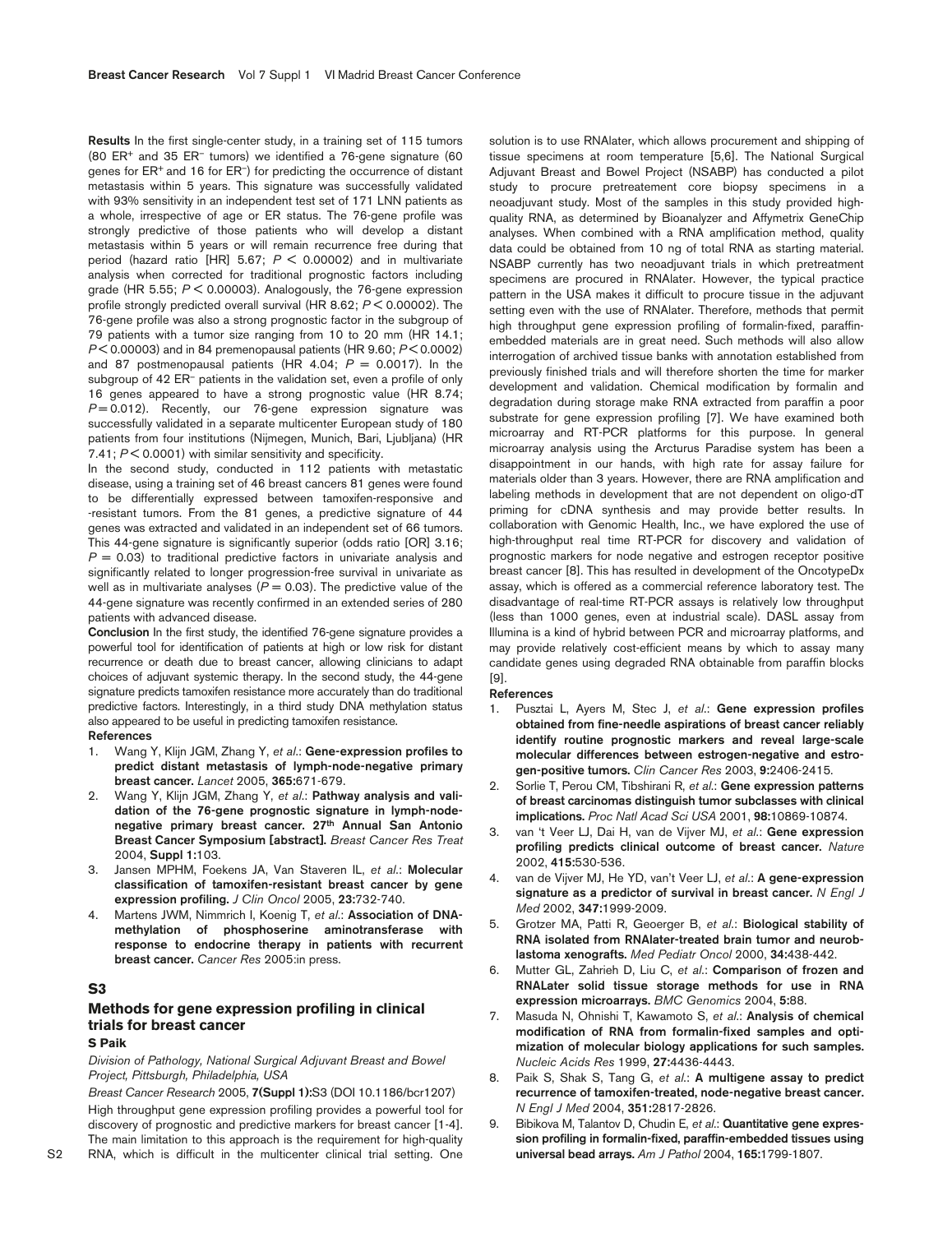## **S4**

# **Gene expression profile-based predictors of response to chemotherapy**

### **L Pusztai**

# *Anderson Cancer Center, Houston, Texas, USA*

*Breast Cancer Research* 2005, **7(Suppl 1):**S4 (DOI 10.1186/bcr1208) A molecular test that could help in selecting the most effective chemotherapy for a particular individual could save patients from unnecessary toxicity, and the right choice of drugs may save lives, particularly in the adjuvant treatment of breast cancer. Administration of chemotherapy before surgery provides an attractive opportunity to discover predictors of response [1]. Pathologic complete eradication of cancer from the breast and lymph nodes (pCR) represents an extreme form of chemotherapy sensitivity and invariably heralds excellent longterm survival. We adopted pCR as an early surrogate of clinically meaningful benefit from therapy and as an outcome that is worth predicting. There are simple clinical and histological parameters, including grade, estrogen receptor status and tumor size, that can be combined into powerful prediction scores. However, these clinical variables do not yield treatment regimen specific predictions, and they cannot be used to select one therapy over another. Assessment of traditional single gene markers of chemotherapy sensitivity has not yet resulted in clinically useful tests. Gene expression profiling, which enables simultaneous measurement of thousands of genes, represents a promising new tool that may be applied to this clinical problem. It is currently unknown what the best strategy is to discover response predictors from high dimensional gene expression data. The simplest approach may be to search for the single most informative gene that is differentially expressed between responders and nonresponders. This may lead to new mechanistic insights into the biology of chemotherapy response and could yield easy-to-use but moderately powerful single gene predictive markers [2]. Another approach is to identify gene expression signatures that are predictive of response, assuming that the combined information provided by multiple genes would result in more accurate predictions than any single gene can do. Several small studies have suggested that this is feasible [3]. Large-scale validation of these results is needed and is currently underway. Yet another approach is to recognize the different molecular subtypes of breast cancer and attempt to develop distinct predictors for each subtype [4]. This approach assumes that, by focusing on the molecularly more homogenous subgroups, more accurate predictors could be developed than by analyzing all breast cancers together. We shall present results from our own research program, illustrating the successes and limitations of each of these approaches.

### **References**.

- 1. Pusztai L, Rouzier R, Wagner P, Symmans WF: **Individualizing chemotherapy treatment for breast cancer: is it necessary, can it be done?** *Drug Resistance Updates* 2005, **7:**325-331.
- 2. Roman R, Rajan R, Hess KR, *et al*.: **Microtubule associated protein tau is a predictive marker and modulator of response to paclitaxel-containing preoperative chemotherapy in breast cancer.** *Proc Natl Acad Sci USA* 2005:in press.
- 3. Ayers M, Symmans WF, Stec J, *et al*.: **Gene expression profiles predict complete pathologic response to neoadjuvant paclitaxel/FAC chemotherapy in breast cancer.** *J Clin Oncol* 2004, **22:**2284-2293.
- 4. Rouzier R, Anderson K, Hess KR, *et al*.: **Basal and luminal types of breast cancer defined by gene expression patterns respond differently to neoadjuvant chemotherapy [abstract].** *Breast Cancer Res Treat* 2004, **88:**S24.

### **Lecture**

#### **S5**

### **Present situation and future of genetic profiling for prognosis and treatment GN Hortobagyi**

#### *Department of Breast Medical Oncology, The University of Texas MD Anderson Cancer Center, Houston, Texas, USA*

#### *Breast Cancer Research* 2005, **7(Suppl 1):**S5 (DOI 10.1186/bcr1209)

Classification and staging systems are important in oncology to predict clinical behavior and determine prognosis. In addition, they may contribute to the selection of optimal treatment strategies. Much clinical and translational research over the past 30 years was directed at establishing or refining prognostic and predictive factors for breast cancer. Initially, tumor related factors such as size, grade, lymph node involvement, and hormone receptor status were considered in the determination of prognosis. Patient characteristics, such as age, menopausal status and performance status, also contributed to these estimates. Some factors such as estrogen receptor (ER) status were shown to be better predictive factors than prognostic factors. Thus, although ER-positive tumors have a slightly better prognosis during the early years of follow up than do ER-negative ones, the major application of ER status is to predict response to endocrine therapy. A variety of biochemical and molecular factors were reported to have prognostic or predictive ability over the past 20 years. These included cathepsin D, HER2, EGFR, p53, UPA, PAI, and many others. Of these, only HER2 was consistently validated as a prognostic factor, as well as a predictor of response to the monoclonal antibody trastuzumab (Herceptin). Developing, assessing, and discarding these various putative prognostic and/or predictive factors was the result of an enormous investment of time and effort of many scientists from many countries around the world. Considering that only one new prognostic/predictive factor was universally adopted over the past 25 years (HER2 status), it must be concluded that this is an enormously inefficient process.

The Human Genome Project was a major milestone in the history of medicine. Both the genetic information obtained and the technological advances that took place during this large multicenter effort have had enormous influence over all fields of medicine. For the field of prognostication and prediction in breast cancer, the major consequence was the development of technology that led to the simultaneous evaluation of gene expression for hundreds and, more recently, thousands of genes. In fact, recently launched gene arrays include the entire human genome. Thus, we have the opportunity to assess, in a small tumor sample, the expression profile of all known human genes. There are multiple technological platforms under evaluation for this purpose, and the results obtained with one cannot automatically be substituted for results obtained with another platform. Nevertheless, on the basis of several reports, it can be stated that gene expression profiling of human breast cancer provides valuable information in the following areas:

- 1. Molecular classification of primary breast cancer
- 2. Identification of multiple distinct prognostic subgroups
- 3. Determination of expression level of several genes of interest (ER, PR, HFR2, etc.)
- 4. Identification of genetic networks
- 5. Prediction of response to chemotherapy

The initial reports were based on small patient numbers that presented substantial statistical challenges for adequate estimation of end-points and to prevent frequent false-positive or false-negative results. More recent analyses have included several dozen and up to a few hundred patients. These reports provide greater statistical power and greater reliability. However, these reports still represent retrospective analyses of subsets of patients, and prospective validation is still sorely needed. Reports are beginning to appear comparing the performance of different platforms on the same tumor samples and considering the same end-points. The source of tumor material, the manner in which it was handled before testing, and the amount of tissue needed for reliable testing are all under intense scrutiny. Gene profiling with currently available platforms includes a number of genes or gene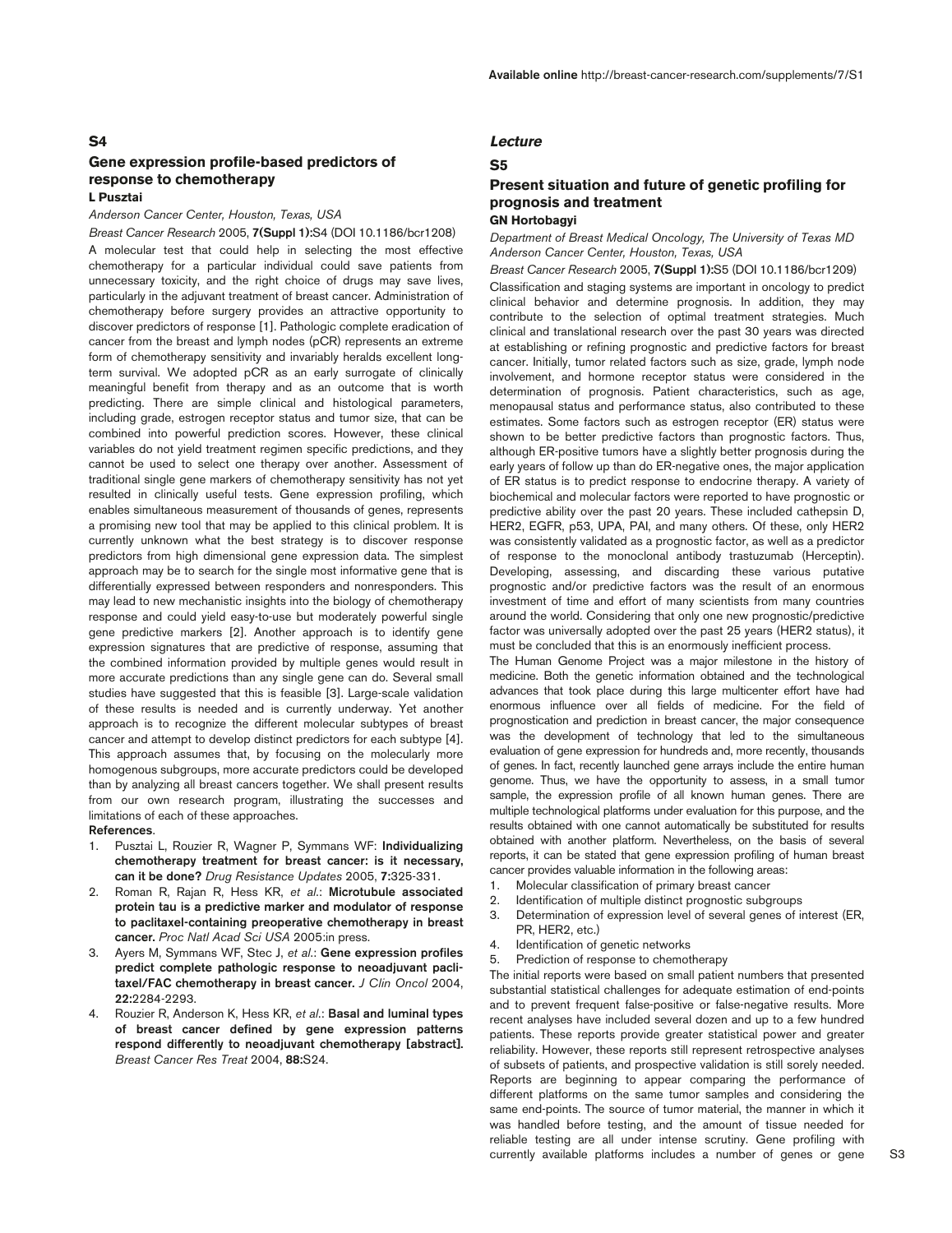segments of uncertain function (ESTs). These provide an excellent opportunity to assess the functional value of these genes and enrich our understanding of their biological function. Many centers and groups are assessing the potential of molecular profiling in the prediction of response to therapy. As technology evolves, this type of information will transform the way we think of breast cancer, the way we assess and stage primary and metastatic breast cancer, and the manner in which we select the best combination and sequence of therapies to obtain optimal therapeutic results. Today's costs, while substantial, are rapidly falling and newer technology will make these assays much more accessible. Furthermore, because multiple relevant markers can be determined using a single assay, it is likely that gene expression profiling will be more cost-effective than currently used diagnostic and prognostic tests.

The major challenges in gene profiling are still in developing and using the most appropriate statistical methods for data analysis. The need for handling tens of thousands or hundreds of thousands of data points, especially originating from a much smaller number of tumors, is daunting and mistaken conclusions might be reached in the absence of optimal analytical techniques.

Finally, prospective validation of the clinical utility of gene profiling for classification, determination of prognosis, and selection of optimal therapies for individual patients will require large, prospective, multicenter, controlled clinical trials. If successful, these will take us one step closer to individualized medicine.

### **References**

- 1. Pusztai L, Ayers M, Stec J, *et al*.: **Gene expression profiles obtained from fine-needle aspirations of breast cancer reliably identify routine prognostic markers and reveal large-scale molecular differences between estrogen-negative and estrogen-positive tumors.** *Clin Cancer Res* 2003, **9:**2406-2415.
- 2. Pusztai L, Ayers M, Stec J, Hortobagyi GN: **Clinical application of cDNA microarrays in oncology.** *Oncologist* 2003, **8:**252-258.
- 3. Symmans WF, Ayers M, Clark EA, *et al*.: **Total RNA yield and microarray gene expression profiles from fine-needle aspiration biopsy and core needle biopsy samples of breast carcinoma.** *Cancer* 2003, **97:**2960-2971.
- 4. Van Laere SJ, Van Den Eynden GG, Van der Auwera I, *et al*.: **Unsupervised hierarchical clustering of gene expression level data obtained by microarray analysis demonstrated a unique expression pattern for inflammatory breast cancer versus non-inflammatory breast cancer [abstract 5245].** *Proc Annu Meet Am Assoc Cancer Res* 2004, **45:**1210.
- 5. Perou CM, Sorlie T, Eisen MB, *et al*.: **Molecular portraits of human breast tumours.** *Nature* 2000, **406:**747-752.
- 6. van de Vijver MJ, He YD, van't Veer LJ, *et al*.: **A gene-expression signature as a predictor of survival in breast cancer.** *N Engl J Med* 2002, **347:**1999-2009.

# **Symposium II: Advances in diagnosis and staging**

### **S6**

### **The role of magnetic resonance imaging as an imaging tool to assess disease status and residual disease in locally advanced breast cancer M Cristofanilli**

*Department of Breast Medical Oncology, The University of Texas, MD Anderson Cancer Center, Houston, Texas, USA*

*Breast Cancer Research* 2005, **7(Suppl 1):**S6 (DOI 10.1186/bcr1210) Magnetic resonance imaging (MRI) is a very sensitive diagnostic tool for the evaluation of breast cancer. A MRI is more frequently utilized in conjunction with other diagnostic modalities, particularly mammogram, to better assess a breast abnormality or biopsy-proven cancer, including ductal carcinoma *in situ* (DCIS) [1]. Most recently it has also been demonstrated to be a better screening tool for women at high risk for developing breast cancer, including women with documented genetic predisposition. Because MRI has the advantages of providing a three-dimensional view of the breast, it has been shown to be more precise than standard imaging in determining the initial staging and

evaluation of the extension of invasive disease [2]. This information is of particular value in patients with locally advanced disease, including inflammatory breast cancer (IBC) and in classic lobular histology, which may exhibit diffuse involvement of the breast at initial presentation and therefore are frequently treated with primary systemic therapy (PST) [3,4]. The management of primary breast cancer has evolved significantly in the past decade, with the increasing use of preoperative or primary chemotherapy (PST), and most recently also primary hormonal therapy for both early and locally advanced breast cancers (LABCs). The advantages of the early use of systemic therapy are considered: the feasibility of a more conservative surgery, and the possibility of true *in vivo* testing of the tumor's drug sensitivity. The amount of residual disease found following surgical excision represents the pathological response to the preoperative treatment and remains the most important prognostic factor.

The high staging accuracy of breast MRI makes it an attractive method for assessing tumor response to PST. MRI can contribute in several ways to the management of patients receiving preoperative chemotherapy, including the initial determination of extent of disease for proper staging (baseline evaluation), early identification of poor responders (intermediate evaluation during treatment), and identification and description of the presence and extent of residual disease for surgical planning (preoperative imaging study) [3,4]. MRI measurements of tumor response may have predictive value for disease recurrence and responsiveness to novel therapeutics. Comparison of dynamic parameters (e.g. signal enhancement ratio) at baseline and at subsequent evaluation time points can also contribute information on the response to treatment and predict residual disease [4]. A series of prospective trials has been conducted in patients with LABC, including IBC. Most recently a large multicenter trial sponsored jointly by the American College of Radiology Imaging Network, the Cancer and Leukemia Group B, and the National Cancer institute is integrating serial MRI tumor measurements with serial collection of tissue for evaluation of biomarkers (expression, genomic, protein arrays, as well as specific immunohistochemical markers and fluorescence *in situ* hybridization). The goal of such studies is to compare tissue assessment of biomarkers with imaging to identify the most appropriate tool for prediction of pathological response to PST. This study could impact on the present management of primary breast cancer by allowing the early introduction of novel therapeutics in patients with early demonstration of poor response to treatment. **References**

- 1. Kriege M, Brekelmans CTM, Boetes C, *et al*.: **Efficacy of MRI and mammography for breast cancer screening in women with a familial or genetic predisposition.** *N Engl J Med* 2004, **351:** 427-437.
- 2. Hata T, Takashi H, Watanebe K, *et al*.: **Magnetic resonance imaging for preoperative evaluation of breast cancer: A comparative study with mammography and ultrasonography.** *J Am Coll Surg* 2004, **198:**190-197.
- 3. Partridge SC, Gibbs JE, Lu Y, *et al*.: **Accuracy of MR imaging for revealing residual breast cancer in patients who have undergone neoadjuvant chemotherapy.** *Am J Roentgenol* 2002, **179:** 1193-1199.
- 4. Esserman L, Kaplan E, Partridge S, *et al*.: **MRI phenotype is associated with response to doxorubicin and cyclophosphamide neoadjuvant chemotherapy in stage III breast cancer.** *Ann Surg Oncol* 2001, **8:**549-559.

#### **S7**

### **The roles of PET and CT/PET as preoperative studies RC Delgado-Bolton1, JL Carreras Delgado2**

*1Instituto PET Focuscan, Madrid, Spain; 2Nuclear Medicine Department, Hospital Clínico San Carlos, Madrid, Spain*

*Breast Cancer Research* 2005, **7(Suppl 1):**S7 (DOI 10.1186/bcr1211)

**Introduction** Positron emission tomography (PET) with 18F-fluorodeoxyglucose (FDG) is a functional imaging technique that has demonstrated advantages over anatomically based imaging modalities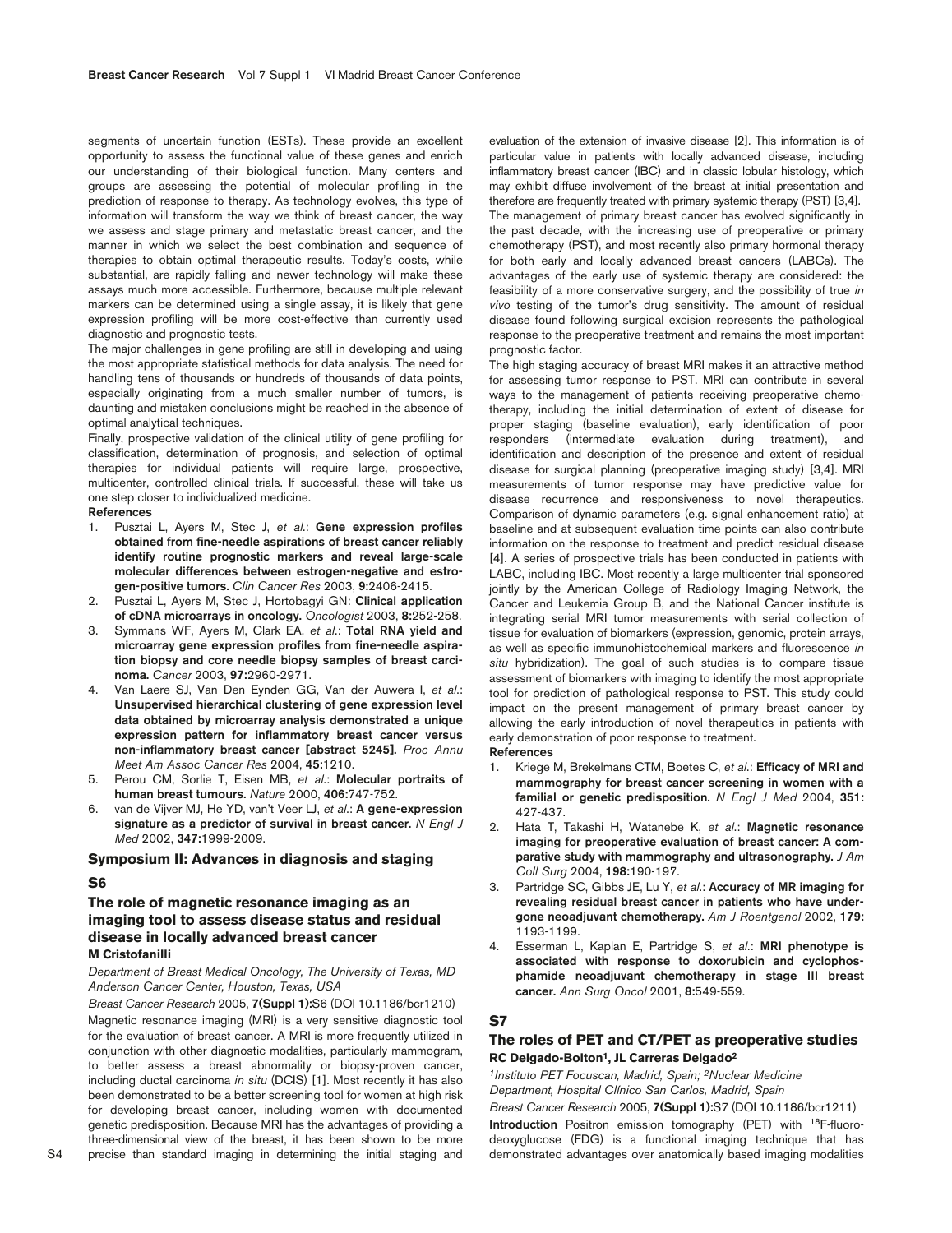in oncology in the detection of malignant lesions. The recent introduction of combined computed tomography (CT)/PET systems allows the coregistration of functional PET and anatomical CT images, which will very likely improve accuracy. The role of PET and CT/PET in breast cancer is reviewed.

**Methods** In breast cancer, FDG-PET has been used for detection, staging, and response monitoring; one of its main clinical applications is defining the extent of recurrent or metastatic disease [1]. We have reviewed the evidence regarding the roles of PET and CT/PET as preoperative studies in breast cancer.

**Results** The review of the evidence shows that PET and CT/PET can contribute to patient diagnosis and management as preoperative studies in breast cancer in the following situations:

- 1. Detection of primary breast cancer. When evaluating suspicious breast abnormalities, FDG-PET has a sensitivity of 80–100% and specificity of 75–100%. However, its role in primary tumor detection is not clear when compared with conventional imaging methods and remains to be determined [1].
- 2. Prognostic value of FDG uptake in primary tumor. Most studies suggest that the level of FDG uptake in primary breast tumors carries clinical and biological information, and that a higher FDG uptake is correlated with more clinically aggressive tumors [1]. This information may help to stratify patients according to prognosis and risk for recurrence, and may help to tailor treatments to the individual patient.
- 3. Axillary node staging. In this situation, FDG-PET had a sensitivity of 57–100% and specificity of 66–100%. FDG-PET underestimates the number of tumor-involved nodes compared with pathologic evaluation from conventional dissection. Therefore, FDG-PET should not replace axillary node sampling for routine staging of the axilla because even microscopic nodal involvement may be important for prognosis and treatment planning [1]. However, FDG-PET may be complementary to sentinel lymph node mapping and other standard axillary procedures in patients with more advanced tumors or equivocally palpable axillary nodes.
- 4. Detection of locoregional and distant metastases. Functional imaging with FDG-PET is more accurate than CT for the detection of nodal involvement in the mediastinum; the sensitivity of FDG-PET was significantly higher (85%) than CT (50%), with nearly the same specificity (90% for FDG-PET versus 83% for CT). Regarding the detection of distant metastases, FDG-PET can accurately detect sites of distant disease with a sensitivity of 80–97% and specificity of 75–94% [1].
- 5. Evaluation of therapy response. In locally advanced breast cancer (LABC), the assessment of response to neoadjuvant chemotherapy with conventional imaging methods is often inaccurate or slow because it depends on morphological criteria. Initial studies have shown the utility of FDG-PET in the evaluation of treatment response, specifically in its ability to discriminate responders from nonresponders more accurately and earlier than conventional imaging methods [1]. Changes in FDG uptake after a single course of chemotherapy can predict pathological response in primary LABC tumors [2,3]. Histopathological response could be predicted with an accuracy of 88–91% after the first and second course of chemotherapy [3]. Other PET tracers may be used in the evaluation of the primary tumor; preliminary results suggest that applying PET in this way may help to identify physiologic manifestations of drug resistance, which would help to tailor systemic therapy [1]. Preliminary data also suggest that FDG-PET may be useful in the assessment of sites of disease other than the primary tumor for monitoring response to chemotherapy in advanced breast cancer. Initial studies suggest other possible applications of FDG-PET, such as evaluation of the response of skeletal metastases to therapy, and prediction of the response to antiestrogen therapy in patients with advanced estrogen receptor positive breast cancer [1]. Regarding CT/PET, to date only few studies have been reported, but the advantages of CT/PET compared with PET alone may be taken to indicate that CT/PET may improve the accuracy in the

evaluation of treatment response by directly defining metabolic and morphological changes [4].

6. Future applications. FDG is the most important radiotracer for PET in breast cancer and therefore it is analyzed in most studies. However, in the near future more specific PET radiopharmaceuticals may help to guide treatment, individualizing therapies to a particular patient depending on the tumor's biologic characteristics [1]. PET may help in management decisions by quantifying the therapeutic target, identifying resistance factors, and measuring early response to therapy.

**Conclusion** The clinical application of PET and CT/PET in breast cancer will help to predict clinical behavior, and allow one to choose the appropriate treatment and to tailor local treatment options to the individual patient. PET and CT/PET are also likely to play key roles in monitoring systemic therapy and evaluating the response to therapy at an earlier stage than conventional methods. In the future, PET may be applied with other tracers in addition to FDG, to improve characterization of tumor biology and more effectively measure response to therapy.

#### **References**

- 1. Eubank WB, Mankoff DA: **Evolving role of positron emission tomography in breast cancer imaging.** *Semin Nucl Med* 2005, **35:**84-99.
- 2. Krak NC, Hoekstra OS, Lammertsma AA: **Measuring response to chemotherapy in locally advanced breast cancer: methodological considerations.** *Eur J Nucl Med Mol Imaging* 2004, **Suppl 1:**S103-S111.
- 3. Biersack HJ, Bender H, Palmedo H: **FDG-PET in monitoring therapy of breast cancer.** *Eur J Nucl Med Mol Imaging* 2004, **Suppl 1:**S112-S117.
- 4. Zangheri B, Messa C, Picchio M, *et al*.: **PET/CT and breast cancer.** *Eur J Nucl Med Mol Imaging* 2004, **Suppl 1:**S135-S142.

#### **S8**

### **Minimal residual disease (MRD) in the bone marrow in ER-**α**-positive primary breast cancer patients** RC Coombes<sup>1,4</sup>, MT De Bella<sup>1</sup>, G Tripuraneni<sup>1</sup>, A Zaidi<sup>1</sup>, S Anwer<sup>1</sup>, DA Stephens<sup>2</sup>, B Ward<sup>1</sup>, HD Sinnett<sup>3</sup>, MJ Slade<sup>1,4,5</sup>

*1Cancer Research UK Laboratories, Department of Medicine, Imperial College, London, UK; 2Department of Mathematics, Imperial College, London, UK; 3Breast Clinic, Charing Cross Hospital, Faculty of Medicine, Imperial College, London, UK; 4,5Joint senior authors*

*Breast Cancer Research* 2005, **7(Suppl 1):**S8 (DOI 10.1186/bcr1212)

**Introduction** We conducted a study to determine whether a group of estrogen-induced genes could be used to detect and monitor for micrometastases in the bone marrow of patients with breast cancer.

**Methods** We data-mined for potential markers of estrogen action, verified their relationship to ER in cell lines and purified cells from patient biopsies, and checked their estrogen-inducibility after developing a real-time quantitative PCR assay for each. We then examined 99 bone marrow samples obtained over 2 years during the follow up of good  $(n = 7)$  or poor  $(n = 19)$  prognosis patients to determine the expression frequency.

**Results** We discovered that the expression of eight out of 23 genes, identified by data-mining, were estrogen-regulated. We developed realtime quantitative PCR (QPCR) assays for measurement of the genes for which ESTs were available (ER-α, PR and GATA-3, EEIG-1, EP-3, PS2). We examined their expression in purified breast cancer cells from primary cancers and also from metastases from endocrineresistant cancers and confirmed that these genes were still expressed. Of these, three were expressed in peripheral blood, excluding them as candidate markers. We then examined 79 samples of bone marrow from 19 poor prognosis patients and 20 from seven good prognosis patients. We found that GATA-3 and ER expressions were significantly higher in the bone marrow of poor-prognosis patients.

**Conclusion** GATA-3 and ER appear to be potentially useful markers, in addition to CK19, for monitoring the effects of treatment in the bone marrow of patients with ER-positive breast cancer.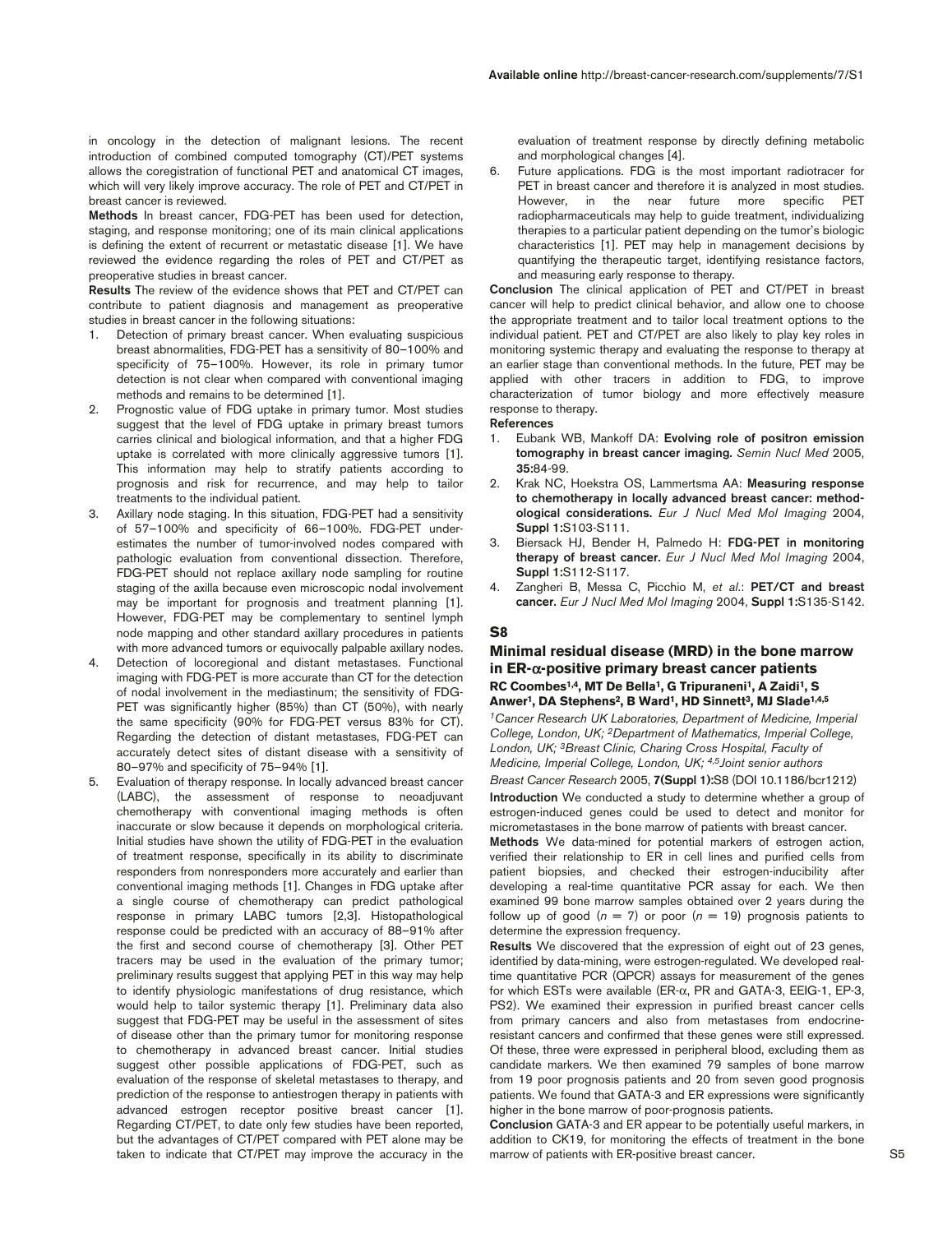**Acknowledgements** This work was funded by the Breast Cancer Research Trust (MTDB) (MS) and Cancer Research (UK) (RCC).

### **S9**

### **Circulating tumor cells and novel biomarkers for prognostic and biological of breast cancer M Cristofanilli**

### *Department of Breast Medical Oncology, The University of Texas, MD Anderson Cancer Center, Houston, Texas, USA*

#### *Breast Cancer Research* 2005, **7(Suppl 1):**S9 (DOI 10.1186/bcr1213)

The detection of microscopic disease in breast cancer has been evaluated in lymph nodes, bone marrow (primary breast cancer), and peripheral blood (metastatic disease) [1,2]. Most of these studies demonstrated that the detection of microscopic disease in breast cancer patients contributes prognostic information and, in selected cases, can predict the efficacy of treatments [1,2]. In primary breast cancer, the detection of microscopic disease in lymph nodes and bone marrow has led to a better understanding of the role of minimal residual disease (MRD). In metastatic breast cancer (MBC) reliable detection of circulating tumor cells (CTCs) had been obtained by using immunomagnetic separation and subsequent analysis by the CellSpotter™ analyzer (Veridex LLC, a Johnson & Johnson company, Warren, NJ, USA). This technology is becoming a standard tool for the 'real-time' assessment of prognosis and response to treatment. This is particularly important in the context of advanced disease management, considering the incurable status of the disease and the increasing therapeutic options available that could at least contribute to improve palliation and impact on overall survival.

In fact, despite years of clinical research, the odds of achieving complete response, and hence major survival benefit, for patients with MBC remain extremely low. Only a few patients who achieve a complete response after chemotherapy remain in this state for prolonged periods of time, with some remaining in remission beyond 20 years. There are presently no reliable biological markers that can predict prognosis and monitor therapy effects in MBC.

The detection of CTCs in patients with MBC about to start a new line of treatment has been shown to predict progression-free survival (PFS) and overall survival (OS). This prognostic value was independent of the line of therapy (e.g. first-line versus second-line or more) [2,3]. Moreover, in multivariate analysis CTCs demonstrated superior value compared with site of metastasis (e.g. visceral versus soft tissue/bone), type of therapy, and length of time to recurrence after definitive primary surgery. In recent analysis, detection of CTCs has also been found to be prognostic in patients with bone-only disease (not measurable disease). CTCs have been shown to be superior to standard tumor markers (e.g. Ca27-29) in predicting prognosis. Furthermore, the efficacy or benefit to systemic therapy could be predicted by the level of CTCs as early as 3-4 weeks after initiation of therapy. Patients with persistent of ≥5 CTCs demonstrated lack of response or progressive disease at the time of restaging by standard imaging modalities. Conversely, patients with < 5CTCs showed objective remission. These data clearly suggest that CTCs can be used as an early predictor of treatment efficacy and be extremely useful in sparing patients from futile therapy early in the course of their treatment.

Prospective clinical trials are presently being conducted in MBC to validate further the prognostic value of CTCs, possibly to use this diagnostic tool to better stratify patients with metastatic disease, eventually modifying the current staging system (International Stage IV Stratification Study [ISSS]). Patients with metastatic disease could be divided into the subcategories  $IV_A$  and  $IV_B$ , depending on the presence or absence of CTCs. Additional studies are presently assessing the survival benefit of early change in treatment based on the persistence of CTCs and the possibility of collecting the cells, after sorting for evaluation of biomarkers (RT-PCR, gene profiling). Exploratory studies in PBC are also being conducted.

This technology could be integrated with other new investigation tools to develop blood-based integrated platforms that will facilitate screening, diagnosis, prognosis and target discovery. A recent acquisition is represented by the use of glycan arrays [4].

Malignant transformation and tumor progression are associated with the specific changes in the complex surface carbohydrates known as tumor-associated carbohydrate antigens (TACAs). Production of autoantibodies against these abnormal carbohydrates during cancer progression is expected. A robust printed glycan array was recently fabricated that employs a library of over 200 well defined structures comprising carbohydrate sequences of *N*-glycans, *O*-glycans, glycolipids, and glycoproteins. This printed glycan array was used to simultaneously detect multiple specific antiglycan autoantibodies in sera from breast cancer patients.

#### **References**

- 1. Braun S, Pantel K, Müller P, *et al*.: **Cytokeratin-positive cells in the bone marrow and survival of patients with stage I, II or III breast cancer.** *N Engl J Med* 2000, **342:**525-533.
- 2. Cristofanilli M, Budd GT, Ellis M, *et al*.: **Circulating tumor cells predict progression free survival and overall survival in metastatic breast cancer.** *N Engl J Med* 2004, **351:**781-791.
- 3. Cristofanilli M, Hayes DF, Budd GT, *et al*.: **Circulating tumor cells: a novel prognostic factor for newly diagnosed metastatic breast cancer.** *J Clin Oncol* 2005, **23:**1420-1430.
- 4. Blixt O, Head S, Mondala T, *et al*.: **Printed covalent glycan array for ligand profiling of diverse glycan binding proteins.** *Proc Natl Acad Sci USA* 2004, **101:**17033-17038.

# **Symposium III: Advances in local treatment S10**

# **Simultaneous reconstructive surgery for radical mastectomy**

### **G Robb**

#### *Division of Plastic Surgery, Department of Surgery, University of Texas MD Anderson Cancer Center, Houston, Texas, USA*

*Breast Cancer Research* 2005, **7(Suppl 1):**S10 (DOI 10.1186/bcr1214) Breast reconstruction following radical mastectomy, if desired, is considered vital to the patient's rehabilitation and is an intrinsic part of her breast cancer treatment. Immediate reconstruction – especially immediate reconstruction using autologous tissues – has become more established since the introduction of the skin-sparing mastectomy in the early 1990s. Now, as the more current therapeutic armamentarium has been expanded to feature preoperative tumor shrinking with chemotherapy, accelerated or partial breast radiotherapy, and, in particular, the increased use of breast conservation surgery for larger tumors, immediate breast reconstruction techniques have also further evolved to address the radical mastectomy defect with newer microsurgical techniques and autologous flap tissues, such as the IGAP, gracilis [1], and SIEA flaps, as well as improved silicone and anatomic saline implant designs [2] with post-operative adjustment capabilities designed to facilitate longer term symmetrical breast reconstruction outcomes.

The increased use of postmastectomy radiation therapy in patients with early-stage breast cancer has increased the complexity of planning for immediate breast reconstruction. Studies have evaluated the outcomes of breast reconstruction performed before radiation therapy, revealing a high incidence of complications and poor aesthetic outcomes [3]. Moreover, immediate breast reconstruction can interfere with the delivery of postmastectomy radiation therapy. Multidisciplinary breast conference identification of early breast cancer patients at high risk for radiation therapy has evolved a unique and highly successful 'delayed immediate' reconstruction [4] approach that preserves the aesthetic outcomes of immediate reconstruction and avoids radiation injury to the reconstructive tissues. This is accomplished by utilizing a filled subpectoral tissue expander to temporarily preserve the breast skin envelope until the final tissue pathology is confirmed and the patient either goes on to definitive reconstruction or to radiation therapy with the expander deflated. A total of 28 high-risk early breast cancer patients have undergone the delayed immediate approach with 20 patients (71%) not ultimately requiring radiation therapy. Nineteen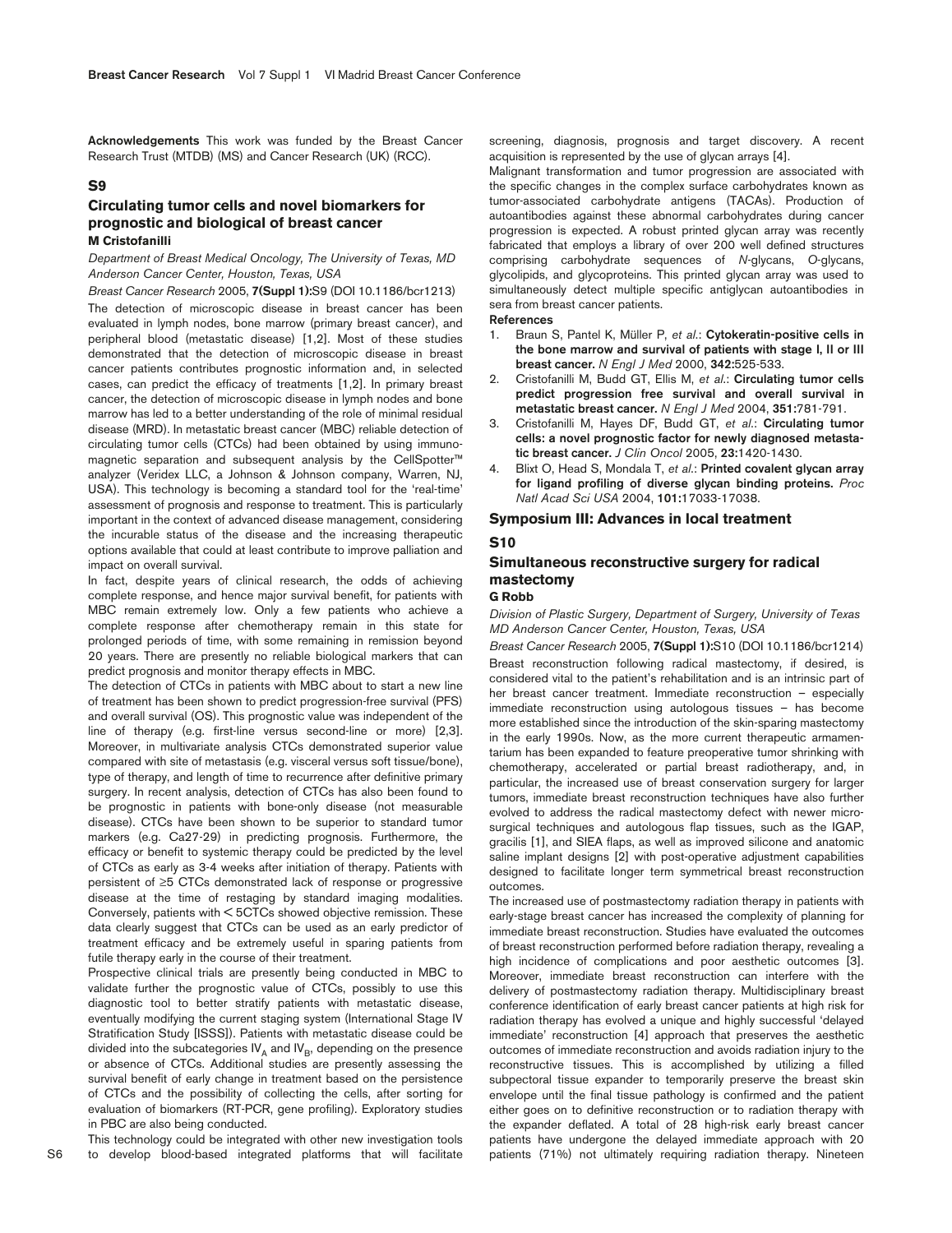patients in the non-radiated group (95%) have now completed definitive reconstruction, primarily with the use of autologous tissues. The eight patients who required radiation have completed the radiation therapy and six (75%) have undergone tissue re-expansion and skinpreserving delayed reconstruction designed to be as similar in outcome to immediate reconstruction as possible. The complication rate for the initial expander placement at the time of mastectomy was 18% for all patients. Five nonradiated patients (25%) had complications in the second stage of definitive reconstruction and one patient (17%) following radiation therapy had complications in the skinpreserving delayed reconstruction.

Finally, following the successful experience of the delayed immediate approach for early breast cancer patients, 17 advanced stage patients with planned postoperative radiation therapy also had the opportunity for skin-preserving tissue expansion prior to radiation therapy upon multidisciplinary approval. All the patients received neoadjuvant chemotherapy. Five of the patients (29%) had complications in the first stage of expander placement but two patients (12%) have now completed definitive reconstruction following radiation therapy with reexpansion of preserved breast skin and have experienced no complications.

Immediate reconstruction minimizes incisional scars on the breast and improves overall breast contour, shape, and appearance. The improved aesthetic outcomes over delayed reconstruction, achieved as well by these diverse skin-preserving 'delayed immediate' approaches without significant incidents of complications, has convinced many breast cancer patients to view mastectomy with reconstruction as a viable and positive treatment choice.

#### **References**

- 1. Wechselberger G, Schoeller T: **The transverse myocutaneous gracilis free flap: a valuable tissue source in autolgous breast reconstruction.** *Plast Reconst Surg* 2004, **114:**69-73.
- 2. Spear S, Majidian A: **Immediate breast reconstruction in two stages using textured, integrated-valve tissue expanders and breast implants: a retrospective review of 171 consecutive breast reconstructions from 1989 to 1996.** *Plast Reconst Surg* 1998, **101:**53-63.
- 3. Tran NV, Chang DW, Gupta A, *et al*.: **Comparison of immediate free TRAM flap breast reconstruction in patients receiving postmastectomy radiation therapy.** *Plast Reconst Surg* 2001, **108:**78-82.
- 4. Kronowitz SJ, Hunt KK, Kuerer HM, *et al*.: **Delayed-immediate breast reconstruction.** *Plast Reconst Surg* 2004, **113:**1617- 1628.

#### **S11**

### **Sentinel node biopsy versus conventional axillary dissection in clinically node-negative breast cancer patients**

### **HD Bear**

*Division of Surgical Oncology and the Massey Cancer Center, Virginia Commonwealth University, Richmond, Virginia, USA*

*Breast Cancer Research* 2005, **7(Suppl 1):**S11 (DOI 10.1186/bcr1215) **Introduction** Lymphatic mapping and biopsy of the sentinel lymph nodes (SLNs) as a method for pathologically staging breast cancer patients has been extensively evaluated over the past 10 years. The goal of this approach is to stage patients accurately in order to make appropriate decisions about adjuvant treatment, but also to avoid the potential morbidity of conventional axillary lymph node dissection (ALND). A large number of single center and multicenter trials have been reported that indicate the accuracy of several different methods, and the largest prospective randomized trial of SLN biopsy versus ALND, conducted by the National Surgical Adjuvant Breast and Bowel Project (NSABP), completed accrual last year. Other trials with different designs and objectives have also been completed. A great deal of information is now available on the use of this approach to breast cancer staging, but many questions remain controversial, including technical issues and patient selection parameters.

**Methods** A review of the literature was performed, with particular attention to recently reported results from the NSABP's B-32 trial and the UK ALMANAC trial.

**Results** Single center and multicenter validation trials of sentinel node biopsy for breast cancer have demonstrated success rates varying from under 70% to 100%, accuracy rates from 95% to 100%, and false-negative (FN) rates from 0% to 19% [1]. The NSABP B-32 study is a randomized trial comparing SLN biopsy alone versus SLN biopsy plus ALND. Patients with positive SLN by routine histology (without immunohistochemical staining) underwent completion axillary node dissection. A total of 5611 patients were accrued to this trial, and the technical results and accuracy of SLN biopsy were recently reported [2]. At least one SLN was identified in over 97% of the evaluable subjects, and the SLN was positive for metastases in 26%. The FN rate in the group who also had an ALND was 9.7%. The SLN was the only positive node in 61.5% of patients, and only 0.6% of patients had a positive SLN outside of the axilla. SLN identification improved with increasing surgeon experience, and the FN rate was higher after surgical biopsy of the breast versus needle biopsy. In the ALMANAC trial, patients were randomly assigned to SLN biopsy or ALND. Analysis of morbidity demonstrated markedly decreased functional sequelae after SLN biopsy versus ALND, especially in the incidence of sensory loss and arm edema [3].

Issues that are controversial include technical parameters, such as the use of a radionuclide or visible dye alone versus the combination, the sites of injection (subareolar, intradermal, or intraparenchymal), and timing of injection. Several patient selection factors, such as age, obesity, tumor size, and multicentricity, may also impact on the success rate and accuracy of SLN biopsy. Some have advocated routine use of SLN biopsy in patients with ductal carcinoma *in situ* (DCIS), but it is not clear that this impacts on treatment decisions. It is appropriate to consider SLN biopsy in patients with extensive DCIS diagnosed by needle biopsy, especially if there is a high risk for finding invasive cancer on definitive excision or if the patient is undergoing a total mastectomy. The prognostic significance of 'occult' micrometastases found in SLN by immunohistochemistry is uncertain, but will hopefully be resolved by the NSABP B-32 trial and the American College of Surgeons Oncology Group (ACOSOG) Z0010 study. There is also great interest in being able to predict accurately which patients with a positive SLN have no other nodes involved and could therefore avoid completion ALND. Finally, there is disagreement about the role and timing of SLN biopsy in breast cancer patients receiving neoadjuvant chemotherapy. The FN rates for SLN after chemotherapy have been extremely varied, but in the largest series of patients who underwent SLN biopsy and ALND after chemotherapy (in the NSABP B-27 trial) the FN rate was 10.7% and was not affected by clinical nodal status prior to treatment [4].

**Conclusion** SLN biopsy, in experienced hands, is a very accurate method for assessing lymph node status in women with breast cancer and clinically negative nodes. A surprising array of techniques and patients selected for the procedure appear to be successful. SLN biopsy has the potential to reduce drastically the incidence of morbidity related to surgical staging of the regional lymph nodes in women with breast cancer.

#### **References**

- 1. Kelley MC, Hansen N, McMasters KM: **Lymphatic mapping and sentinel lymphadenectomy for breast cancer.** *Am J Surg* 2004, **188:**49-61.
- 2. Julian TB, Krag D, Brown A, *et al*.: **Preliminary technical results of NSABP B-32, a randomized phase III clinical trial to compare sentinel node resection to conventional axillary dissection in clinically node-negative breast cancer patients [abstract].** *Breast Cancer Res Treat* 2004, **88:**S11-S12.
- 3. Mansel RE, Goyal A, Fallowfield L, Newcombe RG: **Sentinel node biopsy versus standard axillary treatment: results of the randomized multicenter UK ALMANAC trial [abstract].** *Breast Cancer Res Treat* 2004, **88:**S13.
- 4. Mamounas EP: **Sentinel lymph node biopsy after neoadjuvant systemic therapy.** *Surg Clin North Am* 2003, **83:**931-942.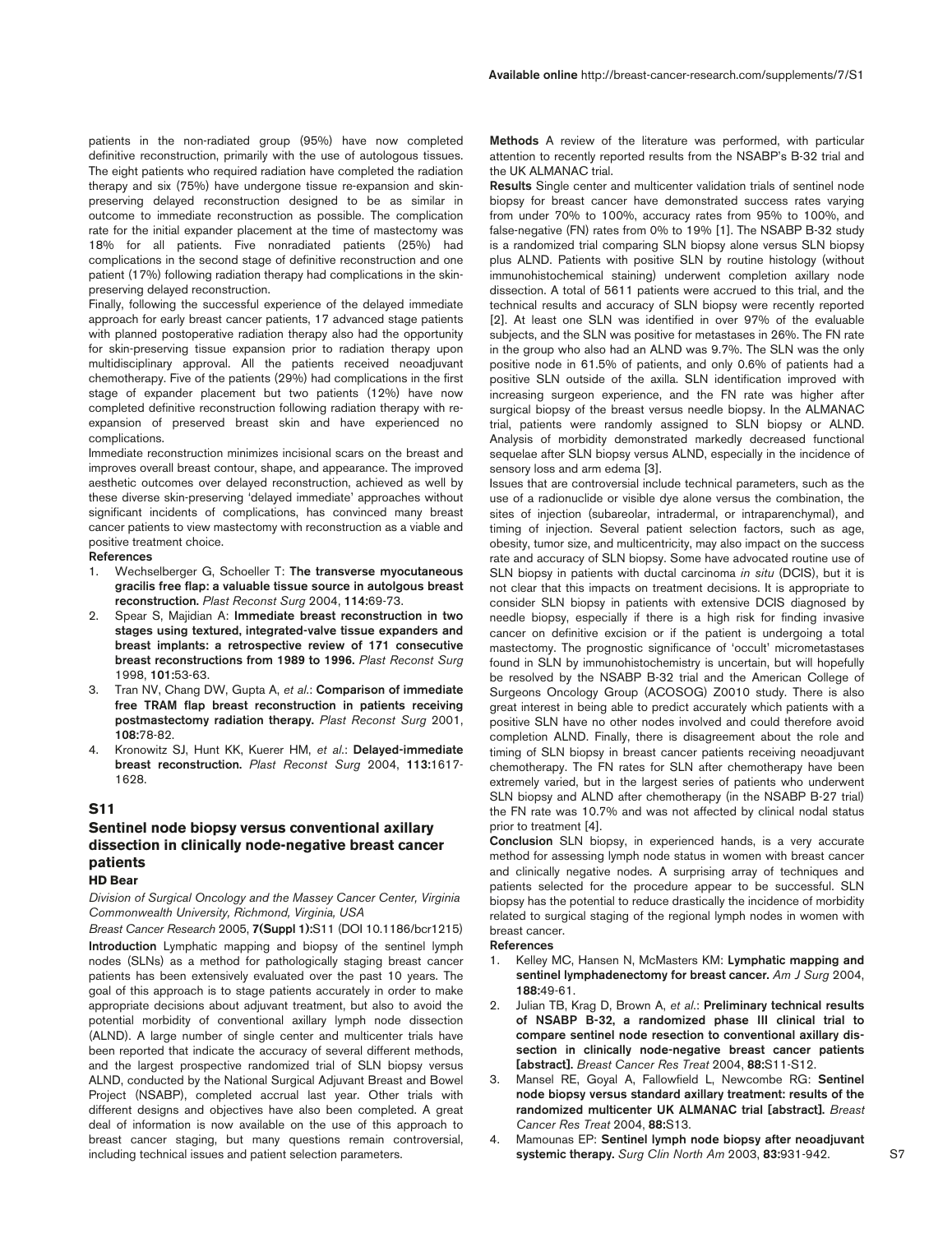### **S12**

#### **Partial breast irradiation: why and how FA Calvo1, JA Díaz2, Á Montero3, A Álvarez González1**

*1Hospital General Universitario Gregorio Marañón, Madrid, Spain; 2Clínica Universitaria de Navarra, Madrid, Spain; 3Hospital Ramón y Cajal, Madrid, Spain*

*Breast Cancer Research* 2005, **7(Suppl 1):**S12 (DOI 10.1186/bcr1216) **Introduction** Successful treatment of early breast cancer, with high cure rates and excellent cosmetic results, is a reality that has been achieved in the past 25 years due in part to the use of posttumorectomy whole breast radiotherapy [1]. The EORTC randomized trial questioned the need for radiation boost to the post-tumorectomy surgical bed, with an evident age-related local control effect [2]. Furthermore, examination of the topography of breast cancer recurrences after breast conservation, whether or not a radiotherapy treatment component was included, revealed that recurrences developed in the operative area in 90% of cases [1]. These factors have stimulated emerging interest in exploring partial breast irradiation (PBI) in early breast cancer. Intraoperative radiation therapy (IORT) is an appropriate technical alternative to delivering PBI, together with high dose rate brachytherapy and/or external irradiation precision techniques (3DCRT, IMRT).

**Method** IORT implies delivery of a high, single dose of radiation to a limited intrasurgical anatomic area. In the case of post-tumorectomy early breast cancer, the target volume is the tumor bed, maintaining a safety margin in depth (thickness of tissue to be treated) and laterally. Dosimetrically, electrons and high dose rate brachytherapy are well suited to these requirements. Intrabeam (soft X-rays at 50 kV), mammosite 3DCRT and IMRT are alternative technologies that have been adopted into clinical radiotherapy practice and have theoretically favourable dose–gradient effects. Target size, normal tissues included in the radiation fields, and operative/treatment time are variables that differ for each individual patient. The optimal PBI dose is under investigation based upon radiobiological dose-effects models. An efficient therapeutic index in IORT trials has been identified, with boost doses in the range 10–12.5 Gy (maximum 15 Gy). For IORT single radiation component, clinical information is scarce [3,4].

**Clínical trials** Limited institutional experience and pilot studies are available in the literature describing results with IORT as a boost, hypofractionated HDRB, or external irradiation. There are two ongoing randomized trials that have been recruiting patients since 2000 using Intrabeam system (active in UK, Europe, USA and Australia) and Novac-7 (electrons; Milan). Both trials are exploring single doses around 20 Gy. In 2005 a multi-institutional randomized trial including PBI HDR brachytherapy was initiated. Selection criteria for inclusion are strict in these trials, and a highly selected group of breast cancer patients with good prognosis are apparently being investigated. An extensive review of clinical research considerations, radiobiological implications, pathology and surgical methodological requirements, physics specifications, and summary of the available literature was recently published after a group expert meeting to define the state of the art and science of PBI, including all available techniques [5].

**Discussion** Recent randomized trials have questioned the need for systematic use of whole breast irradiation after lumpectomy in the context of selection by age, tumor size, or tamoxifen treatment [6]. While the data in PBI consolidate and mature, there is solid evidence to support moderation in clinical practice modification. Professor Bartelink [7] has summarized arguments to question the potential contribution of PBI, in particular IORT, to change clínical practice in the treatment of early breast cancer. The most relevant issues to be addressed, for an sceptical or conservative opinion regarding PBI, are as follows:

- 1. The omission of external beam irradiation without validated tools for selection of patients according to biological risk might compromise local control and survival.
- 2. The biological effects (both in tumor control and normal tissue toxicity) of a high single radiation dose, as is used in IORT, or altered fractionation as is used in other PBI techniques trials are

speculative, with a significant risk for unpredictable late damage to normal tissue.

3. Target volume definition and dosimetric characteristics of the two ongoing randomized clinical trials have major methodological and technical differences, which will make local results uncomparable.

Some additional topics will be introduced for discussion in the presentation, such as influence of PBI in the radiotherapy management of metastatic axia, modification of scales for cosmetic assessment, treatment planning availability, dosimetric disturbances with the use of shielding material, and opportunities for prospective testing of biological predictive factors on tolerance of normal tissues.

The mentioned arguments seem valid and should be influential in the scientific development of PBI for breast cancer. Experts in PBI and precision radiotherapy for human cancer have been particularly meticulous in analyzing local effects and topography of recurrences. If PBI successfully contributes to the treatment of breast cancer, then surgeons and radiation oncologists should be open minded and change their clinical practice. Health authorities should facilitate the appropriate technology to ensure that this particular population breast cancer patients receives quality treatment.

#### **References**

- 1. Veronesi U, Marubini E, Mariani L, *et al*.: **Radiotherapy after breast-conserving surgery in small breast carcinoma: longterm results of a randomized trial.** *Ann Oncol* 2001, **12:**997- 1003.
- 2. Bartelink H, Horviot JC, Poortmans P, *et al*.: **Recurrence rates after treatment of breast cancer with standard radiotherapy with or without additional radiation.** *N Engl J Med* 2001, **345:** 1378-1387.
- 3. Varidya JS, Tobias JS, Baum M, *et al*.: **Intraoperative radiotherapy for breast cancer.** *Lancet Oncol* 2004, **5:**165-173.
- 4. Veronesi U, Orecchia R, Luini A, *et al*.: **A preliminary report of intraoperative radiotherapy (IORT) in limited-stage breast cancers that are conservatively treated.** *Eur J Cancer* 2001, **37:** 2178-2183.
- 5. Wallner P, Arthur D, Bartelink H, *et al*.: **Workshop on partial breast irradiation: state of the art and the science.** *J Natl Cancer Inst* 2004, **96:**175-184.
- 6. Smith E, Ross GM: **Breast radiotherapy after lumpectomy. No longer always necessary.** *N Eng J Med* 2004, **351:**1021-1023.
- 7. Baterlink H: **Intraoperative radiotherapy for breast cancer: tail wagging the dog?** *Lancet Oncol* 2004, **5:**207-208.
- 8. Arthur DW, Vicini FA: **Accelerated partial breast irradiation as a part of breast conservation therapy.** *J Clin Oncol* 2005, **23:** 1726-1735.

### **Clinical case discussion: interactive session**

#### **S13**

### **Simultaneous breast reconstruction**

#### **F Gómez Bravo**

*Clinica Ruber, Madrid and Erasmus University Medical Center, Rotterdam, The Netherlands*

*Breast Cancer Research* 2005, **7(Suppl 1):**S13 (DOI 10.1186/bcr1217) The timing of breast reconstruction following mastectomy has been an area of controversy. Simultaneous or immediate breast reconstruction (IBR) allows the patient to adjust to the loss of a breast by restoring her body image. It also reduces the surgical stages involved and provides an enhanced aesthetic outcome when combined with skin sparing mastectomy techniques. Still, IBR has not been widely accepted due to concerns about interference with locoregional recurrence control, possible delay in adjuvant chemotherapy application and technical difficulties in postmastectomy radiation therapy delivery.

During this presentation a clinical case discussion will serve as the introduction to a thorough literature review regarding the oncological safety and convenience of IBR both for partial mastectomy defects after breast conservation surgery as well as for skin sparing mastectomies. Special attention will be given to the main factors involved in the decision making process, including type, stage, and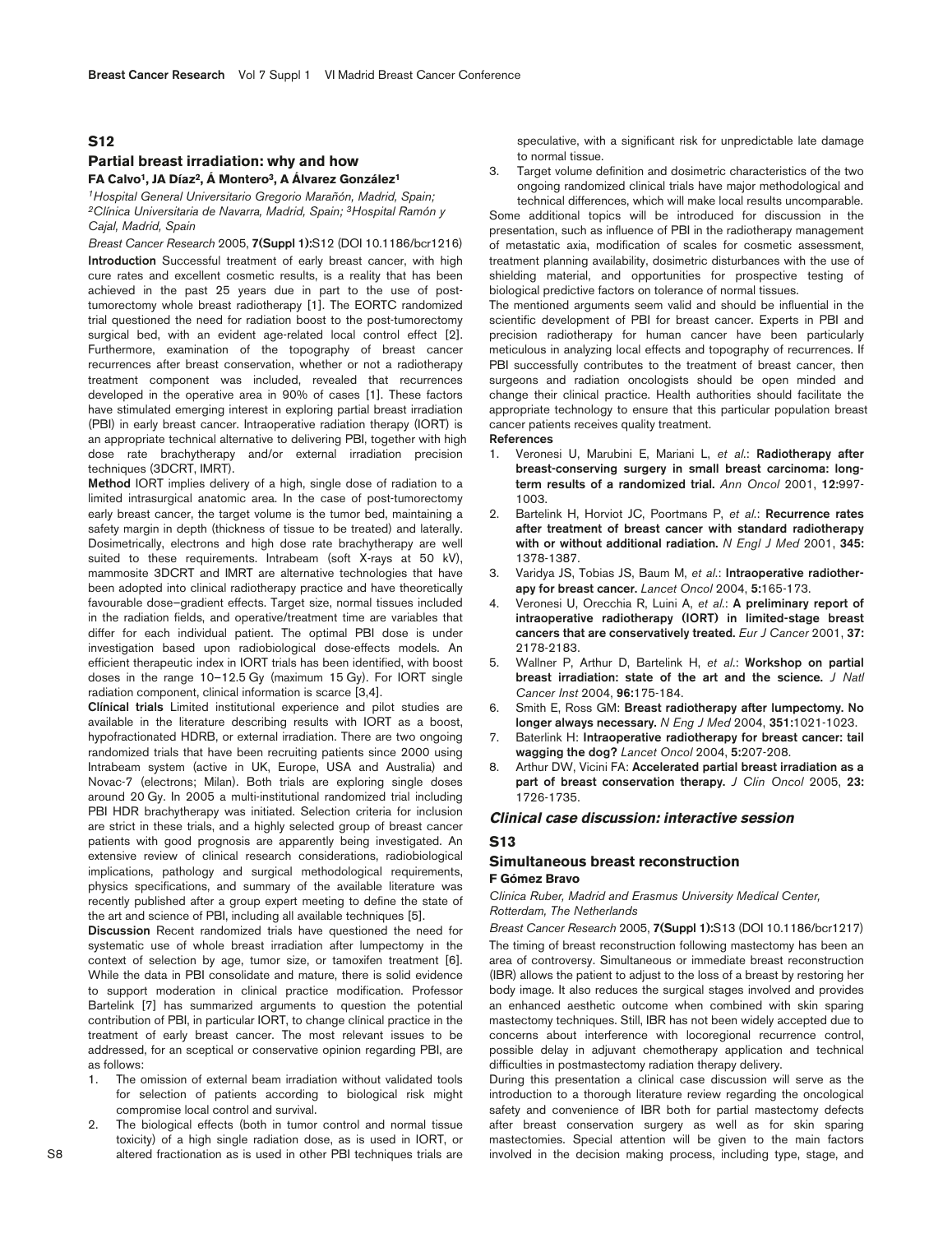location of the tumour, the necessity for adjuvant therapy, and the techniques used for breast reconstruction.

All cases should be individually discussed in a multidisciplinary breast team including pathologists, radiologists, oncologic breast surgeons, reconstructive plastic surgeons, and medical and radiation oncologists, with active participation of the patient.

### **S14**

### **Radiotherapy in early stage invasive breast cancer: current tendencies**

### JA Diaz-Gonzalez<sup>1</sup>, KH Shin<sup>1</sup>, R Martinez-Monge<sup>2</sup>, M Zelefsky<sup>3</sup>

*1Sloan-Kettering Institute for Cancer Research, Memorial Sloan-Kettering Cancer Center, New York, New York, USA; 2Clinica Universitaria, University of Navarra, Pamplona, Spain; 3Department of Radiation Oncology, Memorial Sloan-Kettering Cancer Center, New York, New York, USA*

*Breast Cancer Research* 2005, **7(Suppl 1):**S14 (DOI 10.1186/bcr1218)

**Introduction** Breast-conserving treatment (BCT) constitutes the predominant approach to local treatment in early stage invasive breast cancer. This modality of treatment includes breast-conserving surgery (BCS), radiotherapy, and systemic treatment. These three pillars of BCT have been intensively studied during the past few decades to determine their role and possible variations in their application.

**Method** This panel discusses the state of the art and the current developments in radiotherapy for patients with early stage invasive breast cancer treated with BCT. Different radiotherapy options are systematically presented according to particular clinical scenarios and available scientific data.

**Results** Whole breast irradiation (WBI) represents the radiation 'gold standard' after BCS in breast cancer stages I–II. Several randomized trials, enrolling thousands of patients and with long-term follow up, have shown a clear improvement in local control when WBI is used after BCS. A recent meta-analysis has confirmed a threefold increase in local control rates. In addition, an 8.6% decrease in the risk for death was demonstrated [1].

Adjuvant chemotherapy and hormone therapy also contribute to increase local control rates in this group of patients [2]. Substantial efforts have been made to identify a low-risk subgroup of patients who do not benefit from radiotherapy after BCS. However, this subgroup has not been yet identified because even low-risk patients ( $T < 2$  cm, margin negative, EIC negative, age >70 years) do benefit from adjuvant WBI [3]. Nevertheless, several well known clinical and pathological factors define a profile of lower risk for local relapse in which more conservative radiotherapy modalities are being explored.

In this context accelerated partial breast irradiation (APBI) appears to be a promising alternative to WBI in selected patients, with possible similar efficacy, a considerable reduction in the treatment length with a resultant improved quality of life, and potential decreased toxicity. Different APBI techniques can be used, such as intraoperative electrons, catheter-based interstitial brachytherapy, MammoSite Balloon brachytherapy, or external-beam partial irradiation. Encouraging results with adequate recruitment and medium term follow up have been published in terms of local control and tolerability, the majority of them with the use of catheter-based interstitial brachytherapy [4]. However, some concerns remain, particularly regarding potential late adverse effects and potential differences among techniques. Patient selection, expertise, and high quality technology and assurance are key elements to the success of this emerging approach. Current multicentric randomized trials are ongoing and hopefully will help to define the ideal criteria for patient selection, the most satisfactory treatment modality, and the exact role of APBI in terms of outcome and toxicity.

**Conclusion** Although WBI remains the radiation standard of care in early-stage invasive breast cancer after BCS, APBI emerges as promising approach for treating selected patients.

**Acknowledgement** JA Diaz-Gonzalez is supported by a grant from Fundación Ramón Areces.

#### **References**

- 1. Vinh-Hung V, Verschraegen C: **Breast-conserving surgery with or without radiotherapy: pooled-analysis for risks of ipsilateral breast tumor recurrence and mortality.** *J Natl Cancer Inst* 2004, **96:**115-121.
- 2. Fisher B, Jeong JH, Bryant J, *et al*.: **Treatment of lymph-nodenegative, oestrogen-receptor-positive breast cancer: longterm findings from National Surgical Adjuvant Breast and Bowel Project randomised clinical trials.** *Lancet* 2004, **364:** 858-868.
- 3. Hughes KS, Schnaper LA, Berry D, *et al*.: **Lumpectomy plus tamoxifen with or without irradiation in women 70 years of age or older with early breast cancer.** *N Engl J Med* 2004, **351:** 971-977.
- 4. Arthur DW, Vicini FA: **Accelerated partial breast irradiation as a part of breast conservation therapy.** *J Clin Oncol* 2005, **23:** 1726-1735.

### **Lecture**

#### **S15**

### **Chemoprevention: beyond tamoxifen J Cuzick**

*Cancer Research UK Centre for Epidemiology, Mathematics and Statistics, Wolfson Institute of Preventive Medicine, Queen Mary, University of London, London, UK*

*Breast Cancer Research* 2005, **7(Suppl 1):**S15 (DOI 10.1186/bcr1219) Four trials have now reported on the use of tamoxifen for the prevention of breast cancer and one trial on the use of raloxifene. Overall, more than 28,000 women have participated in tamoxifen prevention trials and more than 140,000 women-years of follow up have accrued. Although early reports on the ability of tamoxifen to prevent breast cancer were apparently contradictory, with further follow up a consensus is now emerging indicating that 30–40% of breast cancers can be prevented by tamoxifen [1]. The benefit is restricted to oestrogen receptor positive tumours, where it is about 50%, but no reduction in receptor negative tumours has been found. Thromboembolic events are emerging as the most important side effects, and endometrial cancers are increased about twofold, although these are almost all low/intermediate grade, stage I cancers.

Raloxifene does not have the gynaecologic problems of tamoxifen, but still leads to an increase in thromboembolic events. Recent data from CORE/MORE [2] suggests that this selective oestrogen receptor modulator (SERM) may be more effective in prevention than tamoxifen. Six adjuvant trials have reported on the use of aromatase inhibitors for early breast cancer. All of them show a marked reduction in contralateral tumours compared with tamoxifen [3]. The drugs are also better tolerated and have fewer side effects than tamoxifen, suggesting that they are very promising agents for breast cancer prevention. These data will be reviewed and ongoing chemoprevention trials discussed. **References**

- 1. Cuzick J, Powles T, Veronesi U, *et al*.: **Overview of the main outcomes in breast cancer prevention trials.** *Lancet* 2003, **361:**296-300.
- 2. Martino S, Cauley JA, Barrett-Connor E, *et al*.: **Continuing outcomes relevant to Evista: breast cancer incidence in postmenopausal osteoporotic women in a randomized trial of raloxifene.** *J Natl Cancer Inst* 2004, **96:**1751-1761.
- 3. Cuzick J: **Aromatase inhibitors for breast cancer prevention.** *J Clin Oncol* 2005, **23:**1636-1643.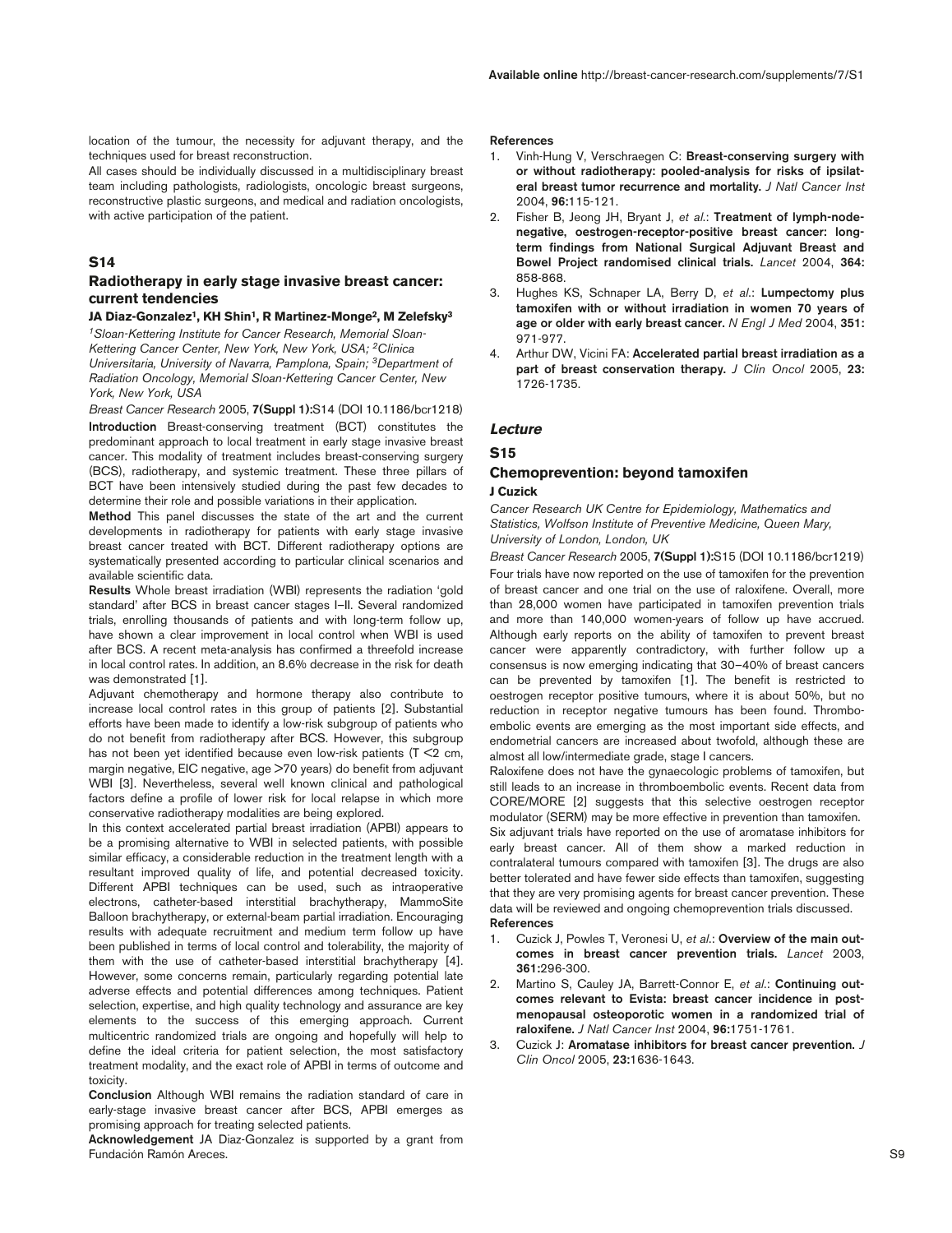#### **Symposium IV: Primary systemic treatment**

#### **S16**

# **Preoperative hormonal therapy: results and implications**

#### **M Dowsett**

*Academic Department of Biochemistry, Royal Marsden Hospital, London, UK*

*Breast Cancer Research* 2005, **7(Suppl 1):**S16 (DOI 10.1186/bcr1220) The development of presurgical endocrine strategies for the treatment of primary breast cancer was developed initially from the application of such treatments in elderly patients to try to avoid the potential complications of surgery. Although there are few data available, one study has indicated that in oestrogen receptor (ER)-positive tumours clinical responses are as frequent with endocrine therapy as with cytotoxic chemotherapy. The optimal duration of treatment is not established, although most trials range between 3 and 4 months. A randomized trial indicated that the aromatase inhibitor letrozole was significantly better than tamoxifen when given as neoadjuvant therapy to patients ineligible for breast conserving surgery (BCS). A similar result was obtained for anastrozole in another randomized trial (IMPACT) but no greater efficacy than tamoxifen was seen in tumours in which BCS was possible. These two studies have provided an indication that aromatase inhibitors may be significantly more effective than tamoxifen in HER2-positive tumours. In the IMPACT trial the changes in the proliferation marker Ki67 were predictive of outcome in the large ATAC adjuvant trial, supporting the concept of using the neoadjuvant scenario to assess new therapeutic agents/ideas prior to initiating large phase 3 studies. The relatively easy availability of tissue samples during before and during neoadjuvant trials makes this a particularly valuable arena for translational research studies with new targeted agents in combination with hormonal treatment.

#### **S17**

### **Primary chemotherapy for operable breast cancer: the NSABP experience**

### **HD Bear**

*Division of Surgical Oncology and the Massey Cancer Center, Virginia Commonwealth University, Richmond, Virginia, USA*

*Breast Cancer Research* 2005, **7(Suppl 1):**S17 (DOI 10.1186/bcr1221) **Introduction** Primary or neoadjuvant systemic chemotherapy, initially described for patients with locally advanced or borderline inoperable breast cancer, has been increasingly utilized for patients with less advanced or operable breast cancer. Theoretically, primary systemic therapy could inhibit the rapid growth of metastases after surgery and may decrease the emergence of chemoresistant clones of cells. On a practical level, primary systemic therapy has the potential to increase the use of breast conservation by decreasing tumor size. Beginning in 1988, the National Surgical Adjuvant Breast and Bowel Project (NSABP) cooperative group conducted two sequential trials to test the value of neoadjuvant chemotherapy and to optimize the treatment regimen for operable breast cancers.

**Methods** NSABP Protocol B-18 was designed to compare preoperative chemotherapy with doxorubicin (adriamycin) and cyclophosphamide (AC) given every 3 weeks for four cycles versus the same chemotherapy treatment given in the adjuvant setting. In protocol B-18, 1523 women with operable breast cancer were randomized to receive four cycles of AC followed by surgery or surgery followed by four cycles of AC. Women 50 years of age or older also received tamoxifen for 5 years, starting after chemotherapy.

Subsequently, NSABP Protocol B-27 was conducted with the intent to determine the effect of adding docetaxel (taxotere [T]) after four cycles of preoperative AC on disease-free survival (DFS) and overall survival (OS) of women with operable breast cancer. A total of 2411 women with operable primary breast cancer were randomized to receive either four cycles of preoperative AC followed by surgery (group I) or four cycles of AC followed by four cycles of T, followed by surgery (group II), or four cycles of AC followed by surgery and then four cycles of T (group III). Tamoxifen was given to all patients, starting concurrently with chemotherapy.

**Results** In protocol B-18, mean tumor size was 3.5 cm. Preoperative AC produced objective clinical responses in 79% of the treated patients and clinical complete responses (cCR) in 36%. Pathologic complete responses (pCR, defined as no invasive cancer in the breast) were observed in 13%. OS and DFS were similar in the two randomized treatment groups. Preoperative chemotherapy resulted in a statistically significant increase in the rate of breast conserving therapy (BCT), from 60% to 68%. This was particularly notable in the patients with tumors >5 cm, in whom BCT was increased from 8% to 22% [1]. Although there was a trend toward increased ipsilateral breast tumor recurrence (IBTR) in preoperative chemotherapy patients who were downstaged to lumpectomy compared with patients treated preoperatively who were considered to be candidates for BCT at the outset (15.9% versus 9.9%), this difference was not statistically significant after controlling for patient age and tumor size [2]. Patients in the preoperative chemotherapy group who experienced a pCR had significantly improved DFS and OS compared with all other patients in the preoperative chemotherapy group (*P* < 0.0001). Clinical response was also associated with improved outcomes with long-term follow up [2,3].

For protocol B-27, mean tumor size was 4.5 cm; this and other key characteristics were evenly balanced among the three treatment arms. The addition of docetaxel preoperatively resulted in significant increases in cCR and pCR at the time of surgery compared with AC alone (63.6% versus 40.1% and 26.1% versus 13.7%, respectively) [4]. Despite this, addition of docetaxel to AC did not significantly impact on survival in this cohort of patients [5]. There was a trend toward improved DFS in group II patients who received preoperative T, but this was not statistically significant (72% versus 67% DFS at 5 years;  $HR = 0.86$ ,  $P = 0.10$ ). In an analysis of relapse-free survival (RFS), which did not include second primary cancers, group II had a significantly better outcome compared with group I (74% versus 69% RFS at 5 years;  $HR = 0.81$ ,  $P = 0.03$ ). Group III RFS was not significantly different from group I (71% at 5 years;  $HR = 0.91$ , *P* = 0.32). Addition of docetaxel significantly reduced the incidence of local recurrences as first events, including IBTR in patients treated with breast conservation. There were no significant interactions between treatment and estrogen receptor status, age, tumor size, or clinical nodal status. An exploratory analysis of treatment effects in subsets of patients according to clinical response to AC suggests that preoperative T, but not postoperative T, significantly increased DFS in patients who had a partial clinical response after four cycles of AC (63%, 74%, 65% at 5 years for groups I, II, and III;  $HR = 0.68$  for group II versus group I,  $P = 0.003$ ). Addition of T did not appear to be beneficial in patients who were nonresponders after AC nor in those patients who had a cCR after AC. Pathologic complete response was a highly significant predictor of DFS and OS in all treatment groups (HR = 0.45, *P* < 0.0001, and HR = 0.33, *P* < 0.0001, respectively). In addition, pathologic nodal status after chemotherapy was a significant prognostic factor for survival, independent of pathologic response in the breast.

**Conclusion** The B-18 trial did not demonstrate superiority of neoadjuvant over adjuvant chemotherapy for operable breast cancer, but with equivalent survival and increased BCT, the neoadjuvant approach can safely be used to offer BCT to more women with breast cancer. This trial also demonstrated a strong association between pCR and improved patient outcomes. In B-27, however, despite a doubling of the pathologic complete response rate in the breast with the addition of T preoperatively, we have not yet observed a significant improvement in DFS or OS for the study as a whole. Addition of preoperative or postoperative docetaxel decreased the incidence of local recurrences. There was a decrease in relapses with the addition of preoperative T, particularly in a subset of patients who had partial clinical responses to AC alone. Post-treatment pathologic response in the breast and nodal status remained powerful predictors of patient outcomes. Future studies will examine the value of additional drugs given with doctaxel after AC preoperatively and will also be designed to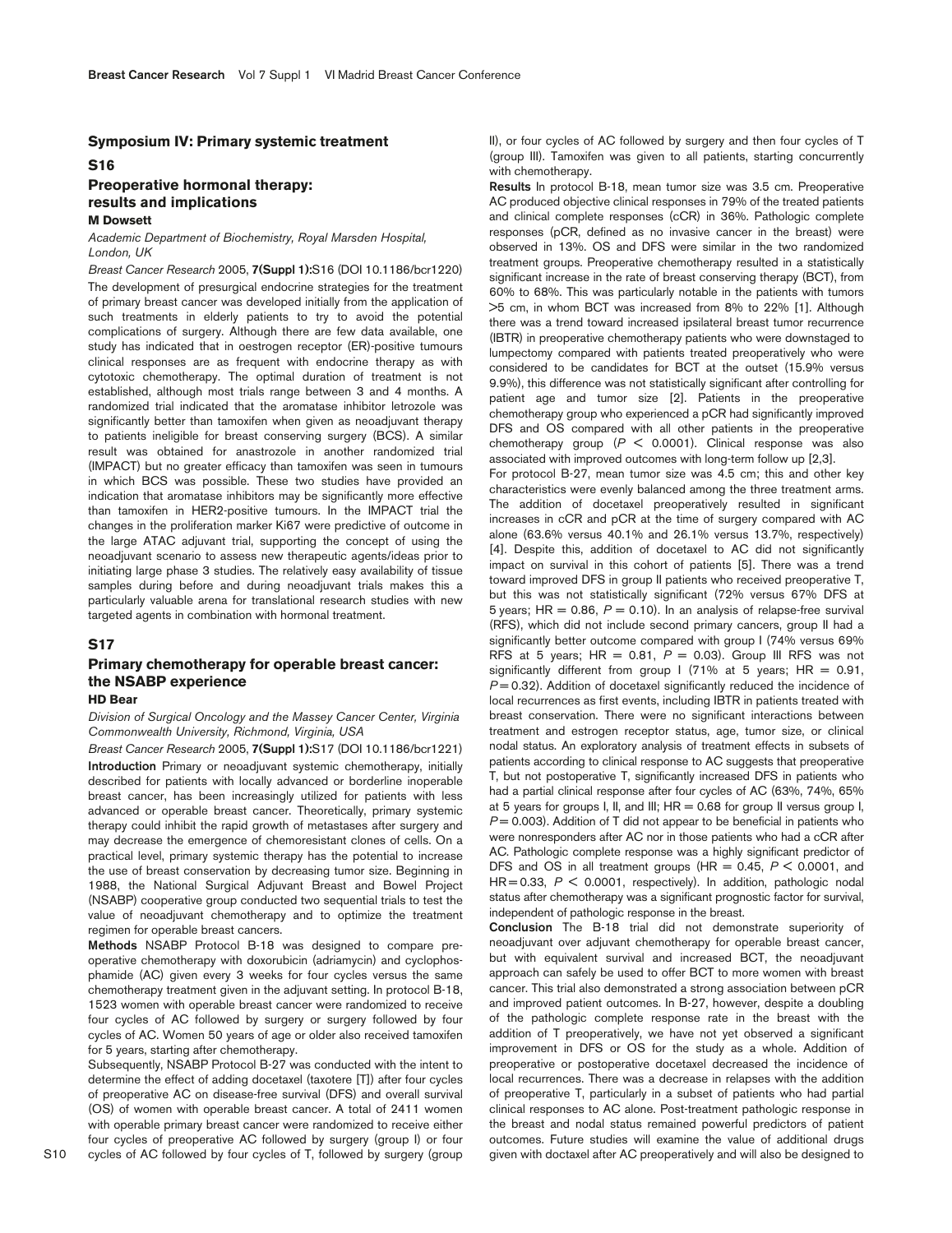assess the ability of genomic and molecular profiles of pretreatment tumor to predict responsiveness to chemotherapy.

### **References**

- 1. Fisher B, Brown A, Mamounas E, *et al*.: **Effect of preoperative chemotherapy on local-regional disease in women with operable breast cancer: findings from National Surgical Adjuvant Breast and Bowel Project B-18.** *J Clin Oncol* 1997, **15:**2483-  $9493.$
- 2. Wolmark N, Wang J, Mamounas E, *et al*.: **Preoperative chemotherapy in patients with operable breast cancer: Nineyear results from National Surgical Adjuvant Breast and Bowel Project B-18.** *JNCI Mongraphs* 2001, **30:**96-102.
- 3. Fisher B, Bryant J, Wolmark N, *et al*.: **Effect of preoperative chemotherapy on the outcome of women with operable breast cancer.** *J Clin Oncol* 1998, **16:** 2672-2685.
- 4. Bear HD, Anderson S, Brown A, *et al*.: **The effect on tumor response of adding sequential preoperative docetaxel (Taxotere) to preoperative doxorubicin and cyclophosphamide (AC): preliminary results from National Surgical Adjuvant Breast and Bowel Project (NSABP) Protocol B-27.** *J Clin Oncol* 2003, **21:**4165-4174.
- 5. Bear HD, Anderson S, Smith RE, *et al*.. **A randomized trial comparing preoperative (preop) doxorubicin/cyclophosphamide (AC) to preop AC followed by preop docetaxel and to preop AC followed by postoperative docetaxel in patients with operable carcinoma of the breast: results of NSABP B-27 [abstract].** *Breast Cancer Res Treat* 2004, **88:**S16.

#### **S18**

#### **Neoadjuvant treatment: the MD Anderson experience GN Hortobagyi**

*Department of Breast Medical Oncology, The University of Texas, MD Anderson Cancer Center, Houston, Texas, USA*

*Breast Cancer Research* 2005, **7(Suppl 1):**S18 (DOI 10.1186/bcr1222) Adjuvant chemotherapy has traditionally been administered in the postoperative setting. However, numerous studies have evaluated its use preoperatively. The potential benefits of neoadjuvant chemotherapy (NACT) include downstaging the primary tumor to allow breastconserving surgery and assessment of a tumor's *in vivo* sensitivity to individual chemotherapeutic regimens. Our group at the MD Anderson Cancer Center initiated clinical trials with neoadjuvant chemotherapy in 1974, and over the past three decades we have treated several thousand patients in prospective clinical trials. Initially, NACT was reserved for the treatment of patients with locally advanced and/or inflammatory breast cancers. These studies clearly demonstrated that most patients had a marked reduction in tumor volume with anthracycline–cyclophosphamide–fluorouracil based regimens. Inoperable tumors became operable for most patients, and later studies indicated that even large tumors became candidates for breastconserving therapies. We described 20 years ago the prognostic value of pathological complete remission (pCR), and subsequent studies included pCR as a surrogate end-point for long-term efficacy. These findings were later confirmed by the largest study evaluating the impact of neoadjuvant chemotherapy, the NSABP B-18. In this study, 1523 women were randomized to receive four cycles of doxorubicin and cyclophosphamide either prior to or after surgical resection. Another large study of similar design was performed by the EORTC, with similar results. The timing of chemotherapy did not affect the disease-free or overall survival for the entire cohort, although more patients who received preoperative therapy were able to undergo breast conservation rather than mastectomy in comparison to those treated postoperatively. These studies confirmed the clear correlation of pathological complete response (pCR) in the breast (absence of invasive cancer cells) with survival. Using a single, anthracyclinecontaining chemotherapy regimen, a pCR rate of about 10–13% can be obtained. The definition of pCR used by our group includes the absence of lymph node involvement, in contrast to the definitions used by NSABP and other groups. The pCR rate has become one of the

most important intermediate trial endpoints in assessing the efficacy of new adjuvant chemotherapy regimens.

Published studies of anthracycline-based preoperative chemotherapy demonstrate pCR rates of up to 17%. Several recently reported studies including the sequential use of anthracycline-based regimens and taxanes have achieved significantly higher pathologic responses, ranging from 25% to 34%. Our studies focused on the sequential use of anthracyclines and taxanes, showing excellent tolerance and efficacy of this strategy. In addition, we demonstrated the therapeutic superiority of weekly paclitaxel in this setting. These findings were subsequently confirmed by much larger, randomized trials conducted by another cooperative group. We used the neoadjuvant strategy for the initial evaluation of trastuzumab in patients with primary breast cancer. That small randomized trial indicated an almost threefold increase in pCR with the addition of trastuzumab to chemotherapy.

Currently, we conduct studies with gene profiling in the neoadjuvant setting to determine predictors of pCR, and therefore long-term prognosis, and to develop individualized medicine for patients with primary breast cancer.

There are multiple remaining questions related to the use of this strategy, however. Some pertain to optimal local–regional therapies: when should axillary assessment be performed in relation to NACT, what should be the criteria for administration of postmastectomy radiation therapy following NACT, and how to optimally perform breastconserving surgery following NACT. The role and relative timing of neoadjuvant hormone therapy (NAHT) is also under intensive evaluation at this time. This is solely relevant to the group of patients with hormone receptor-positive tumors, but has potential impact on the type and sequence of local, regional and systemic therapies.

### **Symposium V: Advances in adjuvant treatment S19**

#### **Tamoxifen resistance and adjuvant hormone therapy A Howell**

#### *CRUK Department of Medical Oncology, University of Manchester, Manchester, UK*

*Breast Cancer Research* 2005, **7(Suppl 1):**S19 (DOI 10.1186/bcr1223) The Oxford Overview of adjuvant endocrine trials [1] indicates that 5 years of adjuvant tamoxifen reduces recurrence by 41% and deaths by 34% in women with oestrogen receptor (ER)-positive breast cancers. At 5 years, in all patients studied, the recurrence rate was 25.8% in controls but 13.9% on tamoxifen. There was a substantial 'carry over' effect of tamoxifen such that even after 15 years of follow up mortality was about 30% less in tamoxifen-treated patients. The effect of tamoxifen was greater in patients with ER-positive, PR-positive as compared with ER-positive PR-negative tumours. These data indicate a substantial effect of tamoxifen but it is clear that approximately half of patients are resistant to tamoxifen *de novo* (early relapses) or acquire resistance if we assume that women who relapsed later had an initial response to tamoxifen. The potential reasons for resistance include activated growth factor pathways overriding the inhibitory effects of the drug either via nuclear or membrane ER. Of ER-positive PR-negative tumours, 30% are HER1/2-positive, as compared with about 10% of ER-positive PR-positive tumours, and this difference may account for their lower activity of tamoxifen in PR-negative tumours. Modern aromatase inhibitors (AIs) are more effective in reducing relapse compared with tamoxifen whether AI treatment is initiated after surgery (ATAC and BIG1-98 trials) or after 2–3 years of tamoxifen (ITA, ARNO/ABCSG). At present, it is difficult to distinguish any differences in effectiveness between the three agents used in these trials (anastrozole, letrozole and exemestane) but small differences in toxicity patterns are beginning to emerge. The reason for the greater effectiveness of AIs is not clear. In randomized studies of neoadjuvant endocrine therapy [2] and in the anastrozole adjuvant trials (ATAC and ARNO/ABCSG) [3], the AIs used were particularly more active than tamoxifen in the ER-positive PR-negative subgroup of tumours, but this was not seen in the BIG1-98 and IES trials. Studies on letrozole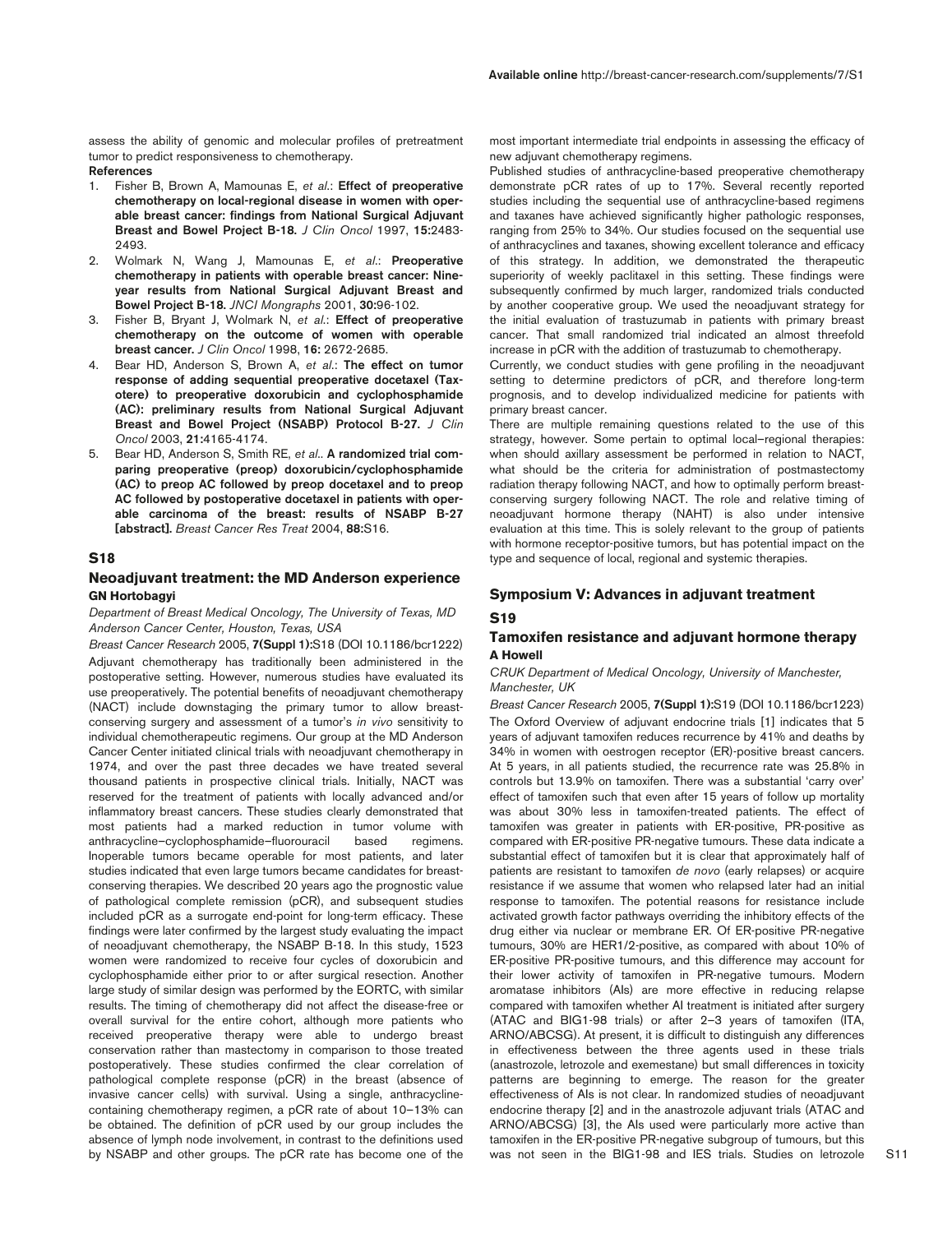resistant human mammary tumour cell lines show that growth factor pathways such as MAPK (mitogen-activated protein kinase) are activated, and sensitivity to the AI can be restored by growth factor pathway inhibitors [4]. Also, AI resistance can be reduced by combined treatment with fulvestrant in animal models. These data suggest mechanisms whereby AI resistance may be circumvented in patients and point to new approaches to adjuvant treatment.

#### **References**

- 1. Early Breast Cancer Trialists Collaborative Group: **Chemotherapy and hormonal therapy for early breast cancer: effects on recurrence and 15 year survival in an overview of the randomised trials.** *Lancet* 2005:in press.
- 2. Wong ZW, Ellis MJ: **Neoadjuvant endocrine therapy for breast cancer: an overlooked option?** *Oncology (Huntingt)* 2004, **18:** 411-420; discussion 421, 424, 429.
- 3. Dowsett M, Cuzick J, Wale C, Howell A, Houghton J, Baum M, on behalf of the ATAC Trialists Group: **Retrospective analysis of time to recurrence in the ATAC trial according to hormone receptor status.** *J Clin Oncol* 2005:in press.
- 4. Jelovac D, Sabnis G, Long BJ, Macedo L, Brodie A: **Strategies to oppose loss of sensitivity to hormone therapy in breast cancer cells [abstract 4367].** 96th AACR Annual Meeting, 2005.

#### **S20**

### **Classical versus new prognostic factors for adjuvant treatment selection based on line software to estimate risk and benefit**

### **PM Ravdin**

*University of Texas Health Sciences Center, San Antonio, Texas, USA Breast Cancer Research* 2005, **7(Suppl 1):**S20 (DOI 10.1186/bcr1224)

The decision about whether to receive systemic adjuvant therapy for cancer depends on weighing the benefit (in terms of increased relapsefree or overall survival) against the cost and risk with such therapy. As the use of adjuvant therapy has been extended into node-negative breast cancer, the decisions have become less obvious because the benefit is smaller, particularly as compared with the risks associated with the therapy and nonbreast cancer mortality. Guidelines can be helpful in these situations, but a limitation of guidelines is that they usually are compendiums of expert opinion and provide little quantitative guidance. In addition, it can be difficult to state guidelines that can be patient specific when multiple parameters might be used in the decision (e.g. age, comorbidity state, actual number of nodes, tumor size, hormone receptor status, histologic grade, and additional pathologic laboratory evidence).

To address this problem the decision tool Adjuvant! (Fig. 1) was created [1,2]. It uses data from national databases and other sources to make estimates of a patient's baseline prognoses. It uses data from the Overview, and individual clinical trials to make estimates of treatment efficacy. It uses national data about age-specific competing mortality to make estimates of competing mortality. Although the program provides these estimates, it has the flexibility to allow the user to modify the estimates as they think appropriate. Over 200 pages of help files allow the user to review the data on which the program is based, and the methods used by the program and the assumptions which it makes. That for the most part these estimates are reasonable is supported by a validation of Adjuvant!'s estimates in a large independent database [3]. Specific sheets describing the toxicity and safety issues of different adjuvant treatment options are included.

The presentation will discuss the strengths and limitations of this approach. The major strength is that this tool allows the doctor and patient to review in a quantitative sense the benefits and risk of different options. The limitations are that for many therapies we have limited knowledge about their long-term efficacy (and Adjuvant! makes specific assumptions to deal with this), and undoubtedly we will learn more about how some tumors' characters may affect their sensitivity to therapy. How new prognostic factors and genomic information may be included will be discussed.

#### **Figure 1**

| <b>Patient Information</b>                                       |                                                                   | <b>Resulting Graphs</b>                                                                           |  |  |
|------------------------------------------------------------------|-------------------------------------------------------------------|---------------------------------------------------------------------------------------------------|--|--|
| Age:                                                             | 60<br>$\div$                                                      | <b>No Additional Therapy:</b>                                                                     |  |  |
| Co-morbidity                                                     | <b>Minor Problems</b><br>$\overline{\phantom{a}}$                 |                                                                                                   |  |  |
| ER Status:                                                       | Positive                                                          | 75.8 alive in 10 years.                                                                           |  |  |
| Histologic Grade:                                                | Grade 2                                                           | 16.3 deaths due to cancer.                                                                        |  |  |
| Tumor Size:                                                      | $1.1 - 2.0$ cm                                                    | 7.9 die of other causes.                                                                          |  |  |
|                                                                  |                                                                   | <b>Hormonal Therapy:</b>                                                                          |  |  |
| Positive Nodes:                                                  | 1.3                                                               |                                                                                                   |  |  |
| 10 Year Risk:                                                    | 17<br>Π<br>$\Rightarrow$                                          |                                                                                                   |  |  |
|                                                                  |                                                                   | 75.8 alive in 10 years. Plus<br>4.7 alive due to therapy.                                         |  |  |
|                                                                  | <b>Adjuvant Option Efficacy (Proportional)</b>                    | 11.4 deaths due to cancer.                                                                        |  |  |
| Tamoxifen (Overview 2000)<br>Horm, Used:<br>$\blacktriangledown$ |                                                                   | 8.1 die of other causes.                                                                          |  |  |
|                                                                  | Chemo. Used: CMF Like (Overview 2000)<br>$\overline{\phantom{a}}$ |                                                                                                   |  |  |
| Hormonal Therapy:                                                | 32<br>÷۱<br>$\boldsymbol{\gamma}$                                 | Hormonal Therapy<br>Therapy:<br>Calculate for Mortality<br>$\sqrt{2}$<br>$\overline{\phantom{a}}$ |  |  |
| Chemotherapy:                                                    | $\div$<br><sup>8</sup><br>$\frac{2}{\sqrt{2}}$                    | Overall Survival<br>Graph:<br>$\overline{\phantom{a}}$<br>C Calculate for Relapse                 |  |  |

Main screen of Adjuvant!

#### **References**

- 1. Ravdin PM, Siminoff LA, Davis GJ, *et al*.: **Computer program to assist in making decisions about adjuvant therapy for women with early breast cancer.** *J Clin Oncol* 2001, **19:**980-991.
- 2. Whelan TJ, Loprinzi C: **Physician/patient decision aids for adjuvant therapy.** *J Clin Oncol* 2005, **23:**1627-1630.
- 3. Olivotto IA, Bajdik CD, Ravdin PM, *et al*.: **Population-based validation of the prognostic model adjuvant! for early breast cancer.** *J Clin Oncol* 2005:in press.

#### **S21**

### **Adjuvant chemotherapy for operable breast cancer: old vs new schema**

### **P Valagussa, L Gianni, G Bonadonna**

*Istituto Nazionale Tumori, Milano, Italy*

*Breast Cancer Research* 2005, **7(Suppl 1):**S21 (DOI 10.1186/bcr1225) In 1975 we presented our first report on the efficacy of cyclophosphamide, methotrexate and fluorouracil (CMF) as adjuvant treatment for node-positive breast cancer. Thirty years later, the results of this study demonstrate that the significant advantage in both relapse-free (reduction in relative risk for relapse of 29%) and overall survival (reduction in relative risk for death of 21%) persists over the years and that adjuvant CMF can exert a moderate but worthwhile suppression of micrometastases, regardless of anatomical sites [1].

With the aim of further improving the prognosis of operable breast cancer patients, in the early 1980s many research groups designed and carried out new randomized trials including anthracyclines. Despite the fact that many individual trials failed to observe a true benefit for the tested anthracycline regimen, the arithmetic construction on which the international overview is based (i.e. the summing up of many individual trials to increase the statistical power) allowed it to be estimated that there was a reduction in the risk for disease relapse and death of approximately 10%, corresponding to an absolute difference of approximately 3% [2].

At the Milan Cancer Institute we designed two different studies to test the effectiveness of sequential non-cross-resistant regimens containing anthracyclines. Briefly, in patients with moderate risk for relapse the sequential delivery of CMF followed by adriamycin was compared with CMF alone, whereas in a second study conducted in high-risk patient the inverse sequence (adriamycin followed by CMF) was tested. The rationale behind these studies was that switching to another regimen early in the administration of chemotherapy could overcome drug resistance. The updated 20-year results confirmed that the relative merits of anthracycline-containing adjuvant programs can also depend on the modality of administration and must be assessed in properly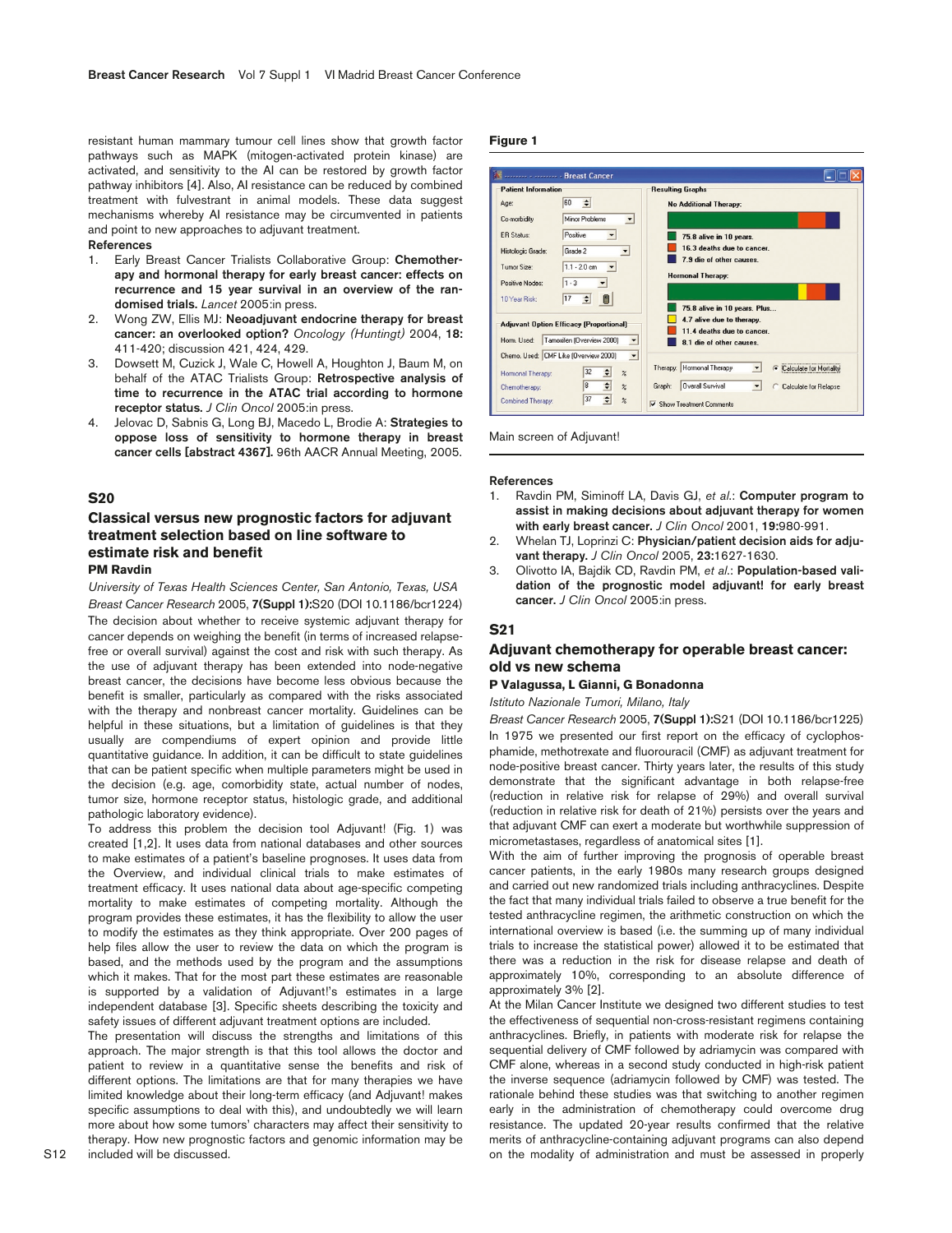designed trials in which the magnitude of the benefits can be weighted against potential risks [3].

The treatment results observed after sequential adriamycin followed by CMF in a poor risk subset could probably be explained by an increased density of the anthracycline, which was delivered at full dose within the first 9 weeks of treatment. The value of dose density was recently confirmed by the National Cancer Institute's Breast Intergroup INT C9741 trial, in which patients who received the dose-dense regimens had significantly improved early treatment outcome compared with their counterparts who did not receive these regimens.

The role of sequential non-cross-resistant regimens was tested in many other trials, both in the adjuvant and neoadjuvant settings. Of note, the 3-year joint efficacy analysis of the National Epirubicin Adjuvant Trial (NEAT) and of the Scottish Cancer Trials Breast Group reported a highly significant benefit in favor of the sequential regimen, supporting the hypothesis that the sequential administration of single-agent anthracyclines given upfront before CMF can indeed improve treatment outcome. Also, the addition of taxanes after delivery of adriamycin and cyclophosphamide contributed to improving therapeutic results over the nontaxane regimen both in the adjuvant and neoadjuvant settings. By contrast, in the INT C9741 trial no difference was detected in treatment outcome between the concurrent or sequential schedules of adriamycin, cyclophosphamide and paclitaxel. Similarly, the MD Anderson randomized study failed to detect superiority of the sequential arm.

Thirty years ago, treating patients who were free of identifiable metastatic disease with systemic adjuvant therapy because some of them might eventually develop distant disease was a revolutionary departure from prior treatment approaches [4]. It has been estimated that improvements since the 1970s in the way in which breast cancer is managed must have prevented about 25–30% of the breast cancer deaths in middle-aged women that would otherwise have occurred in the year 2000.

#### **References**

- 1. Bonadonna G, Molterni A, Zambetti M, Daidone MG, Pilotti S, Gianni L, Valagussa P: **30 years' follow up of randomized studies of adjuvant CMF in operable breast cancer: cohort study.** *BMJ* 2005, **330:**217-220.
- 2. Early Breast Cancer Trialists' Collaborative Group. **Polychemotherapy for early breast cancer: an overview of randomised trials.** *Lancet* 1998, **352:**930-942.
- 3. Bonadonna G, Zambetti M, Gianni L, Valagussa P: **Clinical relevance of different sequencing of doxorubicin and cyclophosphamide, methotrexate, and fluorouracil operable breast cancer.** *J Clin Oncol* 2004, **22:**1614-1620.
- 4. Fisher B: **The evolution of paradigms for the management of breast cancer: a personal perspective.** *Cancer Res* 1992, **52:**2371-2383.

#### **Controversial panel discussion**

#### **S22**

### **Prognostic studies in patients with high-risk primary breast cancer (HRPBC) receiving high-dose chemotherapy (HDC) Y Nieto**

#### *Clínica Universitaria de Navarra, Pamplona, Spain*

*Breast Cancer Research* 2005, **7(Suppl 1):**S22 (DOI 10.1186/bcr1226) **Introduction** After standard-dose chemotherapy (SDC), more than 50% of patients with HRPBC (defined as extensive axillary node involvement or inflammatory disease) experience relapse. Controversy has surrounded the use of HDC for HRPBC for over a decade. Current results from at least 15 randomized trials comparing diverse forms of HDC and SDC for HRPBC appear contradictory at this point [1]. In addition, some studies suggest that younger women might benefit selectively from HDC. An NCI-sponsored meta-analysis is in progress. Regardless of this unsettled issue, it is clear that a substantial percentage of HRPBC patients still relapse after HDC. Extensive prognostic studies are required to improve their outcome. Such investigations may allow us to identify adequate patient subsets and

new therapeutic targets for trials of developmental therapeutics. Combinations of HDC, capable of ample cytoreduction, with novel agents that target specific tumor features responsible for posttransplant relapse may hold promise.

**Methods** We analyzed clinical variables in HRPBC patients enrolled at the University of Colorado in clinical trials of HDC targeting 4–9+, ≥10+ nodes, or inflammatory disease. First, we developed a prognostic model among 176 patients treated from 1990 to 1997, and validated it in an external sample. Subsequently, the model was validated prospectively in a second cohort of 88 patients treated at Colorado since 1997.

We hypothesized that intrinsic biologic differences, insurmountable by HDC, existed between the two risk categories identified by the clinical model. Through immunohistochemical analyses of paraffin-embedded tumor blocks collected from the referring institutions, we studied a series of putative molecular candidates, related to signal transduction pathways or an angiogenic phenotype, which could be responsible, at least in part, for those differences.

**Results** At median follow up of more than 7 years, the relapse-free survival (RFS) and overall survival (OS) rates for the whole group of 264 patients treated at Colorado were 69.8% and 73%, respectively. The median time to relapse was 14 months (63.5% relapses within the first 2 years, 6.7% after the 5th year).

We identified three clinical variables independently associated with outcome: nodal ratio (number of involved nodes /number of dissected nodes), pathological tumor size, and hormone receptors [2]. A scoring system was constructed with those variables:  $score = (nodal ratio \times$  $3.05$ ) + (tumor size  $\times$  0.15) – (ER/PR  $\times$  1.15). In this formula, size is entered in cm, and ER/PR is assigned '1' if positive (estrogen receptor [ER] and/or progesterone receptor [PR] positive), or '0' if negative (both negative). A cutoff score of 2.41 yields the best sensitivity and specificity. Thus, patients with low  $(2.41)$  and high ( $\geq$ 2.41) scores before transplant presented significant differences in outcome. This model was validated in an external sample of 225 HRPBC patients treated at Duke University with the same HDC. It was subsequently validated prospectively in our second patient cohort [3].

Overexpression of HER2, identified as an independent predictor of outcome, complemented the clinical model, establishing the following risk groups: low risk (low score, HER2-negative; 44% patients; 87% RFS), intermediate risk (low score, HER2-positive; 29% patients; 68% RFS), high risk (high score, any HER2; 27% patients; 49% RFS) [4].

We detected an independent prognostic effect of EGFR (epidermal growth factor receptor), particularly among HER2-positive patients [5], which suggests a synergistic effect through heterodimerization of both receptors. In contrast, we did not observe a prognostic effect of p53 status [4].

Tumor angiogenesis, assessed through CD31-stained microvessel count, was an independent adverse predictor of outcome [6]. In contrast, tumor VEGF (vascular endothelial growth factor) expression lacked prognostic significance in our population with locoregionally advanced tumors, in contrast to multiple prior observations in patients with earlier disease [6].

Finally, we observed that the presence of tumor cells contaminating the apheresis product, detected through immunocytochemistry for cytokeratins, was independently associated with post-transplant relapse [7]. **Conclusions** We can now predict which HRPBC patients are most likely to remain long-term disease free after HDC. Additionally, we identified important prognostic molecular markers that could constitute relevant

targets for studies combining novel therapeutics with HDC in HRPBC. **Acknowledgments** Supported by grants 1 R21 CA095762-01 from the National Cancer Institute and an American Cancer Society/ University of Colorado Cancer Center Research Seed Grant.

#### **References**

- 1. Nieto Y, Jones RB, Shpall EJ: **High-dose chemotherapy for breast cancer: Is another look warranted?** *Curr Opin Oncol* 2004, **16:** 114-119.
- 2. Nieto Y, Cagnoni PJ, Xu X, *et al*.: **Predictive model for relapse after high-dose chemotherapy with peripheral blood progenitor cell support for high-risk primary breast cancer.** *Clin Cancer Res* 1999, **5:**3425-3431.
- S13 3. Nieto Y, Nawaz S, Shpall EJ, *et al*.: **Long-term analysis and**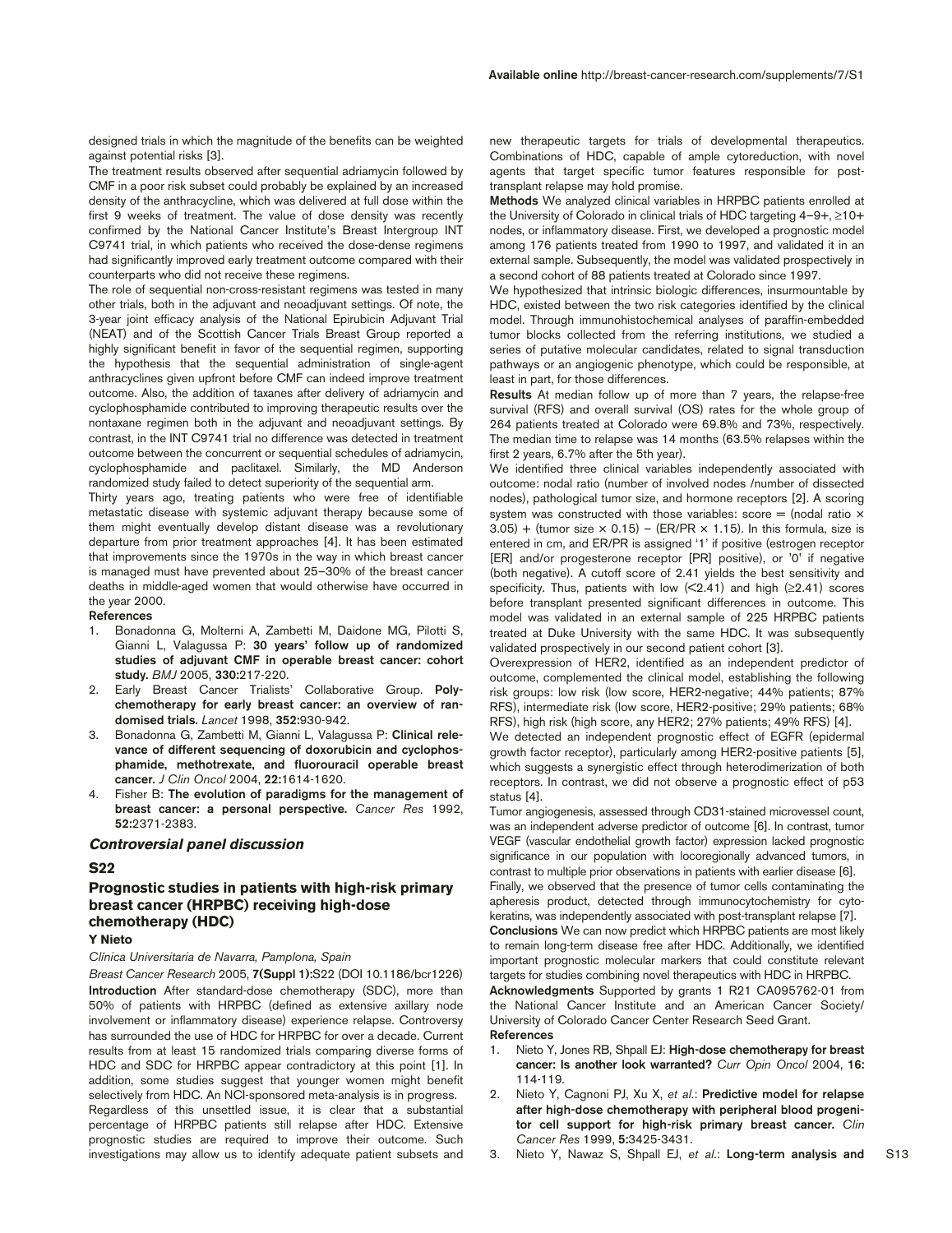**prospective validation of a prognostic model for patients with high-risk primary breast cancer receiving high-dose chemotherapy.** *Clin Cancer Res* 2004, **10:**2609-2617.

- 4. Nieto Y, Cagnoni PJ, Nawaz S, *et al*.: **Evaluation of the predictive value of HER2/neu overexpression and p53 mutations in high-risk primary breast cancer patients treated with highdose chemotherapy and autologous stem-cell transplantation.** *J Clin Oncol* 2000, **18:**2070-2080.
- 5. Nieto Y, Nawaz S, Bearman SI, *et al*.: **Overexpression of Epidermal Growth Factor Receptor (EGFR) adds prognostic value to HER2 status in patients (pts) with high-risk primary breast cancer (HRPBC).** *Proc Am Soc Clin Oncol* 2003, **22:**15a.
- 6. Nieto Y, Woods J, Jones RB, *et al*.: **Prognostic analysis of intratumor microvessel density (MVD) and Vascular Endothelial Growth Factor (VEGF) in high-risk primary breast cancer (HRPBC) patients (PTS) receiving high-dose chemotherapy.** *J Clin Oncol* 2005, **23:**27s.
- 7. Nieto Y, Franklin W, Jones RB, *et al*.: **Prognostic significance of occult tumor cells in the apheresis products of patients with advanced breast cancer receiving high-dose chemotherapy and autologous hematopoietic progenitor cell support.** *Biol Blood Bone Marrow Transplant* 2004, **10:**415-425.

### **S23**

**Efficacy of high-dose alkylating chemotherapy in the adjuvant treatment of HER2/neu-negative primary breast cancer: update of the Dutch randomized trial S Rodenhuis1, M Bontenbal2, LVAM Beex3, WM Smit4,**  MA Nooij<sup>5</sup>, EE Voest<sup>6</sup>, E van der Wall<sup>7</sup>, P Hupperets<sup>8</sup>, **Harm van Tinteren1, HL Peterse1, MJ van de Vijver1, EGE de Vries9, for the Netherlands Working Party on Autologous Transplantation in Solid Tumors**

*1Netherlands Cancer Institute, Amsterdam, The Netherlands; 2Erasmus Medical Center/Daniel den Hoed Cancer Center, Rotterdam, The Netherlands; 3University Hospital Nijmegen, The Netherlands; 4Medical Hospital Twente, Enschede, The Netherlands; 5University Medical Center, Leiden, The Netherlands; 6University Medical Center, Utrecht, The Netherlands; 7Free University Hospital, Amsterdam, The Netherlands; 8University Hospital, Maastricht, The Netherlands; 9University Hospital Groningen, Groningen, The Netherlands*

*Breast Cancer Research* 2005, **7(Suppl 1):**S23 (DOI 10.1186/bcr1227) **Introduction** The role of high-dose chemotherapy in the adjuvant treatment of high-dose breast cancer has not been established. Results have been reported from six randomized studies with a symmetrical study design (Table 1). All show a lower relapse rate in the high-dose arm, but in only one study was this result statistically significant.

**Methods** Patients below 56 years of age who had undergone surgery for stage II or III breast cancer were eligible if they had at least four tumor-positive axillary lymph nodes. Patients in the conventional dose (CD) arm received five courses of FEC (fluorouracil 500 mg/m2, epirubicin 90 mg/m2 and cyclophosphamide 500 mg/m2; every 3 weeks) followed by radiation therapy and tamoxifen. The high-dose (HD) arm was identical, except that high-dose chemotherapy (CTC [cyclophosphamide 6  $q/m^2$ , thiotepa 480 mg/m<sup>2</sup> and carboplatin 1600 mg/m2]) with peripheral blood progenitor cell reinfusion was given instead of the fifth FEC course.

**Results** Between August 1993 and July 1999, 885 patients with primary breast cancer and four or more tumor-positive lymph nodes were randomized in 10 Dutch centers in a study of high-dose chemotherapy. The results of this study at 57 months of follow-up have now been updated at 87 months. In a pathology review, 621 tumor samples were shown to be HER2/neu-negative (either 0+ at immunohistochemistry or negative at *in situ* hybridization). Patients with HER2/neu-negative disease had a 5-year RFS of 72% following HD and of 59% after CD (*P* = 0.002). Overall survival in the HD group was 78% at 5 years versus 71% for the CD group  $(P = 0.02)$ . Young age and low malignancy grade were associated with a relative benefit for HD (tests for interactions:  $P = 0.04$  and  $P = 0.0057$ , respectively). The treatmentrelated mortality in the high-dose chemotherapy arm was 1%. An equal number of second malignancies were observed in both arms.

**Conclusion** Although the subgroup analysis of HER2/neu-negative disease was not planned in the original protocol, these findings are consistent with findings from other studies [4]. The marked efficacy of HD therapy in HER2/neu-negative breast cancer may have been masked in this and in other studies by its disadvantage in the HER2/neu-positive group, which may have benefited from a higher dose of anthracycline-dose in the control arm. High-dose alkylating chemotherapy is a viable option for high-risk breast cancer patients with HER2/neu-negative disease.

#### **References**

- 1. Rodenhuis S, Bontenbal M, Beex LV, *et al*.: **High-dose chemotherapy with hematopoietic stem-cell rescue for highrisk breast cancer.** *N Engl J Med* 2003, **349:**7-16.
- 2. Peters WP, Rosner GL, Vredenburgh JJ, *et al*.: **Prospective, randomized comparison of high-dose chemotherapy with stemcell support versus intermediate-dose chemotherapy after surgery and adjuvant chemotherapy in women with high-risk primary breast cancer: a report of CALGB 9082, SWOG 9114, and NCIC MA-13.** *J Clin Oncol* 2005, **23:**2191-2200.
- 3. Tallman MS, Gray R, Robert NJ, *et al*.: **Conventional adjuvant chemotherapy with or without high-dose chemotherapy and autologous stem-cell transplantation in high-risk breast cancer.** *N Engl J Med* 2003, **349:**17-26.
- 4. Nieto Y, Nawaz S, Jones RB, *et al*.: **Prognostic model for relapse after high-dose chemotherapy with autologous stemcell transplantation for stage IV oligometastatic breast cancer.** *J Clin Oncol* 2002, **20:**707-718.

#### **Table 1 (abstract S23)**

**Randomized studies evaluating the role of high-dose chemotherapy in high-risk breast cancer**

| Author        | <b>Patients</b> | Selection        | Conventional arm        | High-dose arm           | <b>RFS</b> analysis              |
|---------------|-----------------|------------------|-------------------------|-------------------------|----------------------------------|
| Rodenhuis [1] | 885             | $4+$ nodes       | 5×FEC                   | $4\times$ FEC – CTC     | HD better $(P = 0.08)$           |
| Peters [2]    | 785             | $10+$ nodes      | $4 \times CAF + ID-CPB$ | $4 \times CAF + HD-CPB$ | No difference, HD fewer relapses |
| Tallman [3]   | 540             | $10+$ nodes      | 6×CAF                   | $6 \times CAF + CT$     | No difference, HD fewer relapses |
| Roché         | 314             | $8+$ nodes       | $4\times$ FEC           | $4\times$ FEC + CMA     | HD better $(P = 0.002)$          |
| Tokuda        | 97              | $10+$ nodes      | 6×CAF                   | $6 \times CAF + CT$     | HD better (NS)                   |
| Rodenhuis     | 81              | Infraclav biopsy | $4\times$ FEC           | $4\times$ FEC + CTC     | No difference, HD less relapses  |

CAF, cyclophosphamide, doxorubicin, fluorouracil; CMA, cyclophosphamide, mitoxantrone and melphalan; CT, cyclophosphamide and thiotepa; CTC, cyclophosphamide, thiotepa and carboplatin; FEC, fluorouracil, epirubicin, cyclophosphamide; nodes, tumor-positive axillary lymph nodes; HD-CPB, high-dose cyclophosphamide, cisplatin and BCNU; ID-CPB, intermediate-dose cyclophosphamide, cisplatin and BCNU.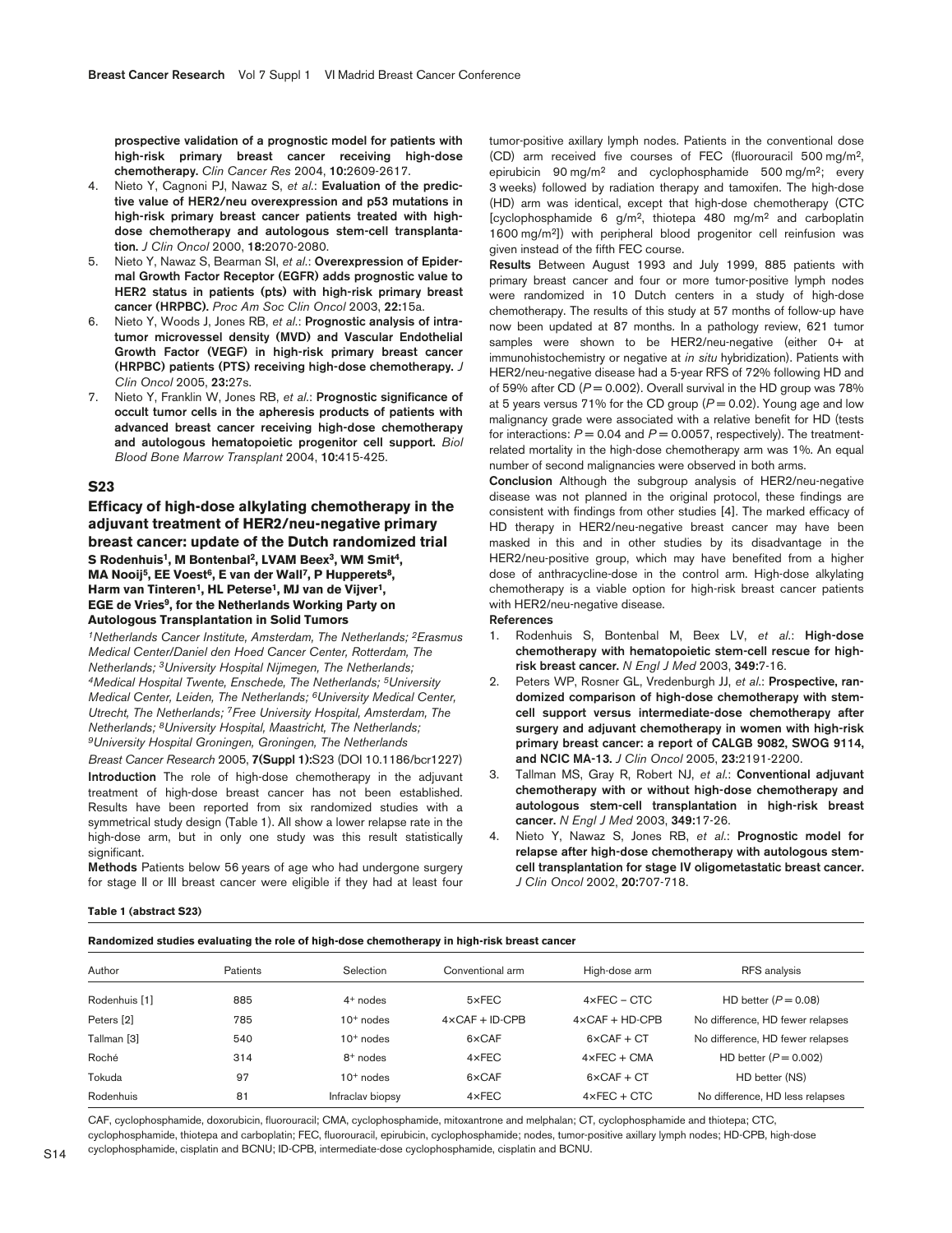### **S24**

### **SOLTI (Solid Tumor Intensification) Group experience with high-dose chemotherapy treatment for early breast carcinoma**

#### **H Cortés Funes1, A Lluch2, M Climent3, JJ López4, B Ojeda4, J Hornedo1, E Ciruelos1, J Baselga5, on behalf of the SOLTI Group**

*1Medical Oncology Dpt.,Hospital Universitario 12 de Octubre, Madrid, Spain; 2Medical Oncology Dpt., Hospital Clínico Universitario, Valencia, Spain; 3Medical Oncology Dpt., Instituto Valenciano de Oncología, Valencia, Spain; 4Medical Oncology Dpt., Hospital Santa Creu i Sant Pau, Barcelona, Spain; 5Medical Oncology Dpt., Hospital Universitario Vall d´Hebron, Barcelona, Spain.*

*Breast Cancer Research* 2005, **7(Suppl 1):**S24 (DOI 10.1186/bcr1228) **Introduction** Primary carcinoma of the breast is a worldwide publichealth problem; despite conventional treatment, long-term prognosis is poor, especially for large tumors or in cases with axillary involvement. In an attempt to improve these results, phase II high-dose chemotherapy trials were performed by the SOLTI Group.

**Method** A total of 416 patients were included in three high-dose chemotherapy trials in the adjuvant setting, as follows. The 9301 trial included 297 patients with stage II/III breast carcinoma with more than 10 axillary lymph nodes involved. After conventional adjuvant chemotherapy (FEC regimen), high-dose chemotherapy (STAMP V regimen) with peripheral stem cell support was performed. The 9302 trial included 66 patients with inflamatory breast carcinoma treated with three to six cycles of FEC neoadjuvant therapy. Responding patients were treated with high-dose chemotherapy after surgery with STAMP V regimen and blood stem cell support. The 9702 trial included 53 patients with stage III breast cancer treated with neoadjuvant doxorubicin and paclitaxel. Patients with pathologic axillary involvement in the surgical specimen were treated with adjuvant STAMP V highdose chemotherapy.

**Results** In trial 9301, with a median follow up of 63 months, 5-year disease-free survival (DFS) was 59% and overall survival (OS) was 80%. In trial 9302, median DFS was 30 months and median OS 75 months, with 55.3% of patients alive at 5 years. In trial 9702, with a median follow up of 31 months, the median DFS and OS have not yet been determined. No toxic deaths were reported. Most common nonhematological toxicities were emesis, mucositis, hepatic and alopecia. Neutropenia was easily resolved with G-CSF support; and anemia and trombopenia were frequent (50–60% patients).

**Conclusion** The toxicity of treatment with high-dose chemotherapy is acceptable and similar to that described in other series. Although the results obtained are promising, their comparison with historic controls and the information derived from other reported trials do not enable us to recommend high-dose chemotherapy with bone-marrow rescue as a routine treatment in high-risk breast cancer. It nevertheless remains a valid investigational strategy.

#### **Symposium VI: Molecular targeted agents**

**Symposium VII: Advances in metastatic disease S25**

### **Oral vinorelbine in metastatic breast cancer PF Conte, S Giovannelli**

*Division of Medical Oncology, Department of Oncology and Haematology, University Hospital, University of Modena and Reggio Emilia, Modena, Italy*

*Breast Cancer Research* 2005, **7(Suppl 1):**S25 (DOI 10.1186/bcr1229) **Introduction** A new oral formulation of vinorelbine has been introduced in clinical studies since 1994, following increasing interest in the development of oral chemotherapy, driven by pharmacoeconomic issues, patient convenience and the potential for improved quality of life. A dose-finding study [1] established that 100 mg/m2 was the MTD dose, limiting toxicities being neutropenia, nausea and vomiting, and neuroconstipation; the recommended dose was then defined at

80 mg/m2 per week. The first phase II studies conducted in chemotherapy-naive NSCLC and as first-line chemotherapy in advanced breast cancer (ABC) showed an excessive rate of complicated neutropenia. This led to the formulation of a new schedule in which a lower dose of 60 mg/m2 per week was administered for the first three courses with escalation to 80 mg/m2, with a safety profile qualitatively comparable to that of intravenous vinorelbine at standard doses [2]. Equivalent blood concentrations were demonstrated between 80 mg/m2 oral and 30 mg/m2 intravenous, and between 60 mg/m2 oral and 25 mg/m2 intravenous [3].

**Studies in metastatic breast cancer (MBC): single agent** A multicenter phase II trial assessed the activity, safety and pharmacokinetic profile of oral navelbine in ABC. Sixty-four patients were entered to receive oral NVB on a weekly basis for a total of 8 weeks unless progression or toxicity occurred. Oral vinorelbine was given at 60 mg/m2 weekly for the first three administrations and was increased to 80 mg/m2 for the subsequent administrations if there was no grade 4 neutropenia or no more than one episode of grade 3 neutropenia. Patients with objective response or stable disease continued treatment up to a total of 12 weeks or more. Fifty-eight evaluable patients were included. Four patients (6.9%) had complete responses and 14 (24.1%) had partial responses, for an overall response rate of 31% (95% confidence interval 19–43%). The median progression-free survival was 17.4 weeks, and the median overall survival was 22.9 months. There were no treatment-related deaths. The main toxicity was neutropenia: grade 4 in 17.2% of the patients, and 1.8% of administrations and associated clinical serious events in four patients (6.2%). Grade 3 and 4 nausea and/or vomiting were noted in 3.1% and 4.6% of the patients, respectively. Only one patient developed grade 3 neuroconstipation. An analysis of Quality of Life Questionnaire C30 forms revealed no significant alteration between baseline and weeks 8 and 16 in global quality of life. Oral navelbine as single agent in first-line MBC has the same efficacy of intravenous vinorelbine in phase II studies in terms of OR, duration of response, progression-free survival and overall survival, and is well tolerated with a manageable gastrointestinal toxicity (8% of G3-4 N/V without prophylactic antiemetic treatment) [5].

A second phase II trial is still ongoing. An interim analysis on the first 72 patients (median age 63 years) showed a similar toxicity profile with a RR of 30%, a median progression free-survival of 4.6 months and a median survival of 20.7 months.

**Studies in MBC: combinations** The increasing prevalence of antracycline and taxane treatment in adjuvant setting led to an exploration of new combinations of non-cross-resistant therapies, in particular for those patients for which a polychemotherapy might offer greater benefits than single agents. In this setting the results of intravenous navelbine in combination with other drugs suggested new models in which to introduce the oral formulation.

Several phase II studies had investigated intravenous vinorelbine in association with capecitabine with a RR in second line >50% and with a mild toxicity. Only one phase II trial with this combination has been conducted as first-line chemotherapy, and it confirmed a good toxicity profile. The availability of oral formulations of both of these drugs led to investigation of their attractive combination, and preliminary results are now available from an ongoing phase II trial of vinorelbine oral plus capecitabine ± trastuzumab in MBC as first-line chemotherapy. Capecitabine is administered at the dose of 2000 mg/m2 per day given days 1 to 14, and vinorelbine at the dose of 60 mg/m2 on days 1 and 8 every 3 weeks for the first course, then escalated to 80 mg/m2 from the second course. After 81 courses the incidence of G3 nausea/vomiting was 2.5%, G3 diarrhea 3.7%, grade 3 HFS 1.2%, and G3/4 neutropenia 13.5%. After 2 cycles the combination has revealed 4/16 CR-PR, 10/16 SD and 1/16 PD; and after 4 cycles 7/15 CR-PR and 7/15 SD. From these preliminary results this combination seems to be effective in the treatment of MBC previously treated with an anthracycline and/or a taxane with low toxicity.

Several studies have investigated the combination of intravenous navelbine and trastuzumab with an OR of 61–75%, demonstrating that this can be an effective and well tolerated option for HER2+ MBC. It is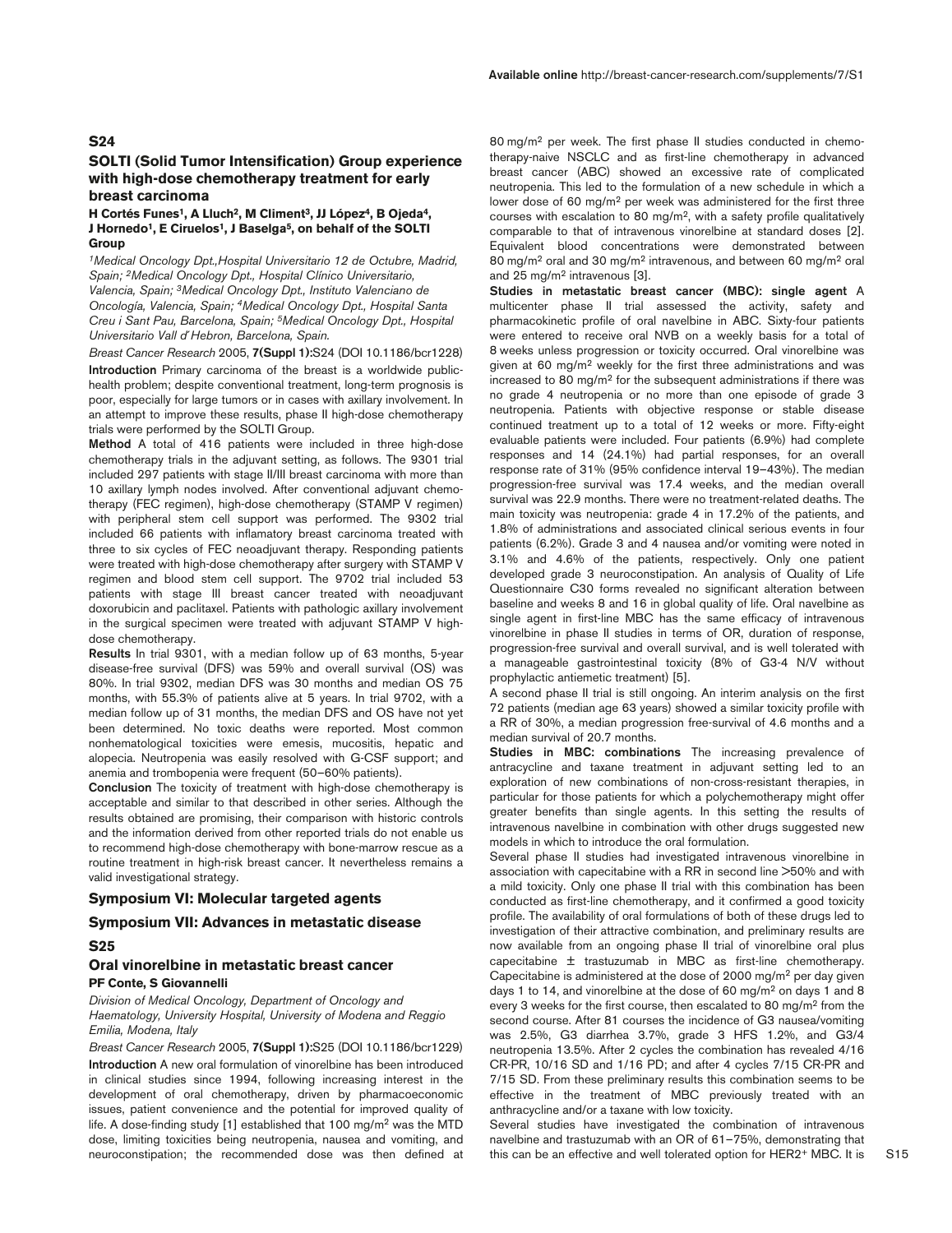an important regimen, given the increasing prevalence of antracycline and taxane treatment in adjuvant setting.

Other sequential combinations of oral vinorelbine with paclitaxel or docetaxel or epirubicin are being explored, suggesting a possible role for the oral formulation in a sequential prolonged treatment in MBC. **References**

- 1. Bonneterre J, Senac I, Variol P, Daniel P: **Dose finding study of weekly oral vinorelbine in patients with advanced breast cancer.** Institute de Recherche Pierre Fabre, Castres, France. Iternational study report PM 259 IN M 156.
- 2. Depierre A, Freyer G, Jassem J, *et al*.: **Oral vinorelbine:feasibility and safety profile.** *Ann Oncol* 2001, **12:**1677-1681.
- 3. Variol P, Nguyen L, Tranchand B, *et al*.: **A simultaneous oral/intravenous population pharmacokinetic model for vinorelbine.** *Eur J Clin Pharmacol* 2002, **58:**467-476.
- 4. Marty M, Fumoleau P, Adenis A, *et al*.: **Oral vinorelbine pharmacokinetics and absolute biovailibility study in patients with solid tumors.** *Ann Oncol* 2001, **12:**1643-1649.
- 5. Freyer G, delozier T, Lichinister M, *et al*.: **Phase II study of oral vinorelbine in first-line advanced breast cancer chemotherapy.** *J Clin Oncol* 2003, **21:**35-40.
- 6. Anh JH, Kim SB, Lee JS, *et al*.: **Capecitabine and vinorelbine in patients with metastatic breast cancer previously treated with anthracycline and taxane.** *J Korean Med Sci* 2004, **19:**547-553.
- 7. Ghosn M, Kattan J, Farhat F, *et al*.: **Navelbine capecitabine combination: the new first line chemotherapy regimen for metastatic breast cancer.** Breast Cancer Res Treat 2002, **Suppl 1:**531.

### **S26**

#### **The role of Xeloda in metastasic breast cancer H Cortés-Funes**

#### *Hospital Universitario '12 de Octubre', Jefe de Servicio de Oncología, Madrid, Spain*

*Breast Cancer Research* 2005, **7(Suppl 1):**S26 (DOI 10.1186/bcr1230) Currently, breast cancer is the primary reason for death due to cancer in Spanish women aged between 35 and 64 years. Nevertheless, despite detecting an increased incidence, it is observed a decrease on mortality rates, in agreement with it is observed in other European countries. This issue is basically due to the development of programs to sift and the use of widespread systemic treatments, both on early and advanced stages of the disease. During the past decade breast cancer has benefited from incorporation of new antitumor drugs to treat this kind of cancer. These new drugs are able to control, in an effective way, the progress of metastatic disease and slow down or eradicate micrometastasis in early stages.

Patients with metastatic disease have been useful in the study of new active agents and their combinations subsequently used in adjuvant regimens. Breast cancer treatment often achieves important objective responses with different durations of treatment, but these durations have an impact on patient survival. The median of survival in this group varies between 18 and 24 months, and the main objective for the treatment of metastatic breast cancer is palliation by means of the control of disease-related symptoms, with an adequate profile of toxicity, which provides an improvement in quality of life.

There are currently several lines of work on the development of breast cancer treatments at different stages. These are expected to improve survival and quality of life parameters. These lines of development range from the incorporation of new active agents (cytotoxic and hormonal) to optimization of current schemes with active agents (old and new), by means of new combinations used for metastatic disease and use in early stages, even before surgery.

Breast cancer is one of the most chemo sensible solid tumours, that respond to almost every cytotoxic drug used alone or in combination. These active agents include alkylating drugs (e.g. cyclophosphamide and the cisplatins) and antimetabolites (e.g. fluorouracil and methotrexate), which were used for the design of the first-line polychemotherapy schemes in solid tumours such as CMF. After this,

the anthracyclines (doxorubicin and epirubicin) were substituted for methotrexate in the latter combination, giving us the FAC and FEC schemes, which were classic treatments until relatively recently. During the past decade, many new agents have been incorporated that have improved both response rates and patient survival, such as the taxanes (paclitaxel and docetaxel), vinorelbine, caelyx and, recently, gemcitabine; there have been used in new combinations or have even been used as isolated agents as second- and third-line treatments for with advanced disease.

The main problem with these agents and their combinations is the complexity of administration, at day hospitals and through intravenous injections, which seriously impairs patient quality of life. However, the benefit in terms of survival parameters and symptom reduction offset these difficulties.

Capecitabine (Xeloda), one of the most recently introduced active agents into treatment for metastatic breast cancer, has the same antitumoral activity as current agents but without many of their inconveniences, which is the reason why its incorporation into standard treatment for breast cancer patients is becoming increasingly common. It is orally administered, avoiding the difficulties associated with intravenous injection. Its mode of action is similar to that of 5 fluorouracyl in continuous infusion, without the need for infuser or central catheters. On the other hand, it has a synergistic action with the majority of cytotoxic drugs, in particular with docetaxel, leading to a better survival rates. The results of studies conducted in recent years have confirmed the important role of capecitabine in the treatment of advanced disease, and it have been the base for the studies with capecitabine on the adjuvant and neoadjuvant setting.

### **S27**

### **Targeting the right chemotherapy for the right patient PF Conte, V Guarneri**

*Department of Oncology and Hematology, University of Modena and Reggio Emilia, Modena, Italy*

*Breast Cancer Research* 2005, **7(Suppl 1):**S27 (DOI 10.1186/bcr1231) In the past few years breast cancer mortality has been declining in most Western countries as a consequence of better education, implementation of screening programs and more effective therapies. However, a small proportion of patients are metastatic at initial diagnosis (about 5–7%), and 25–30% of patients develop metastases following primary treatment. At this stage, the disease is considered incurable, the median survival ranges from 2 to 4 years, and a limited proportion of patients (about 20%) survive more than 5 years. In this scenario, it is important to identify the aims of treatment on the basis of individual patient needs. Data from clinical trials, meta-analyses, databases of large institutions, and cancer registries indicate that chemotherapy can prolong survival, and survival prolongation is associated with the activity of drugs [1-5]. Moreover, those patients who achieve a complete response have about 20% chance of surviving beyond 5 years [6]. Finally, although there are few trials specifically addressing symptomatic control and quality of life, it is generally agreed that tumor shrinkage is associated with better control of symptoms, and that quality of life results from the balance between activity and tolerability of treatments.

Metastatic breast cancer patients represent a very heterogeneous population, and several factors are important in determining prognosis: patient characteristics such as motivation, compliance with treatment, age, performance status and comorbidities; tumor characteristics such as hormonal receptor status and expression of HER2-neu; prior adjuvant therapies and disease-free interval; and site and extension of metastatic spread.

Treatment options include locoregional treatments, endocrine agents, monoclonal antibodies, bisphosphonates and cytotoxic agents. The aims of these treatments include symptomatic control, maintenance of quality of life, tumor shrinkage, prolonging time to progression, and survival prolongation.

Although the role of radiation therapy in controlling locoregional relapses, and of endocrine therapy in the upfront treatment of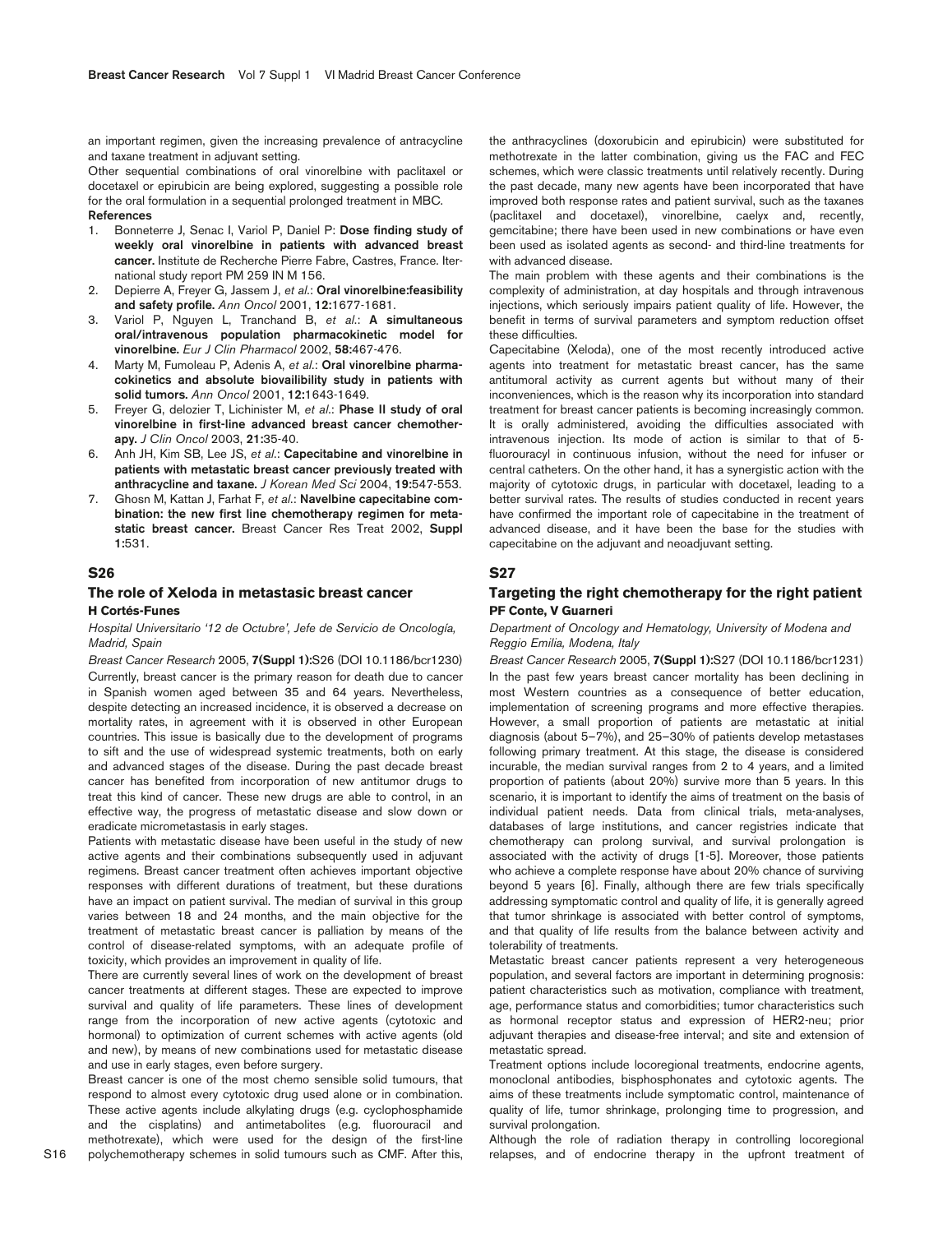endocrine-sensitive tumors is undebatable, the optimal use of cytotoxic chemotherapy remains controversial. The main reasons for the lack of general consensus are the heterogeneity of the patient population and the availability of several effective options. In the following paragraphs we discuss the different treatment options in the most common clinical scenarios.

**Treatment options based on patient characteristics** The majority of metastatic breast cancer patients are over 65 years of age, and therefore a significant proportion are affected by comorbidities such as hypertension, diabetes and respiratory disease [7]. Tolerability of chemotherapy can be profoundly influenced by these comorbidities as well as by their specific treatments.

In the case of elderly patients with significant comorbidities and declining general condition, the aim of treatment is symptomatic control with improvement in quality of life (QoL). To date, the availability of oral agents such as capecitabine and navelbine allows for a good balance between activity, tolerability, compliance and dosage flexibility. Furthermore, weekly administration allows maintenance of the activity of important cytotoxic agents such as taxanes and platinum salts with substantial decrease in toxicity. Finally, new antimetabolites (gemcitabine) or new formulations of old drugs (liposome-encapsulated doxorubicin) are generally associated with reduced toxicity. For these patients it is clear that the best choice is the use of single agents that can be sequentially administered on the basis of tolerability and disease control.

About 20% of patients present with locoregional relapses (regional lymph nodes, skin metastases). Moreover more sensitive imaging techniques (Multislice computed tomography [CT], magnetic resonance imaging [MRI], positron emission tomography [PET] scan) and the development of methods to detect micrometastatic disease (i.e. circulating tumor cells) permit diagnosis of an increasing proportion of patients with oligometastatic disease. A reasonable percentage of these patients can be cured or at least rendered disease free for prolonged period of time; a chemotherapy regimen to induce rapid and important tumor shrinkage followed by locoregional treatments (radiotherapy, surgery, radiofrequency ablation) is necessary to achieve this goal. In this setting, it is clear that combination regimens should be the preferred option.

Another clinical scenario is represented by younger patients, without comorbid conditions, and massive visceral involvement. Here again, rapid tumor shrinkage is important in preventing life-threatening organ failure. In this setting, combination regimens ensure a higher percentage of objective responses [8,9] and a shorter time to response [10].

**Treatment options based on tumor characteristics** Breast cancer tumors are at least as heterogeneous as breast cancer patients. However, the only tumor-related parameters currently utilized in the decision making process are the disease course in the individual patient, hormone receptor status, and HER2-neu overexpression.

In the case of patients with slowly-growing hormone receptor-negative tumors and predominant bone disease, main aims of treatment are maintenance of QoL and prolonging time to progression. In these cases, single-agent chemotherapy provides a better balance between activity and tolerability. More frequently, patients with hormonesensitive tumors receive several lines of endocrine therapy until development of hormone resistance. Here again, when chemotherapy is required, the preferred choice is the sequential administration of single agents.

Another important tumor characteristic is the HER2-neu status; HER2 neu is overexpressed in 25–30% of breast cancers. As a single agent trastuzumab, a monoclonal antibody directed against the extramembrane portion of HER2 receptor, can induce a 30% response rate in HER2-overexpressing tumors. The addition of trastuzumab to chemotherapy as compared with chemotherapy alone is associated with a significant improvement in objective response rate, duration of response and overall survival [11].

Several cytotoxic agents showed synergism or additive effect when combined with trastuzumab; clinical trials have shown that trastuzumab can successfully be combined with both single agent and combination chemotherapy.

**Treatment options based on prior adjuvant therapy** Anthracyclines represent the most active agents, and anthracycline-containing regimens are more effective in terms of response rates, complete remission rates, remission duration and survival. However, anthracycline regimens are increasingly used in the adjuvant setting, and therefore retreatment with anthracyclines, even if effective, is limited to patients exposed to low cumulative anthracycline doses and with a relapse-free survival after adjuvant chemotherapy longer than 12 months. The main limitation to anthracyclines is their dose-dependent cardiac toxicity; patients should not exceed the cumulative dose of 450–550 mg/m2 for doxorubicin and 800-900 mg/m2 for epirubicin. However, few data are available on the efficacy of anthracycline rechallenge after prior exposure to adjuvant anthracycline. A recent report from our group [12] has shown that anthracycline–taxane combinations as first-line treatment for metastatic breast cancer are effective, regardless of previous adjuvant chemotherapy.

As more and more patients are receiving taxanes as a component of their adjuvant program, it will be important also to have data on the efficacy of taxane rechallenge in metastatic patients.

**Conclusion** Survival prolongation must be the primary goal of treatment, and this aim can be achieved with the incorporation of new active agents in the treatment strategy. Both combined and sequential single agents are acceptable options; however, if not contraindicated by the conditions of the patient and if feasible with an acceptable toxicity profile, there is no reason to delay the upfront use of active agents.

#### **References**

- 1. Fossati R, Confalonieri C, Torri V, *et al*.: **Cytotoxic and hormonal treatment for metastatic breast cancer: a systematic review of published randomized trials involving 31,510 women.** *J Clin Oncol* 1998, **16:**3439-3460.
- 2. Ghersi D, Wilcken N, Simes J, *et al*.: **Taxane containing regimens for metastatic breast cancer.** *The Cochrane Library*, Issue 3, 2003.
- 3. Chia SKL, Speers C, Kang A, *et al*.: **The impact of new chemotherapeutic and hormonal agents on the survival of women with metastatic breast cancer (MBC) in a population based cohort [abstract].** *Proc Am Soc Clin Oncol* 2003, **22:**22.
- 4. Andre F, Slimane K, Bachelot T, *et al*.: **Breast cancer with synchronous metastases: trends in survival during a 14-year period.** *J Clin Oncol* 2004, **22:**3302-3308.
- 5. Giordano SH, Buzdar AU, Smith TL, *et al*.: **Is breast cancer survival improving?** *Cancer* 2004, **100:**44-52.
- 6. Greenberg PA, Hortobagyi GN, Smith TL, *et al*.: **Long term follow up of patients with complete remission following combination chemotherapy for metastatic breast cancer.** *J Clin Oncol* 1996, **14:**2197-2205.
- 7. Yancik R, Wesley M, Ries L, *et al*.: **Effect of age and comorbidity in postmenopausal breast cancer patients.** *JAMA* 2001, **285:**885-892.
- 8. Conte PF, Gennari A, Donati S, *et al*.: **Gemcitabine plus epirubicin plus taxol (GET) in advanced breast cancer: a phase II study.** *Breast Cancer Res Treat* 2001, **68:**171-179.
- 9. Cappuzzo F, Mazzoni F, Gennari A, *et al*.: **Multicentric phase II trial of gemcitabine plus epirubicin plus paclitaxel as first-line chemotherapy in metastatic breast cancer.** *Br J Cancer* 2004, **90:**31-35.
- 10. Conte PF, Guarneri V, Bruzzi P, *et al*.: **Concomitant versus sequential administration of epirubicin and paclitaxel as firstline therapy in metastatic breast carcinoma: results for the Gruppo Oncologico Nord Ovest randomized trial.** *Cancer* 2004, **101:**704-712.
- 11. Slamon DJ, Leyland-Jones B, Shak S, *et al*.: **Use of chemotherapy plus a monoclonal antibody against HER2 for metastatic breast cancer that overexpresses HER2.** *N Engl J Med* 2001, **344:**783-792.
- 12. Gennari A, Bruzzi P, Orlandini C, *et al*.: **Activity of first line epirubicin and paclitaxel in metastatic breast cancer is independent from type of adjuvant therapy.** *Br J Cancer* 2004, **90:**962-967.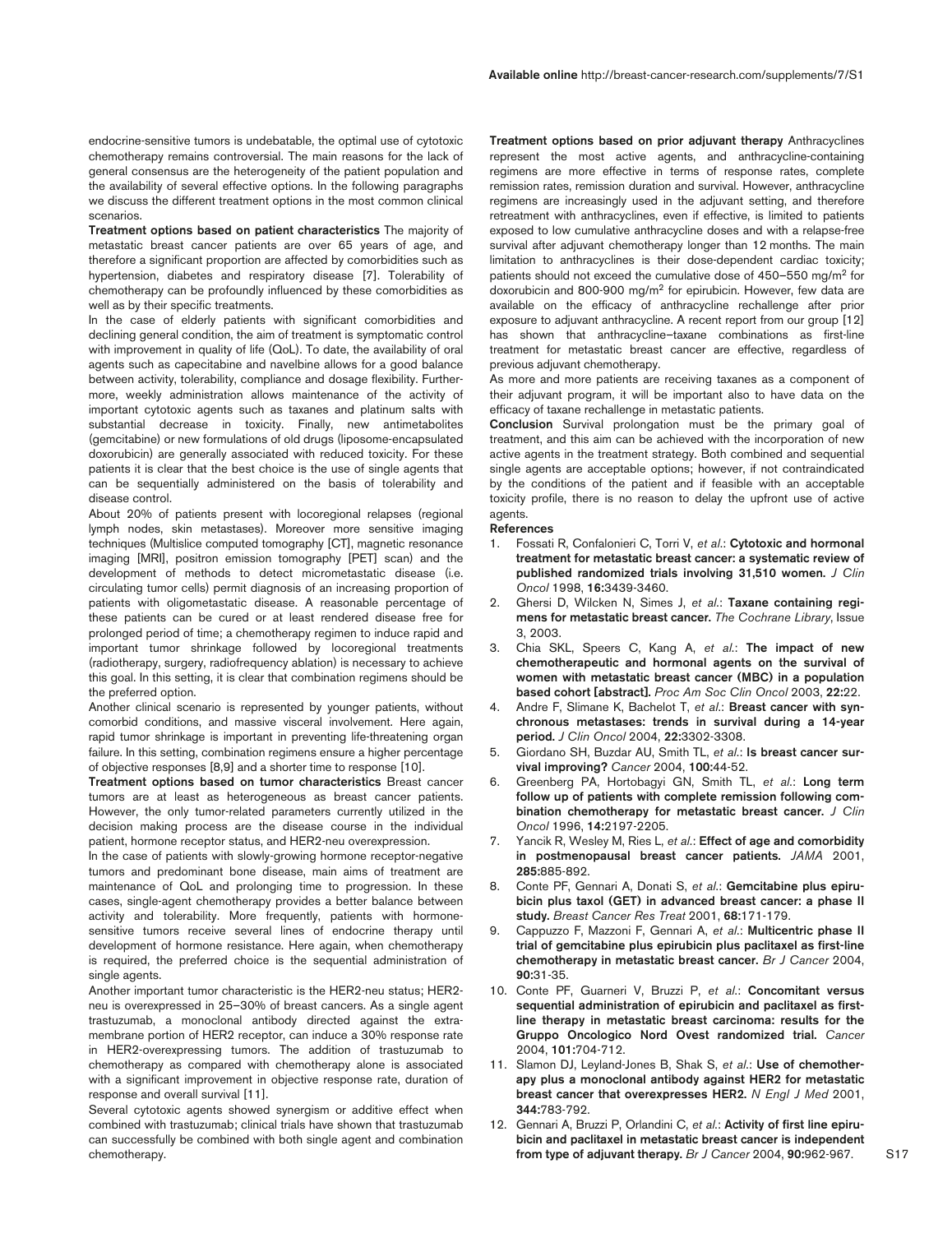### **Symposium VIII: Other advances in metastatic disease**

### **S28**

### **Role of translational studies in optimizing palliative chemotherapy**

### **R Kramer**

*Breast Care Center, Baylor College of Medicine, Houston, Texas, USA, and Visiting Professor, Hospital Universitario '12 de Octubre', Madrid, Spain*

*Breast Cancer Research* 2005, **7(Suppl 1):**S28 (DOI 10.1186/bcr1232) **Introduction** Patients with metastatic breast cancer have a highly variable clinical course. Systemic chemotherapy may decrease symptoms and prolong survival for some patients. However, others experience significant toxicity and achieve little benefit. Predictive markers are needed to determine which patients will benefit from particular chemotherapy agents and which should be offered novel therapeutics.

**Methods** The English literature related to predictive markers for metastatic cancer was reviewed. Translational studies examining the potential role of tumor profiles in the selection of optimal chemotherapy agents were identified. Particular attention was paid to studies examining sensitivity and resistance to anthracyclines, taxanes, vinorelbine and capecitabine.

**Conclusion** This paper will summarize the rapidly expanding data published to data and will discuss clinical trial designs that will facilitate future studies.

#### **S29**

### **Letrozole efficacy is related to human aromatase CYP19 single nucleotide polymorphisms (SNPs) in metastatic breast cancer**

**R Colomer1,2, M Monzo3, I Tusquets4, J Rifa5, JM Baena6, A Barnadas7, L Calvo8, F Carabantes9, C Crespo10, M Muñoz11, A Llombart12, A Plazaola13, E Alba14, D Fuster3, M Gilabert15, B Lloveras16**

*1Institut Catala d'Oncologia, Girona, Spain; 2Hospital 12 de Octubre, Madrid, Spain; 3Universitat de Barcelona, Barcelona, Spain; 4Hospital del Mar, Barcelona, Spain; 5Hospital Son Dureta, Palma de Mallorca, Spain; 6Hospital Puerta del Mar, Cadiz, Spain; 7Institut Catala d'Oncologia, Badalona, Spain; 8Hospital Juan Canalejo, Coruña, Spain; 9Hospital carlos Haya, Malaga, Spain; 10Hospital Ramon y Cajal, Madrid, Spain; 12Hospital Clinic, Barcelona, Spain; 13Instituto Valenciano de Oncologia, Valencia, Spain; 14Instituto Oncológico de Guipuzcoa, San Sebastian, Spain; 15Hospital Virgen de la Victoria, Malaga, Spain; 16Novartis, Barcelona, Spain; 17Institut Catala d'Oncologia, Barcelona, Spain*

*Breast Cancer Research* 2005, **7(Suppl 1):**S29 (DOI 10.1186/bcr1233) **Introduction** The efficacy of aromatase inhibitors varies widely among postmenopausal breast cancer patients, but it is not associated with aromatase gene expression. We evaluated whether polymorphisms of the aromatase gene CYP19 are related to the efficacy of the aromatase inhibitor letrozole.

**Methods** PCR allelic discrimination was used to examine single nucleotide polymorphisms (SNPs) in DNA obtained from 67 breast carcinomas. Postmenopausal patients with hormone receptor positive metastatic breast cancer were treated with the aromatase inhibitor letrozole. All patients in the study had documented disease progression before receiving letrozole, and had been treated previously with tamoxifen or another selective estrogen receptor modulator (SERM). Sixty-five patients were evaluable for efficacy. Three regions of the aromatase CYP19 gene were examined: two were localized in the 3' untranslated region (UTR; rs10046 and rs4646) and one in the intronic region (rs727479). Presence of variant gene polymorphisms was correlated with the efficacy end-point of the study, which was time to treatment progression (TTP).

**Results** The median age of patients was 62 years, and the median number of metastatic sites was two. Median TTP was 12.1 months. Percentage of cases with allelic SNP variation of rs10046 was 69%, of rs4646 was 48%, and of rs727479 was 63%. TTP was significantly longer in patients with the rs4646 variant of CYP19 when compared with normal CYP19 (17.2 months versus 6.4 months;  $P = 0.02$ ). A relationship of TTP with the rs10046 or rs727479 variant was not observed.

**Conclusion** In hormone receptor positive metastatic breast cancer patients treated with the aromatase inhibitor letrozole, the presence of a SNP on the 3'-UTR of the CYP19 aromatase gene is associated with improved treatment efficacy, and may help in the future to select patients for antiaromatase therapy.

### **S30**

### **New agents for bone metastasis GN Hortobagyi**

*Department of Breast Medical Oncology, The University of Texas, MD Anderson Cancer Center, Houston, Texas, USA*

*Breast Cancer Research* 2005, **7(Suppl 1):**S30 (DOI 10.1186/bcr1234) Metastases to osseous structures represent the most common metastatic destination for human breast carcinoma. Conversely, breast cancer is one of the most common sources of bone metastases. Bone metastases produce multiple complications, including pain, pathological fractures, hypercalcemia, and spinal cord compression. Some of these complications are potentially catastrophic and all reduce the quality of life of patients with metastatic breast cancer.

Analgesics, orthopedic surgery, and radiotherapy have been considered the only successful approaches to the management of complications of bone metastases prior to the therapeutic development of bisphosphonates. Research over the past decade expanded our understanding of the metastatic process, including the pathophysiology of bone metastases. Cancer cells play a minor role in the direct process of bone metastases. Rather, cancer cells produce and secrete a variety of growth factors (transforming growth factors ∀ and ∃, epidermal growth factor, granulocyte–macrophage colony-stimulating factor) as well as a number of cytokines (tumor necrosis factor, IL-1 and IL-6, prostaglandins) and parathyroid hormone-related protein (PTHrP), which recruit osteoclast precursors and activate mature osteoclasts. It is the excessive osteoclastic activity, uncoupled from matched osteoblastic activity, that results in excessive bone resorption and bone metastases. Therefore, efforts at interfering with osteoclast activation, maturation and the recruitment of osteoclast precursors have become the main focuses of therapeutic research in the area of bone metastases.

A variety of substances have been shown to inhibit osteoclast activity; calcitonins, gallium nitrate and bisphosphonates have marked therapeutic effects in the management of hypercalcemia of malignancy, Paget's disease of bone, and bone metastases. Bisphosphonates are considered the standard of care for all these indications. Clodronate, pamidronate, ibandronate, and zoledronic acid have all been shown to reduce bone-related events in randomized trials, including fractures, pain, hypercalcemia, and spinal cord compression. In addition, the systematic use of bisphosphonates, especially IV aminobisphosphonates (pamidronate, zoledronic acid), was also shown in placebocontrolled trials to reduce the need for radiotherapy and orthopedic surgery. Therefore, current practice guidelines indicate initiation of monthly intravenous bisphosphonate therapy upon the identification of bone metastases by imaging, regardless of other anticancer treatment being administered. Bisphosphonate therapy should continue indefinitely, with periodic monitoring of renal function.

In patients with primary breast cancer, the use of bisphosphonate therapy for prevention of bone metastases is not indicated outside of a clinical trial. There are conflicting results from three, relatively small, randomized trials regarding the clinical utility of adjuvant bisphosphonate therapy. Ongoing and planned randomized trials in the adjuvant setting should determine the contribution, if any, of bisphosphonates to the management of primary breast cancer. In this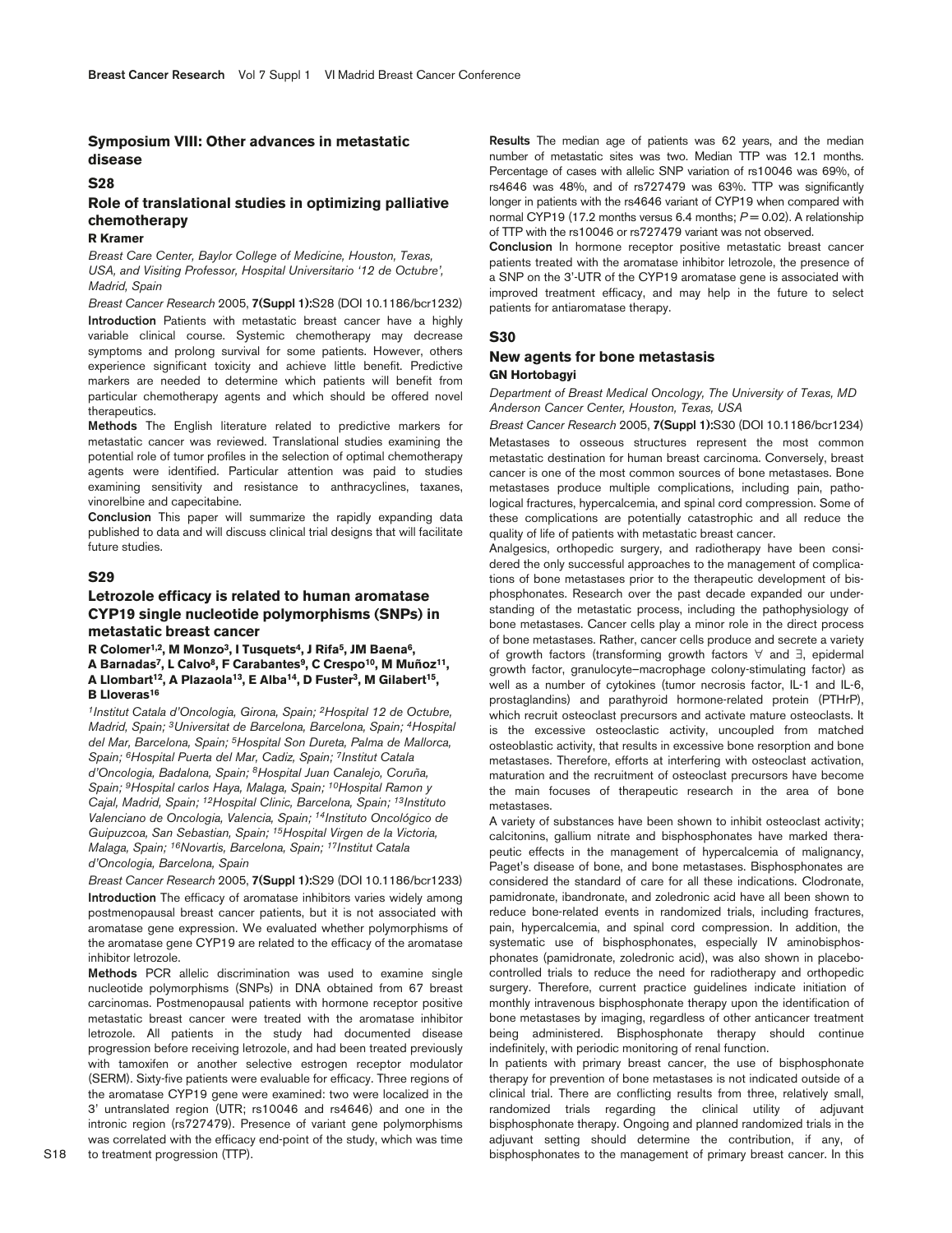regard, NSABP B-34 has completed accrual, and results should be available within the next 1–2 years.

A different indication for bisphosphonates, independent of the presence or absence of breast cancer, is for management of osteopenia or osteoporosis. National and international guidelines exist for postmenopausal patients, and patients with breast cancer should be monitored and treated for osteoporosis in the same manner. Because some of the anticancer treatments used to manage breast cancer result in premature ovarian ablation or suppression resulting in rapid bone loss, early assessment of bone density in these patients is necessary to determine the role of bisphosphonate therapy to preserve bone strength and density.

A clearer understanding of signaling pathways involved in osteoclast activation and uncoupled and unmatched bone resorption associated with malignant tumors has led to the development of several new strategies to manage metastatic bone disease. Osteoprotegerin, and antibodies directed to the ligand or the receptor activator of nuclear factor-κB, have demonstrated substantial activity in inhibiting osteoclast activation, recruitment and differentiation. Phase II and III trials with some of these agents are progressing rapidly.

PTHrP is a critical initiating factor in the process of bone resorption and it is produced by a number of malignant tumor cells, including breast cancer. Antibodies against PTHrP are being explored as therapeutic agents in advanced clinical trials.

Src inhibitors might have an important role to play in inhibiting osteoclast activation, and several lead compounds are initiating their clinical evaluation alone and in combination with other relevant treatments.

The management of bone metastases has benefited enormously by our expanded understanding of basic biological processes related to osteoclast and osteoblast function. These advances will result in improve management of established bone metastases and possibly effective preventive interventions.

#### **Closing lecture**

#### **Posters**

### **P1**

**Cyclo-oxygenase-2 expression is associated with poor clinical outcome after doxorubicin-based chemotherapy in node-positive breast cancer: integration of tissue microarray SH Han1, JS Kim2, SS Jung2, BJ Song2**

*1Department of Surgery, Inje University Sanggye Paik Hospital, Seoul, Korea; 2Department of Surgery, College of Medicine, The Catholic University of Korea, Seoul, Korea*

*Breast Cancer Research* 2005, **7(Suppl 1):**P1 (DOI 10.1186/bcr1235) **Introduction** We performed this study to evaluate the frequency and clinical implications of cyclo-oxygenase (COX)-2 expression in clinical breast cancer.

**Method** COX-2 expression was analyzed on tissue microarray (TMA) of 178 node-positive patients treated with doxorubicin-based adjuvant chemotherapy by immunohistochemistry (IHC).

**Results** COX-2 was over-expressed in 70 (39.3%) out of 178 invasive breast cancers. COX-2 expression was significantly increased in undifferentiated tumor with high S-phase fraction. COX-2 expression appeared to be increased in HER2-amplified tumors but the difference was not statistically significant. There was no significant association between COX-2 over-expression and other clinical and biologic profiles such as tumor size, histologic grade, and oestrogen receptor (ER) expression. Disease-free survival (DFS) and overall survival (OS) of the patients with COX-2 expressing tumor was significantly decreased compared with the patients with COX-2 negative tumor (*P* = 0.009 for DFS, *P* = 0.011 for OS). Cox-2 expression and histologic grade were significant prognostic factors for DFS and OS in multivariate analysis.

**Conclusion** The intimate association of COX-2 expression with increased S-phase and high histologic grade, together with poor clinical outcomes for COX-2 expressing tumors, indicates that COX-2 expression represents a highly aggressive phenotype of breast cancer.

#### **P**2

### **Predictors of positive axillary lymph nodes in breast cancer patients with metastatic sentinel lymph node** IP Callejo<sup>1</sup>, J Brito<sup>2</sup>, R Alves<sup>1</sup>, P Dias<sup>1</sup>, M Limbert<sup>1</sup>, N Abecasis<sup>1</sup>, **J Faria1, J Weinholtz1, S André3, C Costa1, O Almeida3, M e Sousa1**

*1Department of Surgery, Portuguese Institute of Cancer, Lisbon, Portugal; 2Department of Mathematics, Physics and Computer Science, Ryerson University, Toronto, Canada; 3Department of Pathology, Portuguese Institute of Cancer, Lisbon, Portugal*

*Breast Cancer Research* 2005, **7(Suppl 1):**P2 (DOI 10.1186/bcr1236) **Introduction** Breast cancer with metastatic sentinel lymph nodes (SLN) may have clinicopathologic factors associated with the presence

of positive nonsentinel axillary nodes (NSLN). The aim of the present study was to determine factors that predict involvement of NSLN in breast cancer patients with positive SLN.

**Method** A prospective database search identified 80 patients who underwent SLN biopsy for invasive breast cancer between January 1999 and August 2002. Clinicopathologic data were analyzed to determine factors that predicted additional positive axillary nodes.

**Results** A total of 23 patients had positive SLN and underwent conventional axillary lymph node dissection. Statistical analysis revealed that lymphovascular invasion  $(P \sim 0.00000)$ , SLN metastasis  $>2$  mm ( $P = 0.002$ ), and the presence of extranodal involvement  $(P=0.002)$ , were positive predictors of the metastatic involvement of NSLN.

**Conclusion** The likelihood of positive NSLN correlates with pathologic parameters such as the presence of lymphovascular invasion, size of the SLN metastasis, and extranodal involvement. These data may be helpful with the regard to the decision to undertake axillary dissection in breast cancer patients with metastatic SLN.

### **P3**

### **Fibroadenoma of breast in Iranian women between 1994 and 2004**

#### **A Abdollahi1, S Shalbaf2**

*1Consultant Surgeon and Dean of Department and 2General Physician, Surgery Department, Tehran Medical School, Islamic Azad University, Tehran, Iran*

*Breast Cancer Research* 2005, **7(Suppl 1):**P3 (DOI 10.1186/bcr1237)

**Introduction** Fibroadenomas are the most common benign tumors of the female breast and are associated with a slight increase in risk for subsequent breast cancer. The aim of this study was to make a methodical inventory of risk factors for fibroadenoma in women.

**Materials and method** This study was conducted between 1994 and 2004 in cross-section in 4000 women hospitalized in some Iranian hospitals for fibroadenoma. In the study the following factors were examined: age, menstrual cycle pattern, age of menarche, menopause after 50 years, oral contraceptive use, mastalgia, marriage, number of full-term pregnancies, first pregnancy over age 35 years, history of breastfeeding, cigar smoking, the kind of radiology for diagnosis, the place of tumor, tumor location in breast, diameter of tumor, multiple tumor, patient background and family history of fibroadenoma, and pathology report.

**Results** The common age was between 26 and 30 years; 42% had bleeding for more than 35 days; 57.8% had menarche before 12 years old; 2.6% had menopause after 50 years old; 67.3% of patients used oral contraceptive; 57% had premenstrual mastalgia; 11.9% were single; the risk for fibroadenoma decreased with increasing number of full-term pregnancies; 10.2% had first pregnancy at age over 35 years; 36.4% had breastfed; 7.9% had smoked cigarettes; 36.9% of patients had only mammography, 82.1% only had sonography examination, and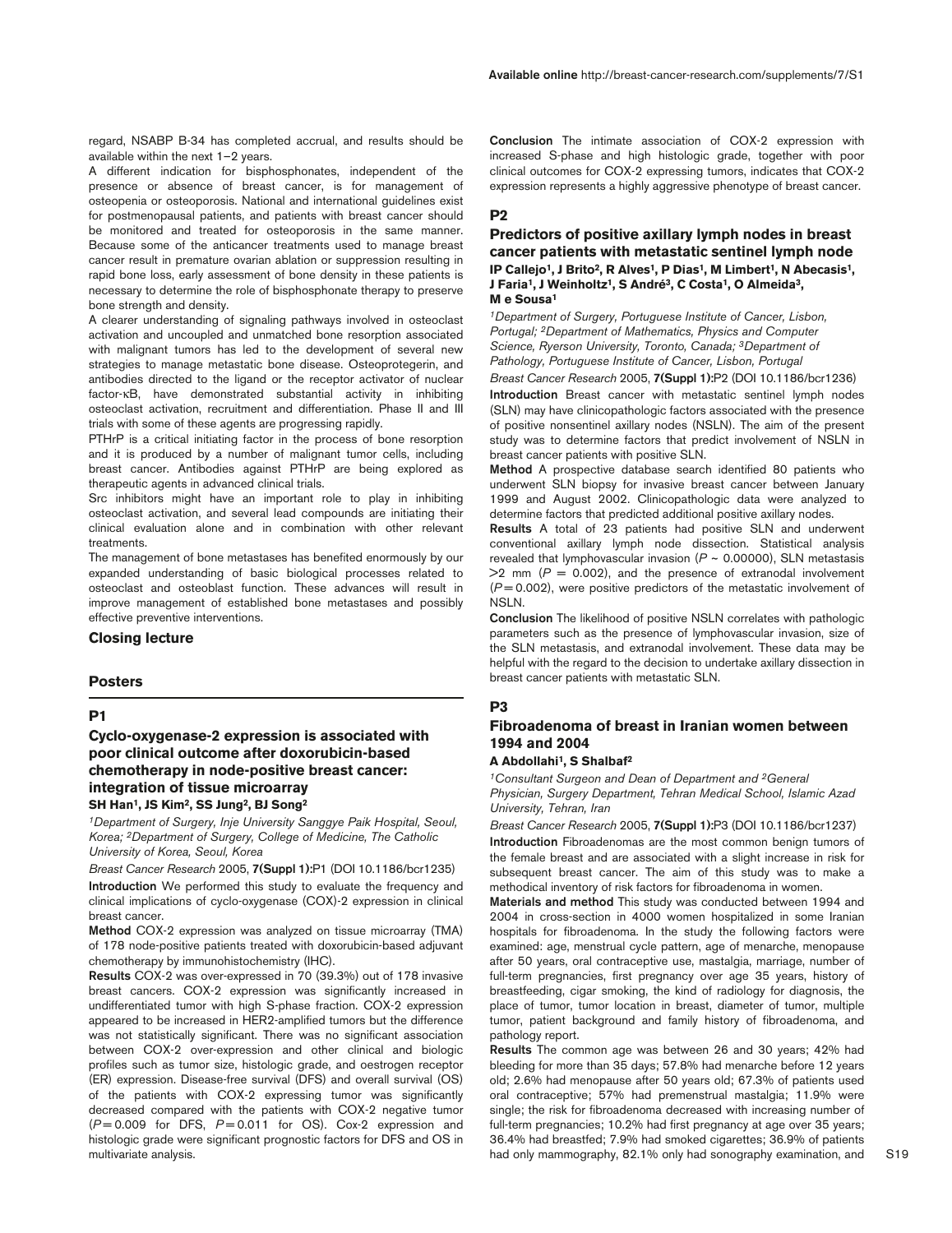28.9% had both; the left breast was affected slightly more than the right; the most frequent location was the upper-outer quadrant; the most frequent size was between 4 and 5.9 cm; 24.7% had multiple tumors; 12.2% had background and 62.9% had family history of fibroadenoma; 17.6% had malignancy in their pathology report.

**Conclusion** The results for the studied risk factors for fibroadenoma are similar to those of studies conducted in other countries. In our study, however, we observed some differences in breastfeeding, cigarette smoking, patient background, and malignancy in the pathology report.

### **P4**

### **Nanoparticulate paclitaxel loaded into sterically stabilized mixed phospholipid micelles to improve chemotherapy of breast cancer**

#### **I Rubinstein, A Krishnadas, LR Peddakota, H Önyüksel**

*Departments of Biopharmaceutical Sciences and Medicine, Colleges of Pharmacy and Medicine, University of Illinois at Chicago, Chicago, Illinois, USA*

#### *Breast Cancer Research* 2005, **7(Suppl 1):**P4 (DOI 10.1186/bcr1238)

Active targeting of water-insoluble chemotherapeutic drugs, such as paclitaxel, to breast cancer is a highly desirable because of its associated increase in anticancer efficacy coupled with reduced systemic drug toxicity. However, rational design of these drug delivery platforms should take into account both pathobiological attributes of breast cancer, such as enhanced permeability and retention phenomenon and overexpression of vasoactive intestinal peptide (VIP) receptors, as well as biophysical properties of its ingredients, including ease of preparation, water insoluble drug loading capacity, steric hindrance, nanosize, and scale-up production and storage. To this end, we developed and tested a novel biocompatible and biodegradable nanoparticulate formulation of VIP-conjugated sterically stabilized phospholipid mixed micelles (SSMM-VIP; size ~14 nm) composed of disteraroyl phosphatidylethanolamnine-poly(ethylenglycol-2000) and egg yolk phosphatidylcholine. This construct solubilized 1 mg/ml paclitaxel (P-SSMM-VIP) and retained its biophysical properties upon lyophylization and reconstitution in saline. Moreover, it exhibited a twofold increase in cytotoxicity to MCF-7 breast cancer cells in comparison with P-SSMM and paclitaxel in DMSO (*P* < 0.05). In addition, the construct targeted VIP receptors overexpressed in methyl nitrosurea (MNU)-induced *in situ* rat breast cancer tissues. There was a twofold increase in accumulation of intravenously administered P-SSMM-VIP (1 mg/kg) in MNU-induced rat breast cancer, coupled with a significantly greater regression of breast cancer in comparison with P-SSMM and Taxol ( $P \le 0.05$ ). At the same time there was a significant reduction in P-SSMM-VIP accumulation in bone marrow, spleen and other organs in comparison with P-SSMM and Taxol (*P* < 0.05). There was no significant change in systemic arterial pressure during administration of P-SSMM-VIP. Collectively, these data indicate that actively targeting paclitaxel passively loaded into biocompatible, biodegradable, long-circulating SSMM to breast cancer through VIP receptors improves drug efficacy and reduces its uptake in injury-prone normal tissues. We suggest that P-SSMM-VIP is an efficacious and safe, actively targeted drug delivery platform to treat breast cancer.

### **P5**

### **6-(1-oxobutyl)-5,8-dimetoxy-1,4-naphthoquinone inhibits the growth of MCF-7 cells via inhibition of angiogenesis and hypoxia inducible factor alpha S-H Kim**

*Department of Oncology, Graduate School of East-West Medical Science, Kyunghee University, Yongin, South Korea*

*Breast Cancer Research* 2005, **7(Suppl 1):**P5 (DOI 10.1186/bcr1239) **Introduction** Hypoxia induces the transcription of various genes that are involved in angiogenesis and anaerobic metabolism necessary for the growth of tumor cells. Hypoxia-inducible factor (HIF)-1 $α$  regulates

S20

genes that are involved in the response to hypoxia and promotes neoangiogenesis in cancer. Thus, 6-(1-oxobutyl)-5,8-dimetoxy-1,4 naphthoquinone (OXO) was synthesized, to develop an anticancer agent with antiangiogenic activity in hypoxic cancer cells.

**Method** The XTT (2,3-bis[2-methoxy-4-nitro-5-sulfophenyl]-2Htetrazolium-5-carboxanilide) assay for cytotoxicity, ELISA ( enzyme linked immunosorbent assay), RT-PCR and Western blotting analysis were employed in MCF-7 human breast cancer cells under hypoxic conditions.

**Results** OXO exhibited cytotoxicity against MCF-7 cells, human breast cancer cells with an  $IC_{50}$  of 20 µmol/l. OXO also reduced the levels of vascular endothelial cell growth factor (VEGF) and HIF-1 $α$  in MCF cells exposed to hypoxia. Similarly, OXO downregulated the expression of HIF-1 and VEGF by western blotting and RT-PCR. In addition, OXO inhibited the basic fibroblast growth factor (bFGF) induced proliferation, tube formation of human umbilical vein endothelial cells, and disrupted the neovasularization in bFGF treated Matrigel *in vivo*.

**Conclusion** Taken together, OXO may exert antitumor and antiangiogenic activity against MCF-7 cells via regulation of HIF-1 $\alpha$  and VEGF.

### **P6**

#### **Clinical profile and management of bilateral breast cancer**

#### **SV Suryanarayana Deo1, D Shridhar1, NK Shukla1, S Kumar1, J Purkayastha1, V Raina2, GK Rath3**

*1Department of Surgical Oncology, Institute Rotary Cancer Hospital, All India Institute of Medical Sciences, New Delhi, India; 2Department of Medical Oncology, Institute Rotary Cancer Hospital, All India Institute of Medical Sciences, New Delhi, India; 3Department of Radiation Oncology, Institute Rotary Cancer Hospital, All India Institute of Medical Sciences, New Delhi, India*

*Breast Cancer Research* 2005, **7(Suppl 1):**P6 (DOI 10.1186/bcr1240) Bilateral breast cancer (BBC) is a rare clinical entity. Unlike unilateral breast cancer there are no clear treatment guidelines for BBC. There are several controversial issues regarding BBC pertaining to the diagnostic criteria, nomenclature, and management policies. To address these issues, a retrospective analysis of breast cancer database at a tertiary care cancer center was performed and the clinical profile, treatment patterns and outcome of patients with BBC were analyzed.

Thirty out of 1100 (2.7%) patients with breast cancer treated between 1993 and 2003 had BBC, of whom 20 patients had metachronous and 10 patients had synchronous BBC. Family history of breast cancer was present in five patients (16%) only. Contralateral breast cancer (CBC) was detected mammographically in three and by clinical examination in 27 patients. Most CBC patients had early-stage disease compared with the index side (73% versus 27%). Fifty-six out of 60 tumors were found to be invasive ductal carcinoma, and none of the patients had lobular carcinoma. Twenty-three patients had bilateral mastectomy, three had unilateral mastectomy and four had a combination of breast conservation and mastectomy. Sixteen patients had unilateral and six had bilateral adjuvant radiotherapy. All patients received adjuvant chemotherapy and/or hormonal therapy both for index and CBC based on the stage and hormone receptor status. At a median follow up of 31.5 months (3–142 months), 23 (76%) patients were disease free and seven (24%) patients had disease relapse. Mean overall survival of patients with MBBC was significantly longer than those with SBBC (30.4 months versus 19.2 months;  $P = 0.045$ ). BBC is an uncommon clinical entity. These patients require individualized treatment planning based on the tumor factors and treatment factors of the index lesion. Optimal results can be obtained

by using a logical multimodality treatment approach for BBC.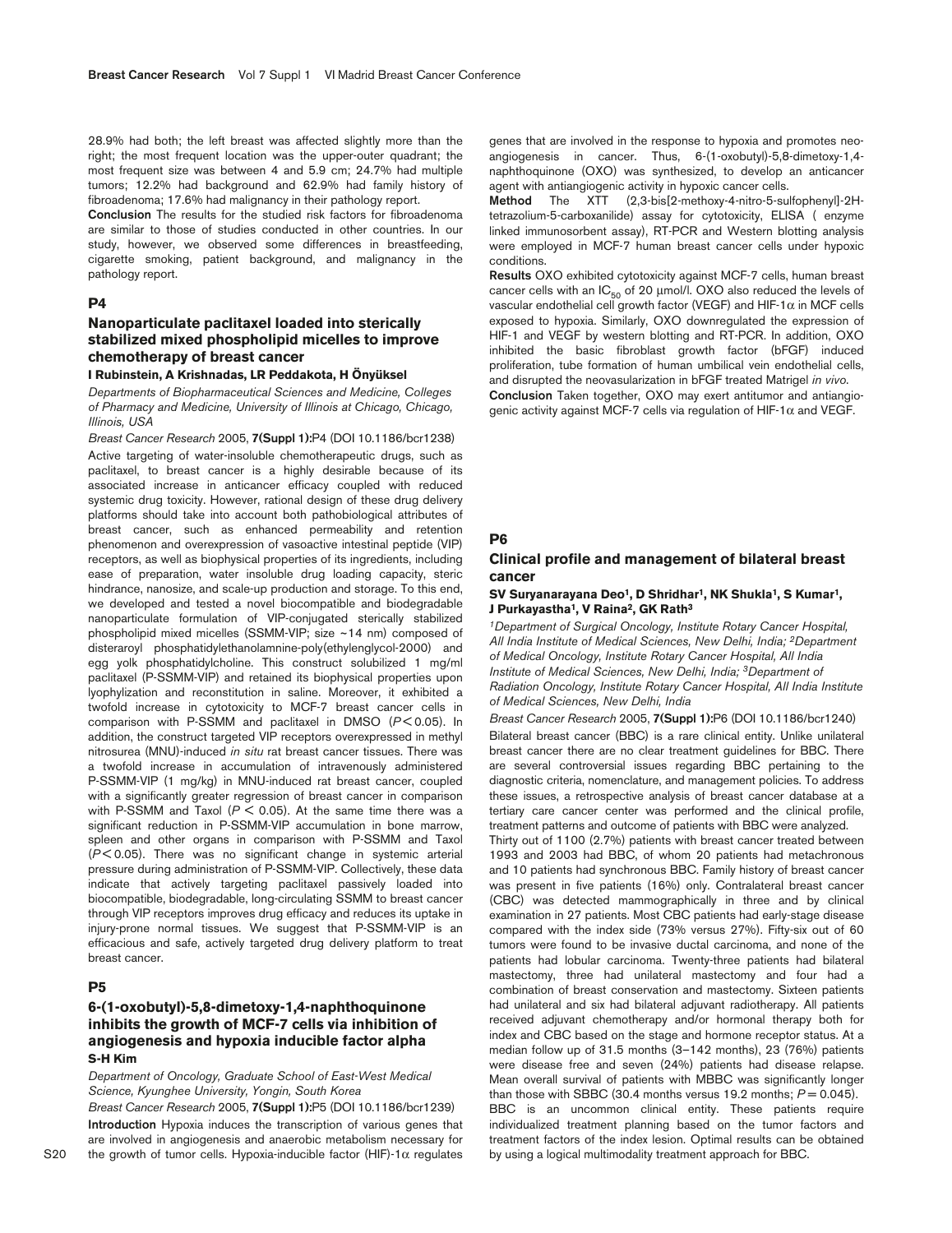### **P7**

# **Adjuvant radiotherapy after surgery in breast cancer: evaluation of acute toxicity**

**MA Molinaro, C Vaccaro**

*UO Radiotherapy and Radiobiology Hospital Pugliese-Ciaccio, Catanzaro, Italy*

#### *Breast Cancer Research* 2005, **7(Suppl 1):**P7 (DOI 10.1186/bcr1241)

**Introduction** Postoperative irradiation of conservatively operated breast carcinoma is one of the most common practice in radiation oncology. In this job we analyze the acute toxicity during treatment.

**Materials and method** From 1999 to January 2003, 220 patients aged 31–71 (median, 55.8) with breast cancer in stage I and II after conservative surgery were studied. Menopause was induced in 75 of the patients with hormonal therapy. Radiation therapy of the breast after quadrantectomy is based on the use of lateral and medial tangential portals. With the advent of conformal 3D-treatment planning precise physical dose localization can be achieved optimizing the dose distribution. The definition of the volume target and the elaboration of the treatment plan were executed on computed tomography scans. A total dose of 50 Gy is given to the whole breast and followed by a 10 Gy boost. In the patients with neoplastic involvement of the lymph nodes, chemotherapy treatment and/or endocrine therapy was instituted. The analysis of the acute toxicity was valuated with scale EORTC RTOG.

**Results and conclusion** Postoperative radiotherapy was well tolerated on its own and concomitant with chemotherapy. The cutaneous acute toxicity in patients managed with single radiotherapy was as follows: G0  $= 5.6\%$ , G1 = 17.6%, G2 = 4.8% and G3 = 0.6%. For patients managed with OT the cutaneous acute toxicity was as follows:  $GO =$ 4.8%,  $G1 = 22.2$ %,  $G2 = 5.8$ % and  $G3 = 0.6$ %. For patients managed with CT the cutaneous acute toxicity was as follows:  $GO = 4.7\%$ ,  $G1 =$  $23.6\%$ ,  $G2 = 0.8\%$  and  $G3 = 1.6\%$ . Differences in acute cutaneous toxicity between different outlines of CT did not emerge. Pulmonary and/or cardiac acute reactions were not found.

#### **P8**

#### **Breast cancer-screening programme amongst unpriviledged women in Charleroi (Hainaut), Belgium F Bastin1, M Lejeune2**

*1Cancer Screening Centre – CPAS Charleroi, Oncology Department CHU Charleroi, Belgium; 2Carolo Prévention Santé, Charleroi, Belgium*

*Breast Cancer Research* 2005, **7(Suppl 1):**P8 (DOI 10.1186/bcr1242)

**Introduction** Cancer is the second cause of mortality in Belgium and in Hainaut. For women, breast cancer is highly prevalent (33% of cancers). Several studies have shown that there is an increase in certain cancers in disadvantaged populations because of risk factors that favour the disease, and there is cancer-screening reticence in this population. It should be noted that there is less detection breast cancer screening in Charleroi (48% in Hainaut versus 56% in Belgium).

There are high levels of precarious lifestyle because of low level of education, high female unemployment (33% in Charleroi versus 15% in Belgium), and lower average income compared with the Belgian average. **Methods** The project has three axes: to study the barriers and potential levers in systematic screening; to promote awareness sessions/to encourage underprivileged populations; and to incite GPs to promote cancer detection screening.

**Results** More than 1000 women have been reached. Qualitative and quantitative evaluation have been done for each axis. Principal barriers for screening were fear, budget, lack of time, lack of information and negligence. Possible levers were information, free testing, proximity of screening centres and systematic contact with GPs. Local GPs have been sensitized about their central role in breast cancer prevention.

**Conclusion** Lack of knowledge is a major barrier to breast cancer screening. Negative consequences of breast cancer are more important in underprivileged women, which is why our project is pertinent and can help women not to dramatize and perhaps undertake a screening test.

### **P9**

### **A performance study of different soft-computing procedures for automatic detection of breast cancer malignancy**

#### **M Ortega-Moral1, V Gómez-Verdejo1, J Arenas-García1, LA Azpicueta-Ruiz1, M Lázaro-Gredilla1, J Madrid-Sánchez1, E López-Beltrán2, AR Figueiras-Vidal1**

*1Department of Signal Theory and Communications, Universidad Carlos III de Madrid, Madrid, Spain; 2Department of Electronics and Systems, Universidad Alfonso X El Sabio, Madrid, Spain*

*Breast Cancer Research* 2005, **7(Suppl 1):**P9 (DOI 10.1186/bcr1243) Breast cancer is one of the most common cancers in women, and its early detection increase the patient's rate of survival. Several studies have shown that computer assisted diagnosis can improve detection of breast cancer, or at least detect those suspicious cases that are worth studying in detail by an expert.

In this paper we analyze the performance of different neural classifiers that are designed for identifying malignant microcalcifications on mammograms. Specifically, we have used different techniques, such as Multi Layer Perceptrons, Radial Basis Functions and Support Vector Machines, comparing the capabilities of the resulting systems with other approaches that can be found in the literature.

We have used information collected from mammograms of 210 patients in which 229 clustered microcalcifications were detected. This information has been automatically extracted, and is related to characteristics of the cluster and to the individual microcalcifications. Additionally, biopsy results from each patient determined that 46% of the cases were malignant and 54% were benign tumors.

Analysis of performance is based on receiver operating characteristic (ROC) curves, showing that these general purpose classifiers achieve results that are similar to those of previous automatic designs. Hopefully, *ad hoc* neural designs could improve these results even further. Finally, a comparison with the opinion of three human experts shows that these technologies can be of great help to assist doctors in the clinical decision process.

#### **P10**

### **A phase II randomized trial of doxorubicin (DXR) and gemcitabine (GMZ) administered in patients with metastatic breast cancer (MBC)**

#### **A Bensalem, K Bouzid**

*Medical Oncology, Chu Dr Benbardis, Constantine, Algérie*

*Breast Cancer Research* 2005, **7(Suppl 1):**P10 (DOI 10.1186/bcr1244) **Introduction** We conducted a phase II trial to define the safety, the efficacy, the pathological response rate and survival associated with four cycles DXR–GMZ administered every 3 weeks followed by surgery, then four cycles of FAC50 as a primary therapy in MBC.

**Method** Patients with histologically or cytologically confirmed MBC, ECOG PS: 2 and adequate hepatic, renal and cardiac functions were eligible. Prior chemotherapy was not allowed.

**Results** Fifty-one patients were included, after signing an informed consent. Median age was 47.07 years, and 100% had stage IV. A total of 373 cycles was administrated. Main grade 3/4 toxicities were neutropenia in 1.1 %, anaemia in 0.5% and thrombopenia grade 2 in 1.1%. Nausea and vomiting grade 2–3 occurred in 17.4%. Regarding efficacy, 49 out of 51 patients achieved four cycles. The overall response rate was in 84.1%, with complete response in 58.8% and partial response in 25.3%. Progression of disease occurred in 2.4%. Surgery was performed in 30 patients, and 13 had histological response (43.2%), with complete histological response in 36.6% and partial histological response in 6.6 %. The median time to progression was 13.3 months.

**Conclusion:** The combination of DXR with GMZ in MBC appears to be an active regimen with a favourable toxicity profile. It is well tolerated and achieved encouraging pathological response rates.